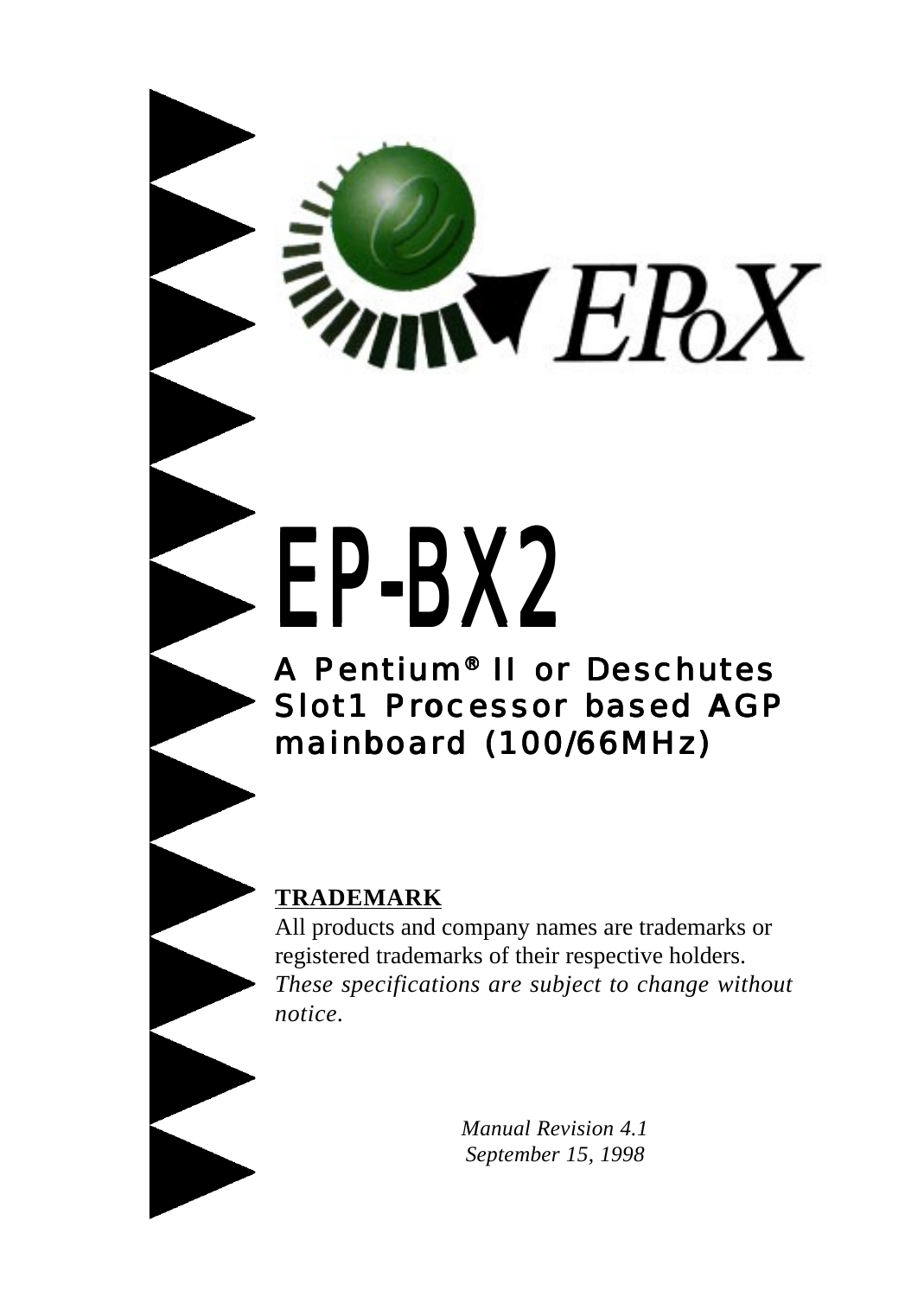**EP-BX2**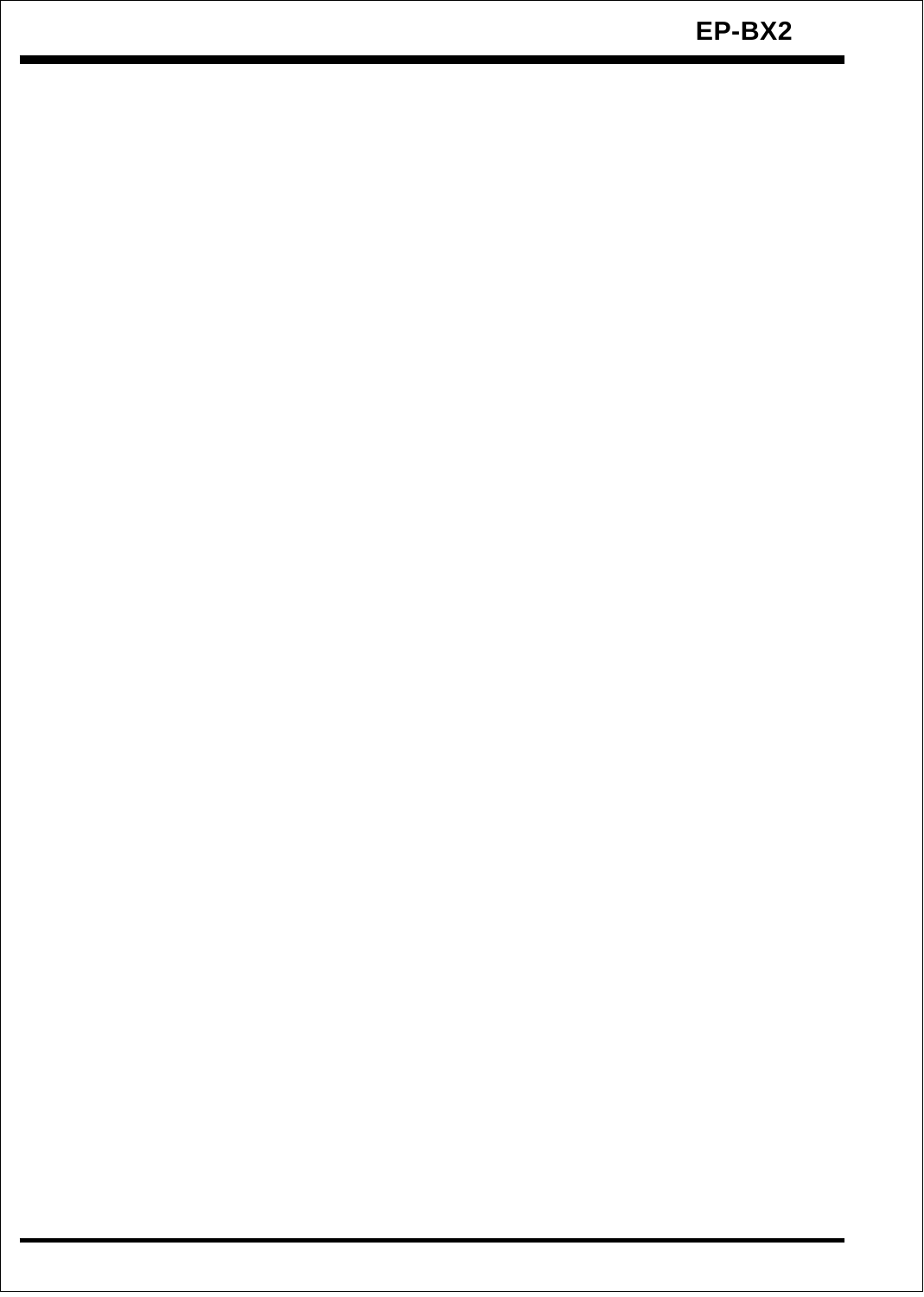# Technical Support Services

If you need additional information, help during installation or normal use of this product, please contact your retailer. If your retailer can not help, you may E-Mail us with any questions at the following address tech@epox.com

Record your serial number before installing your EP-BX2 mainboard. (the serial number is located near the ISA slots at the edge of the board)

#### *EP-BX2 serial number:*

\_\_\_\_\_\_\_\_\_\_\_\_\_\_\_\_\_\_\_\_\_\_\_\_\_\_

# BIOS Upgrades

Please use either our Web Site or BBS for current BIOS Upgrades.

#### **Internet Access**

http://www.epox.com http://www.epox.com.tw sales@epox.com tech@epox.com

#### **Modem Access**

31-182-618451 (The Netherlands)

You can access this number via a Hayes-compatible modem with a 2,400 to 28,800 baud rate. The following setup format is required:

8 Data Bits, No Parity, 1 Stop Bit.

If your modem is unable to connect at higher baud rates, try connecting at 2,400 baud before contacting Technical Support.

# *Thank you for using EPoX mainboards!*

© Copyright 1997 EPoX Computer Company. All rights reserved.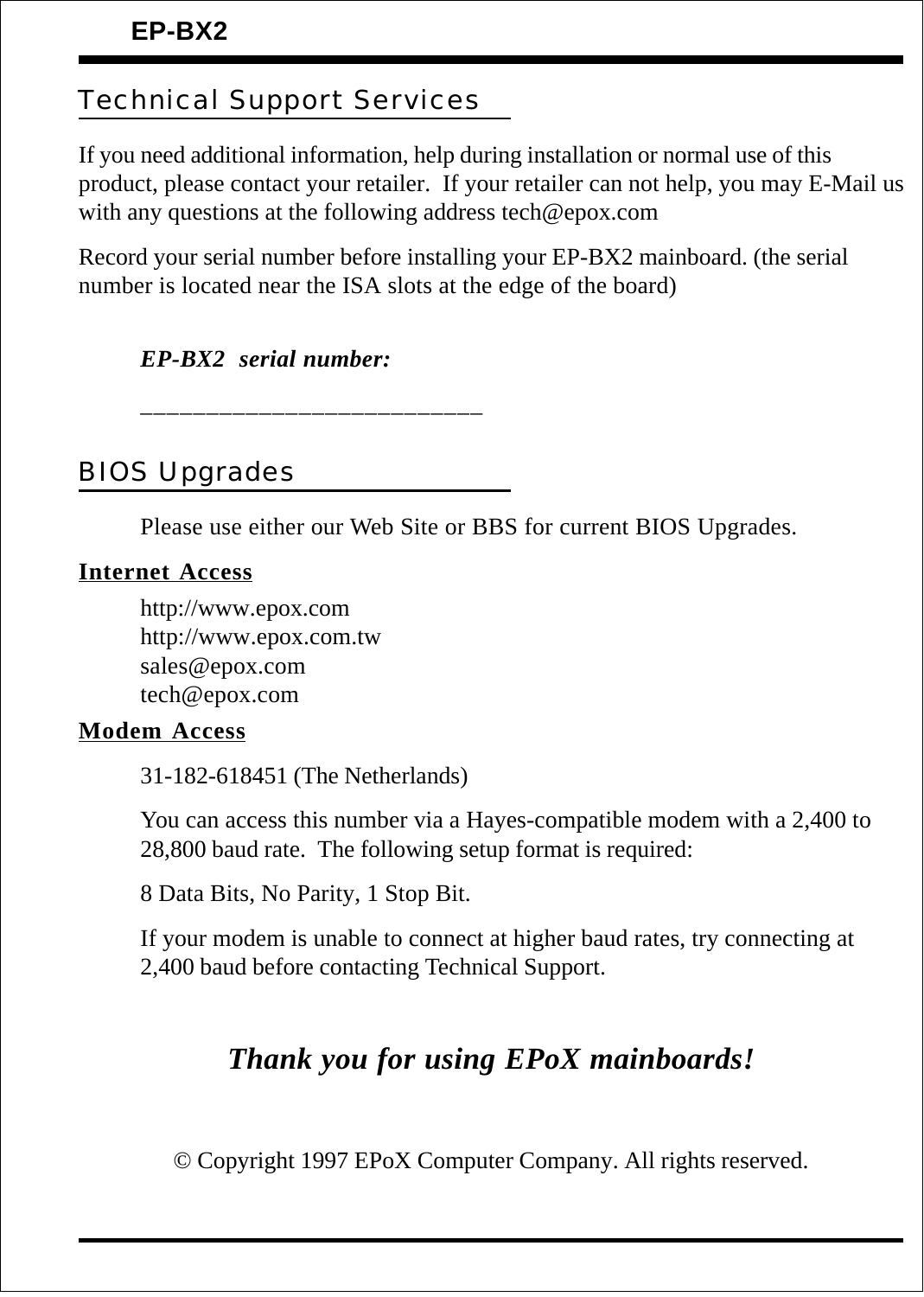# User Notice

No part of this product, including the product and software may be reproduced, transmitted, transcribed, stored in a retrieval system, or translated into any language in any form by any means without the express written permission of EPoX Computer Company (hereinafter referred to as EPoX) except documentation kept by the purchaser for backup purposes.

EPoX provides this manual "as is" without warranty of any kind, either express or implied, including but not limited to the implied warranties or conditions of merchantability or fitness for a particular purpose. In no event shall EPoX be liable for any loss or profits, loss of business, loss of use or data, interruption of business or for indirect, special incidental, or consequential damages of any kind, even if EPoX has been advised of the possibility of such damages arising from any defect or error in the manual or product. EPoX may review this manual from time to time without notice. For updated BIOS, drivers, or product release information you may visit EPoX's home page at: http://www.epox.com

Products mentioned in this manual are mentioned for identification purposes only. Product names appearing in this manual may or may not be registered trademarks or copyrights of their respective companies.

#### **The product name and revision number are both printed on the mainboard itself.**

#### **Handling Procedures**

**Static electricity can severely damage your equipment**. Handle the EP-BX2 and any other device in your system with care and avoid unneccessary contact with system components on the mainboard.

Always work on an antistatic surface to avoid possible damage to the motherboard from static discharge.

We assume no responsibility for any damage to the EP-BX2 mainboard that results from failure to follow installation instructions or failure to observe safety precautions.

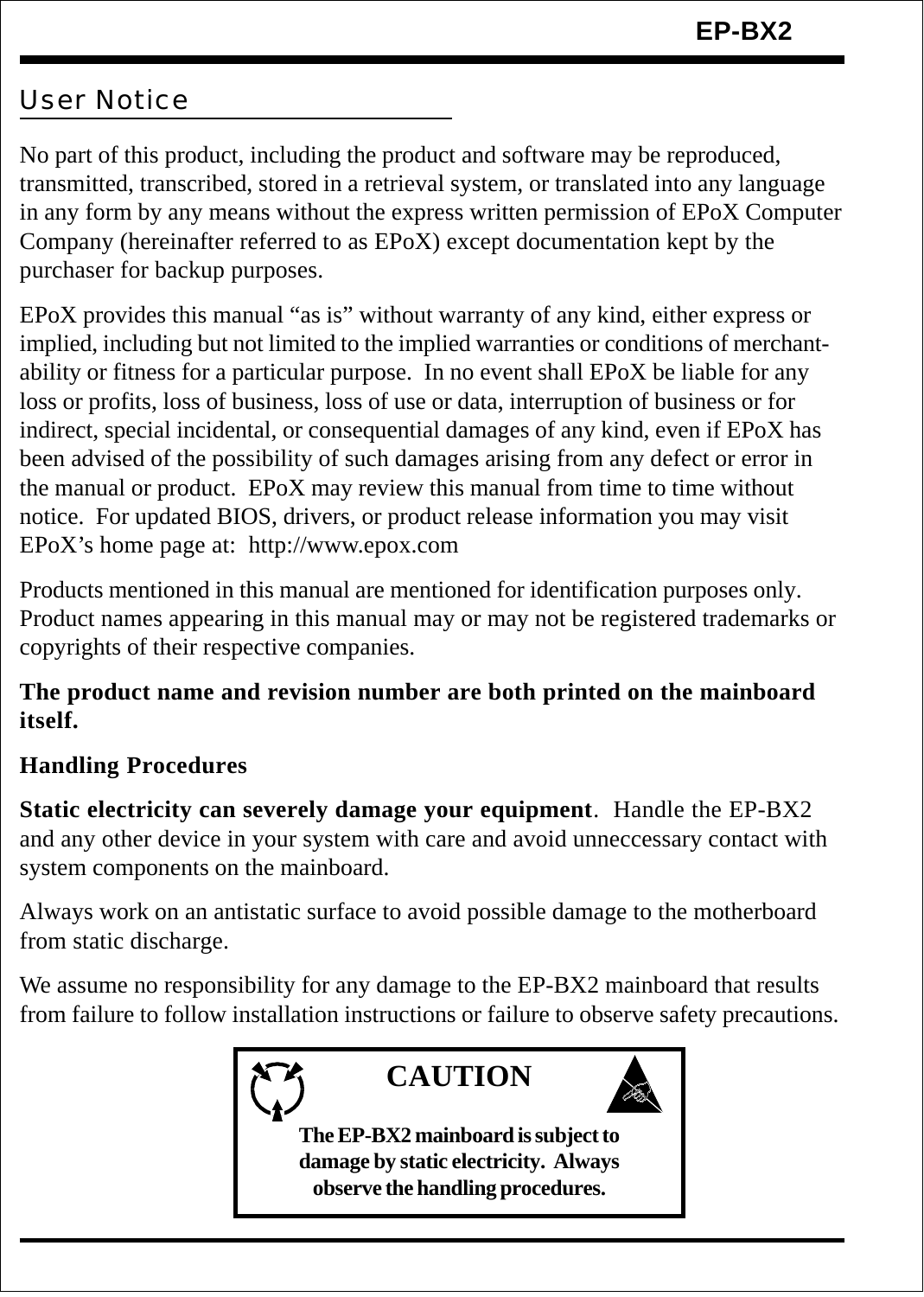# Table of Contents

| <b>Section 1</b> | <b>Introduction</b>                     |  |  |  |  |  |  |
|------------------|-----------------------------------------|--|--|--|--|--|--|
|                  |                                         |  |  |  |  |  |  |
|                  | Overview                                |  |  |  |  |  |  |
|                  | Accelerated Graphics Port  1-4          |  |  |  |  |  |  |
| <b>Section 2</b> | <b>Features</b>                         |  |  |  |  |  |  |
|                  |                                         |  |  |  |  |  |  |
| <b>Section 3</b> | <i><b>Installation</b></i>              |  |  |  |  |  |  |
|                  |                                         |  |  |  |  |  |  |
|                  | <b>Easy Installation Procedure</b>      |  |  |  |  |  |  |
|                  |                                         |  |  |  |  |  |  |
|                  |                                         |  |  |  |  |  |  |
|                  | Installing a Pentium® II Processor  3-9 |  |  |  |  |  |  |
|                  | External Modem Ring-in Power ON and     |  |  |  |  |  |  |
|                  | Keyboard Power ON Function (KBPO)  3-12 |  |  |  |  |  |  |
| <b>Section 4</b> | <b>Award BIOS Setup</b>                 |  |  |  |  |  |  |
|                  |                                         |  |  |  |  |  |  |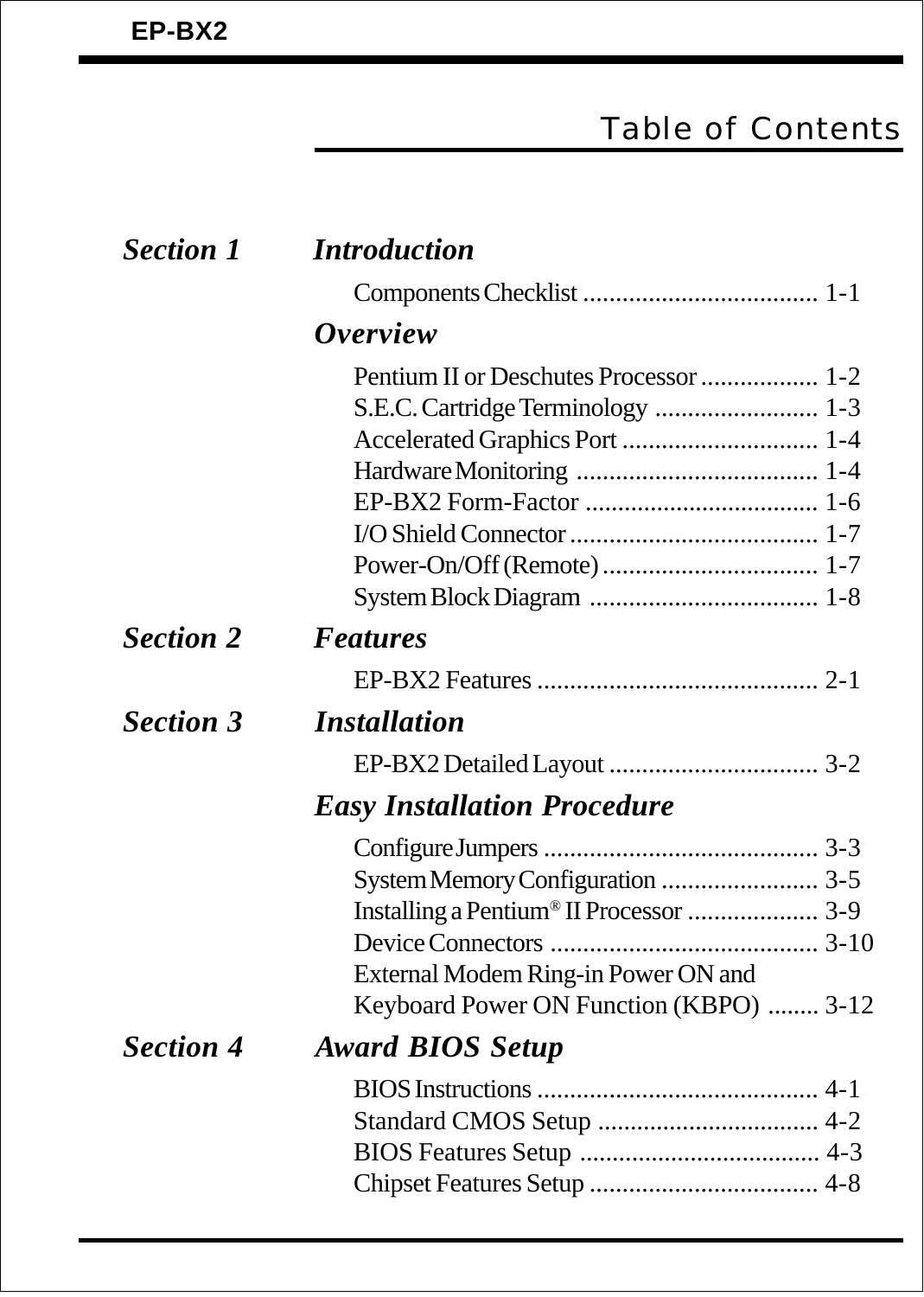| Change Supervisor or User Password  4-23 |  |
|------------------------------------------|--|
|                                          |  |
|                                          |  |
|                                          |  |
|                                          |  |
|                                          |  |

# *Appendix*

# *Appendix A*

| Appendix B                                    |
|-----------------------------------------------|
|                                               |
|                                               |
| Appendix C                                    |
|                                               |
| Appendix D                                    |
| CPU Clock Frequency Selection In BIOS Setting |
|                                               |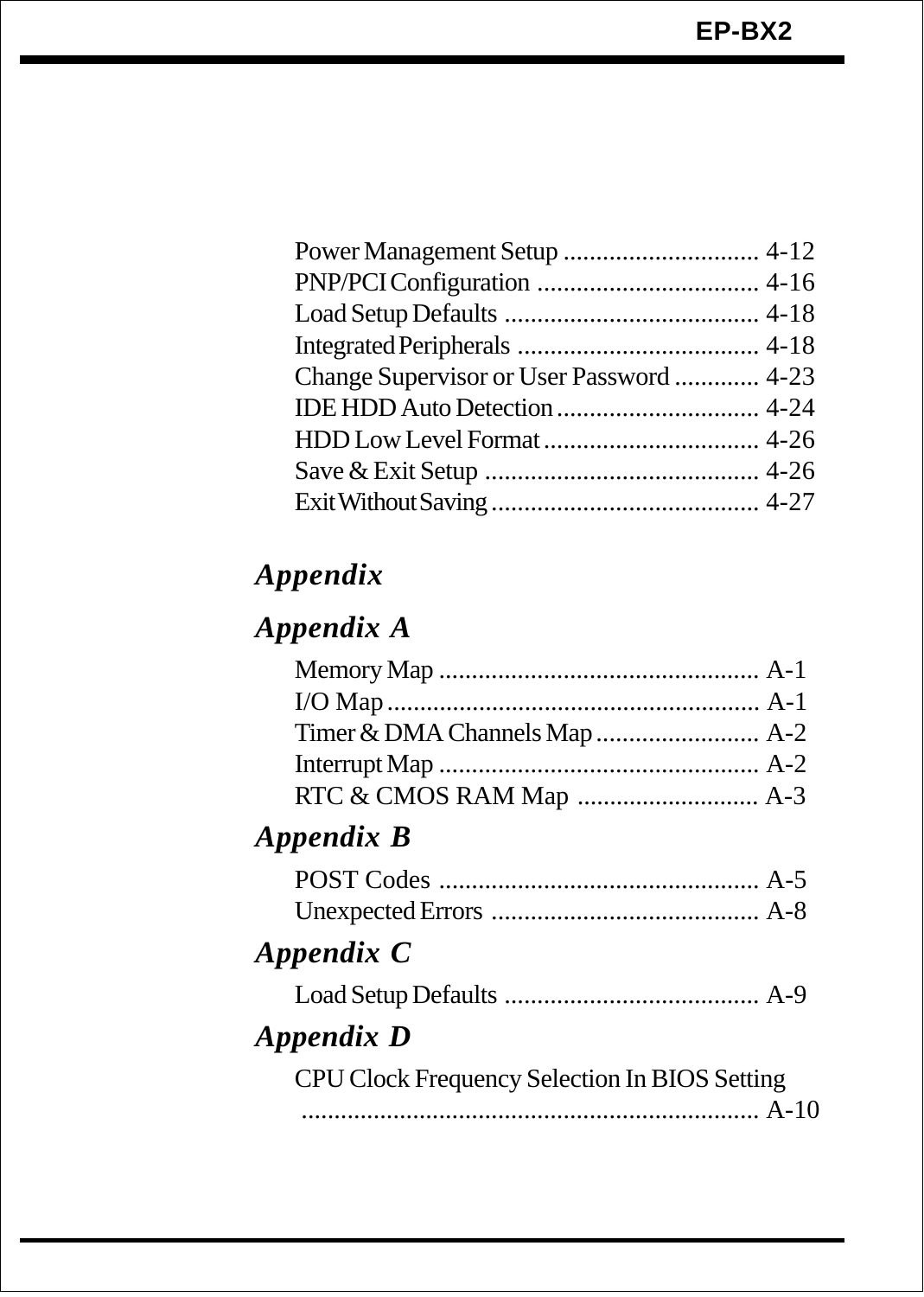# Section 1 INTRODUCTION

# Components Checklist

|                 |     | A. (1) EP-BX2 mainboard                                 |
|-----------------|-----|---------------------------------------------------------|
|                 |     | $\blacktriangleright$ B. (1) EP-BX2 user's manual       |
|                 |     | $\checkmark$ C. (1) Floppy ribbon cable                 |
|                 |     | $\triangleright$ D. (1) Hard drive ribbon cables        |
| $\checkmark$ E. |     | (1) Foldable Retention Module                           |
| F.              |     | (1) Heatsink Support Unit (Optional)                    |
|                 |     | G. (1) PS/2 to AT keyboard connector adapter (optional) |
| H <sub>1</sub>  |     | (1) Bus master drivers                                  |
|                 | (1) | USDM                                                    |

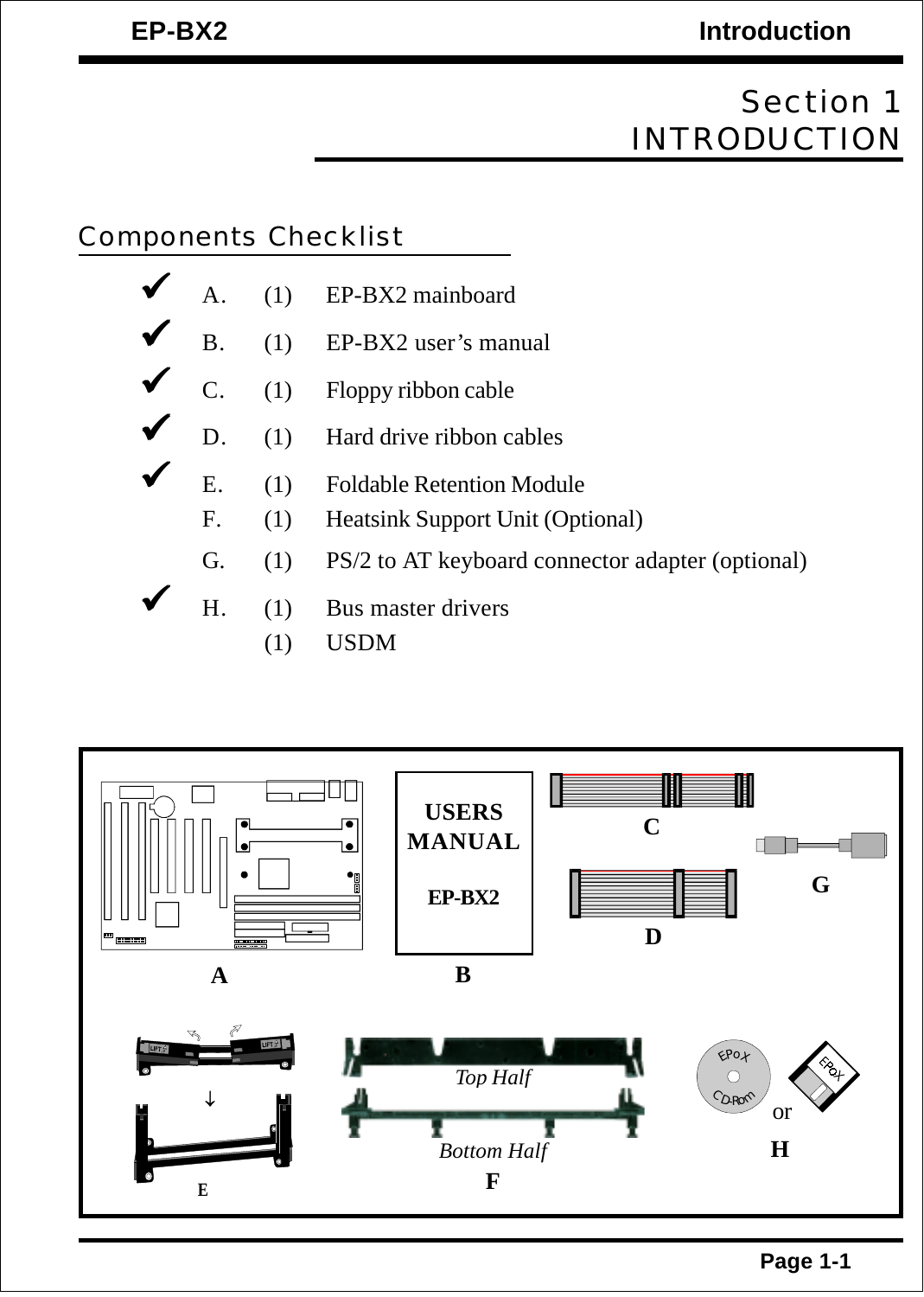# Overview

# Pentium II or Deschutes Processor

The Pentium® II or Deschutes Processor (The Deschutes Processor as 300/ 100MHz, 350/100MHz, 400/100MHz and 450/100MHz speed with 512K-L2 cache Versions.) is the follow-on to the Pentium® Processor. The Pentium® II or Deschutes Processor, like the Pentium® Pro processor, implements a Dynamic Execution micro-architecture -- a unique combination of multiple branch prediction, data flow analysis, and speculative execution. This enables the Pentium® II Processor to deliver higher performance than the Pentium® processor, while maintaining binary compatibility with all previous Intel architecture processors.

A significant feature of the Pentium® II or Deschutes Processor, from a system perspective, is the built-in direct multiprocessing support. In order to achieve multiprocessing, and maintain the memory and I/O bandwidth to support it, new system designs are needed. For systems with dual processors, it is important to consider the additional power burdens and signal integrity issues of supporting multiple loads on a high speed bus. The Pentium® II or Deschutes Processor card supports both uni-processor and dual processor implementations.

The Pentium® II or Deschutes Processor utilizes Single Edge Contact (S.E.C.) (Figure 1) cartridge packaging technology. The S.E.C. cartridge allows the L2 cache to remain tightly coupled to the processor, while maintaining flexibility when implementing high performance processors into OEM systems. The second level cache is performance optimized and tested at the cartridge level. The S.E.C. cartridge utilizes surface mounted core components and a printed circuit board with an edge finger connection. The S.E.C. cartridge package introduced on the Pentium® II Processor will also be used in future Slot 1 processors.

The S.E.C. cartridge has the following features: a thermal plate, a cover and a PCB with an edge finger connection. The thermal plate allows standardized heatsink attachment or customized thermal solutions. The thermal plate enables a reusable heatsink to minimize fit issues for serviceability, upgradeability and replacement. The full enclosure also protects the surface mount components. The edge finger connection maintains socketabilty for system configuration. The edge finger connector is denoted as 'Slot 1 connector' in this and other documentation.

The entire enclosed product is called the Pentium® II or Deschutes Processor. The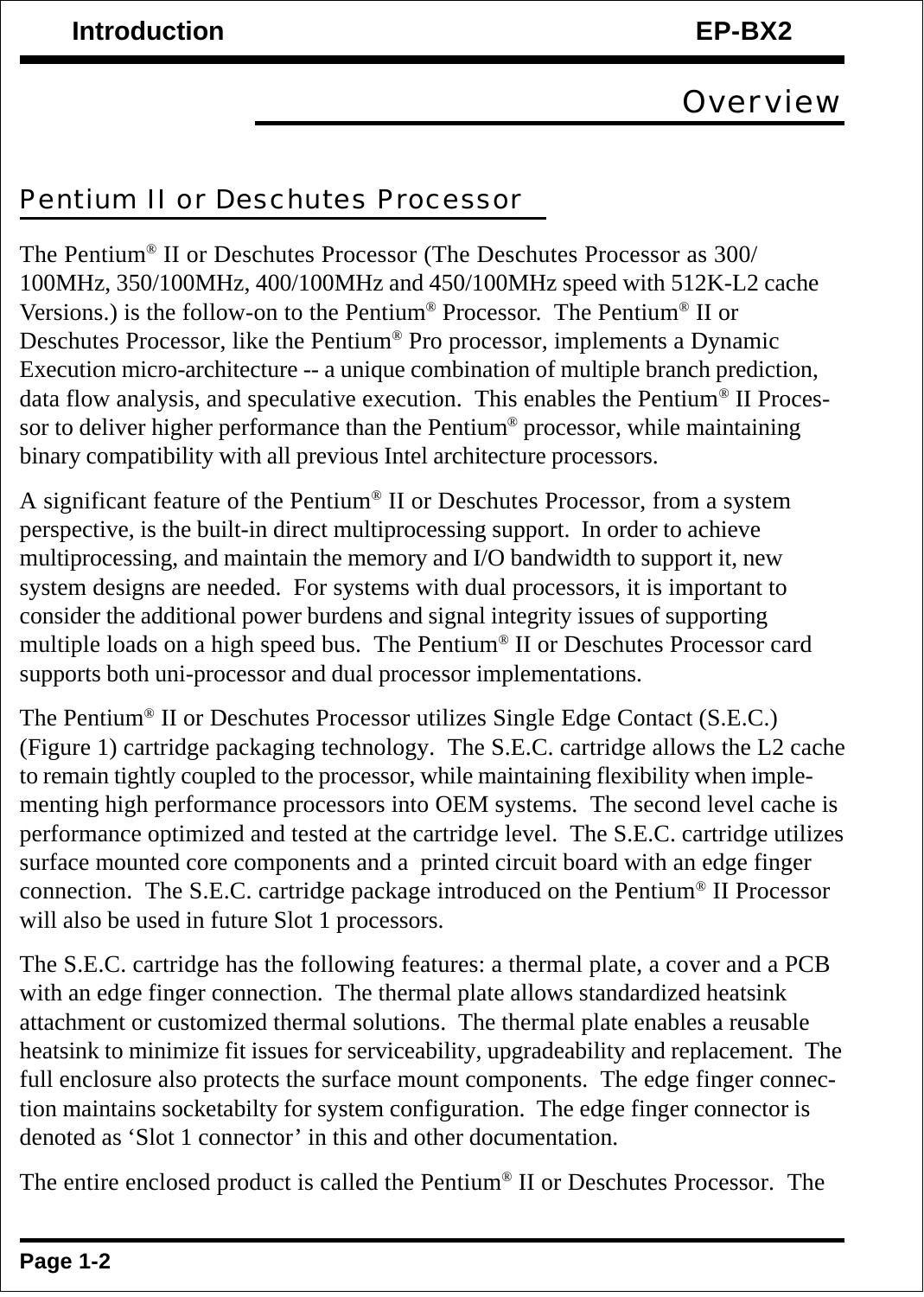packaging technology and each of the physical elements of the product are referred to using accurate technical descriptions. This allows clear reference to the products as just a processor. This is the model used in past packaging technologies like PGA, TCP, PQFP, DIP, etc.

# S.E.C. Cartridge Terminology

• Pentium® II or Deschutes Processor The new enclosed card packaging technology is called a "Single Edge Contact cartridge." This is similar to previous names for packaging technology such as PGA or TCP.

Processor card The green PCB (with or without components on it)

- Processor core The silicon on the PLGA package on the PCB
- **Cover**

The plastic cover on the opposite side from the thermal plate.

• Slot 1

The slot that the S.E.C. cartridge plugs into, just as the Pentium<sup>®</sup> Pro processor uses Socket 8.

• Retention mechanism

Formerly 'retention module' the dual posts, etc. that holds the cartridge in place.

- Thermal plate The heatsink attachment plate.
- Heat sink supports

The support pieces that are mounted on the mainboard to provide

added support for heatsinks.

The L2 cache (TagRAM, PBSRAM) components keep standard industry names.

The Pentium® II or Deschutes Processor is the first product to utilize the S.E.C. cartridge technology and Slot 1 connector. Unless otherwise noted, any references to "Pentium® II Processor," "Pentium® II or Deschutes Processor/ Slot 1 processor" or "Deschutes Proces-



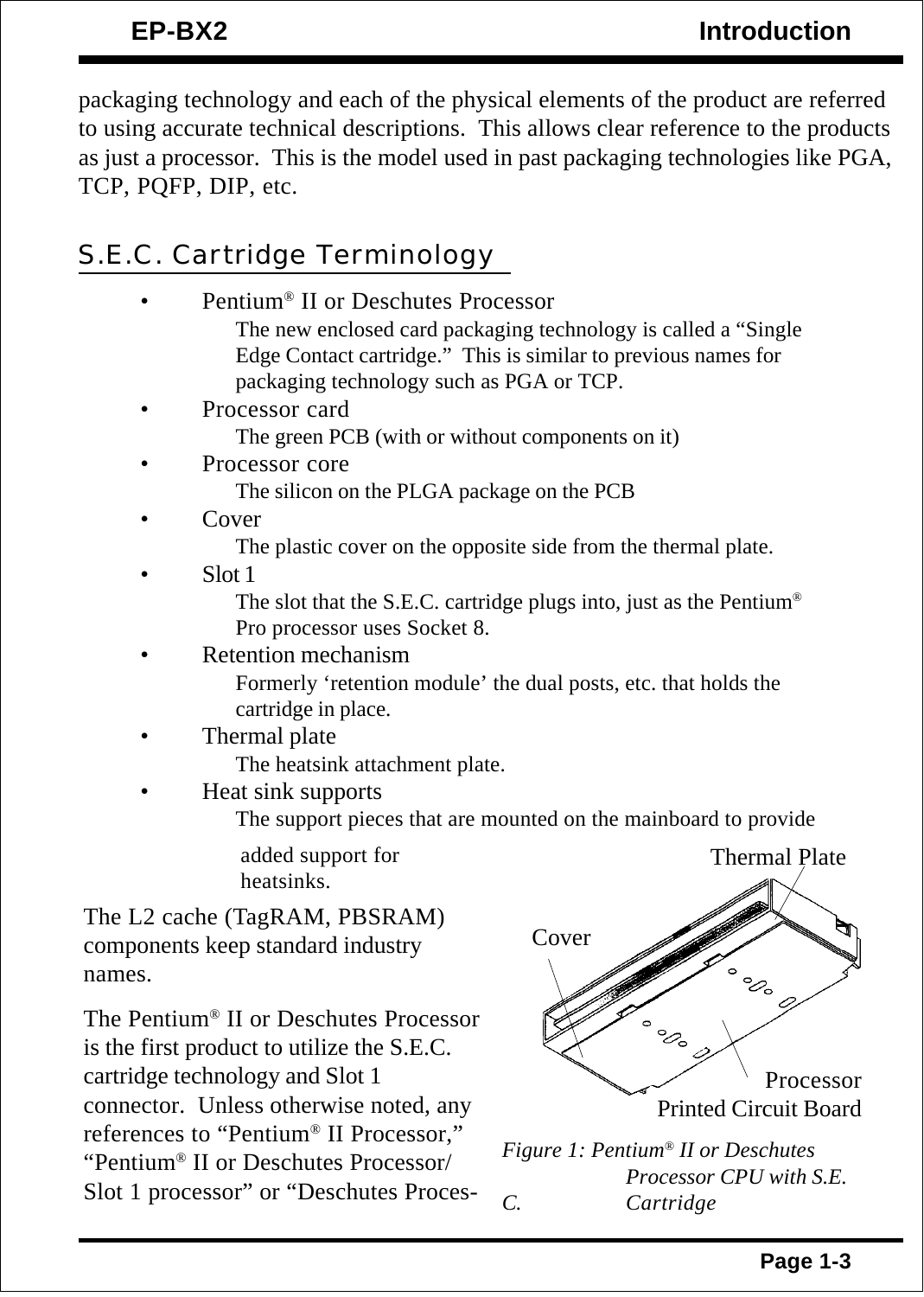sor" will apply to both the Pentium® II Processor desktop processors.

Accelerated Graphics Port (AGP or A.G.P.)

Typically, 3D graphics rendering requires a tremendous amount of memory, and demands ever increasing throughput speed as well. As 3D products for the personal computer become more and more popular, these demands will only increase. This will cause a rise in costs for both end users and manufacturers. Lowering these costs as well as improving performance is the primary motivation behind AGP. By providing a massive increase in the bandwidth available between the video card and the processor, it will assist in relieving some of these pressures for quite sometime.

# Hardware Monitoring

Hardware monitoring allows you to monitor various aspects of your systems operations and status. These include features such as CPU temperature, voltage and fan RPM's.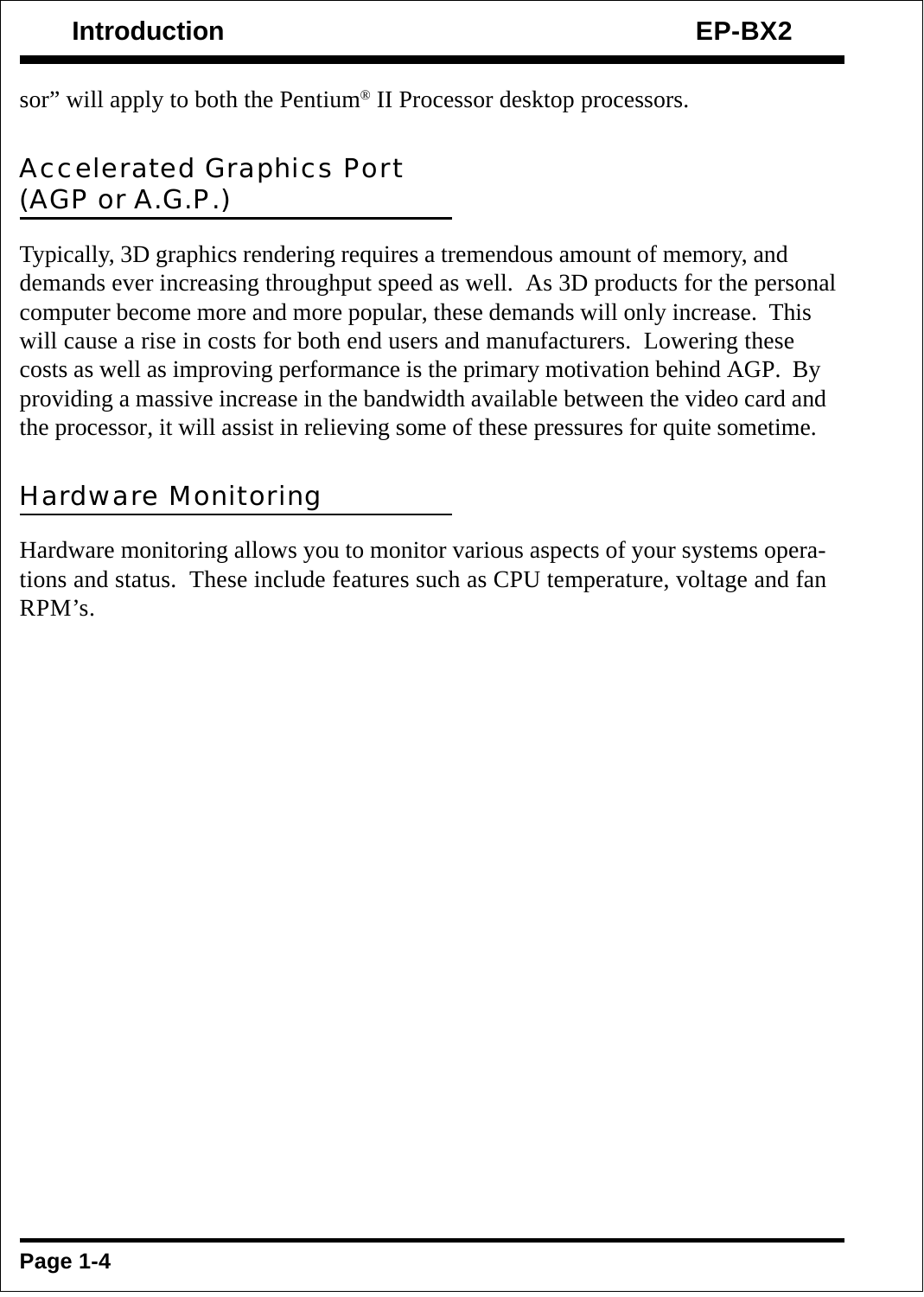# Page Right Blank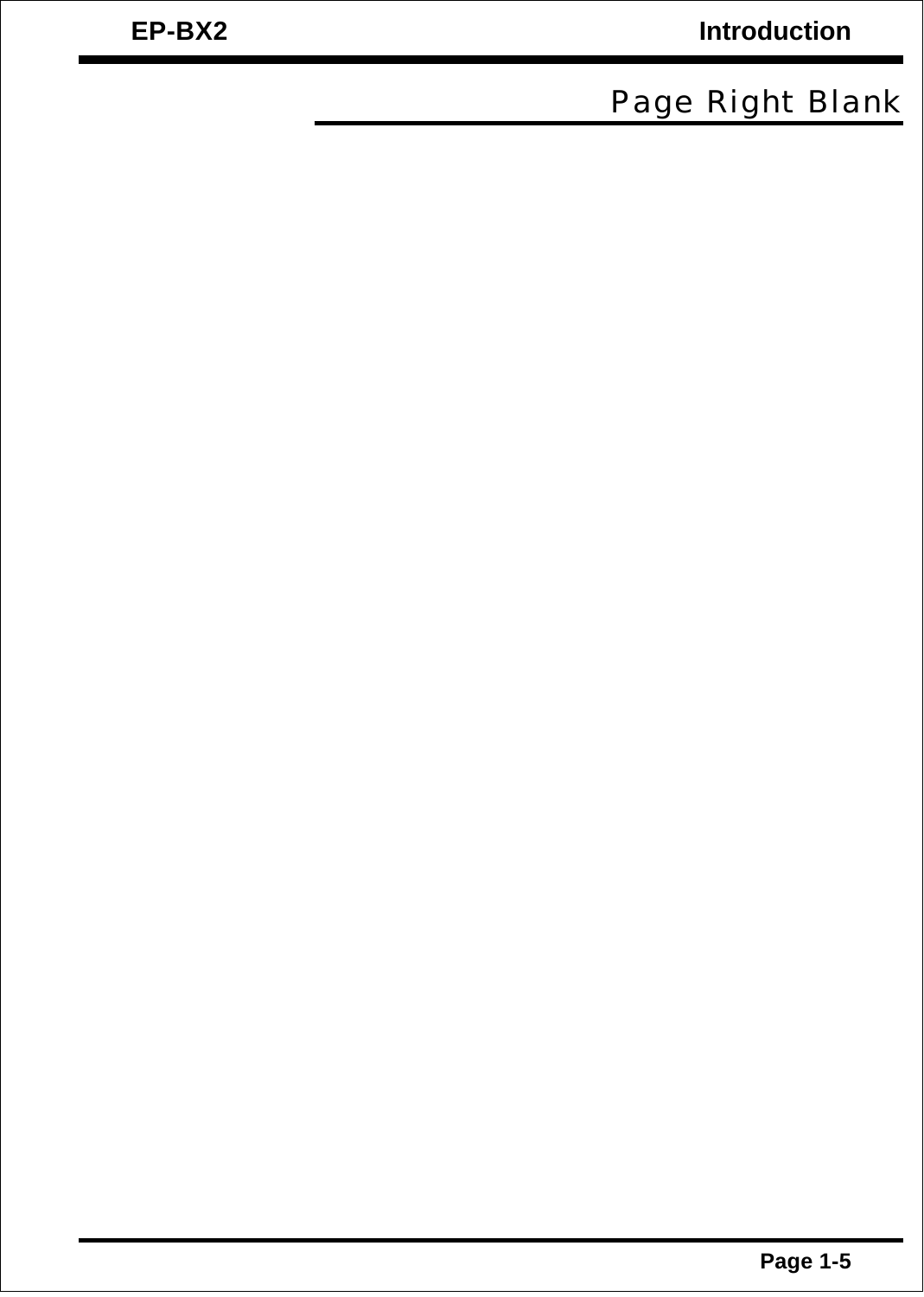### EP-BX2 Form-Factor

The EPoX EP-BX2 is designed with ATX form factor - the latest industry standard of chassis. The ATX form factor is essentially a Baby-AT baseboard rotated 90 degrees within the chassis enclosure and a new mounting configuration for the power supply. With these changes the processor is relocated away from the expansion slots, allowing them all to hold full length add-in cards. ATX defines a double height aperture to the rear of the chassis which can be used to host a wide range of onboard I/O. Only the size and position of this aperture is defined, allowing PC manufacturers to add new I/O features (e.g.; TV input, TV output, joystick, modem, LAN, audio, etc.) to systems. This will help systems integrators differentiate their products in the marketplace, and better meet your needs.

- By integrating more I/O down onto the board and better positioning the hard drive and floppy connectors material cost of cables and add-in cards is reduced.
- By reducing the number of cables and components in the system, manufacturing time and inventory holding costs are reduced and reliability will increase.
- By using an optimized power supply, it's possible to reduce cooling costs and lower acoustical noise. An ATX power supply, which has a side-mounted fan, allows direct cooling of the processor and add-in cards making a secondary fan or active heatsink unnecessary in most system applications.

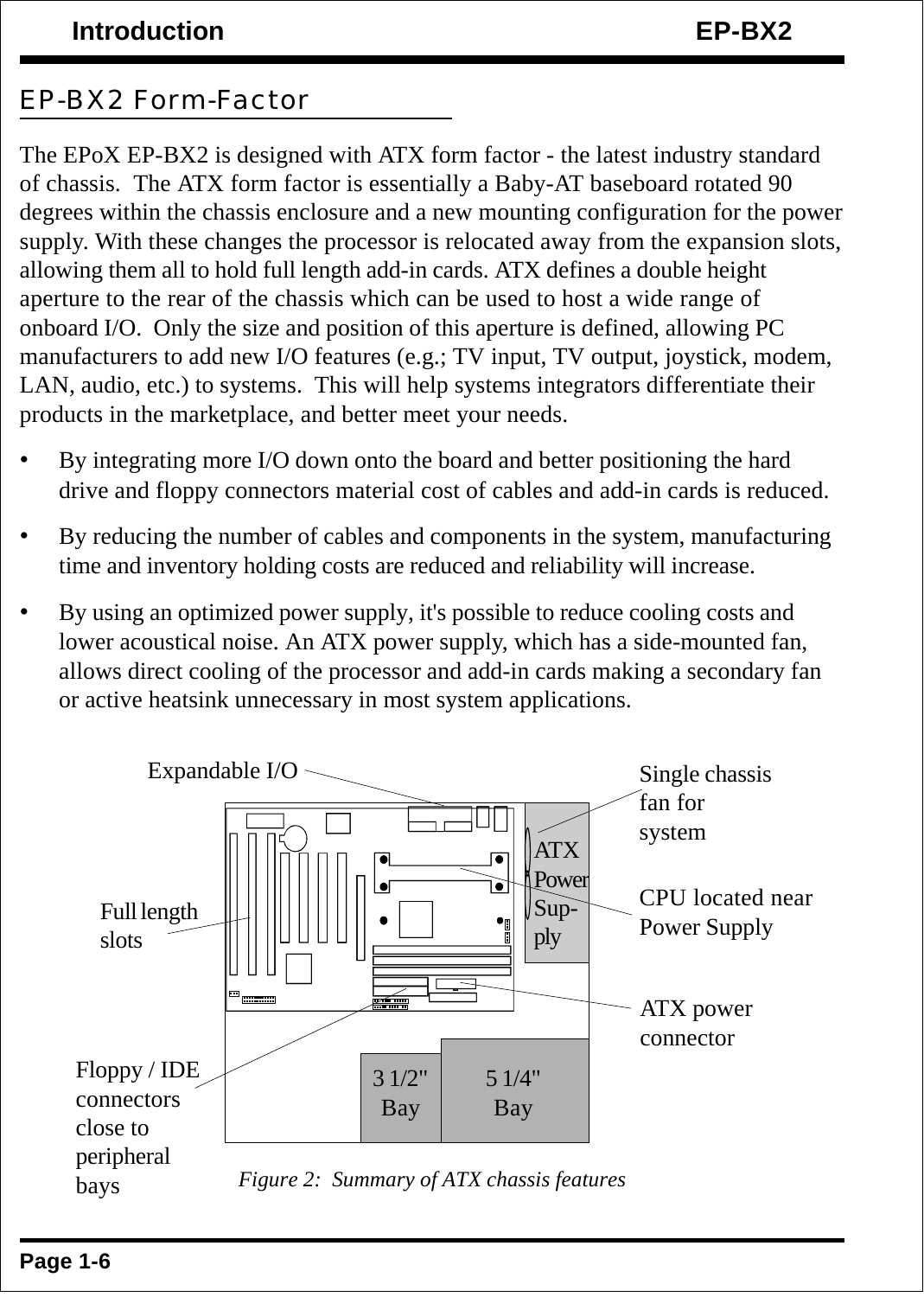# I/O Shield Connector

**The EP-BX2** is equipped with an I/O back panel. Please use the appropriate I/O shield (figure 3).



**The EP-BX2** has a single 20-pin connector for ATX power supplies. For ATX power supplies that support the **Remote On/Off** feature, this should be connected to the systems front panel for system Power On/Off button. The systems power On/ Off button should be a momentary button that is normally open.

**The EP-BX2** has been designed with "Soft Off" functions. You can turn Off the system from one of two sources: The first is the front panel Power On/Off button, and the other is the "Soft Off" function (coming from the EP-BX2's onboard circuit controller) that can be controlled by the operating system. Windows 95/98 will control this when the user clicks that they are ready to Shutdown the system.

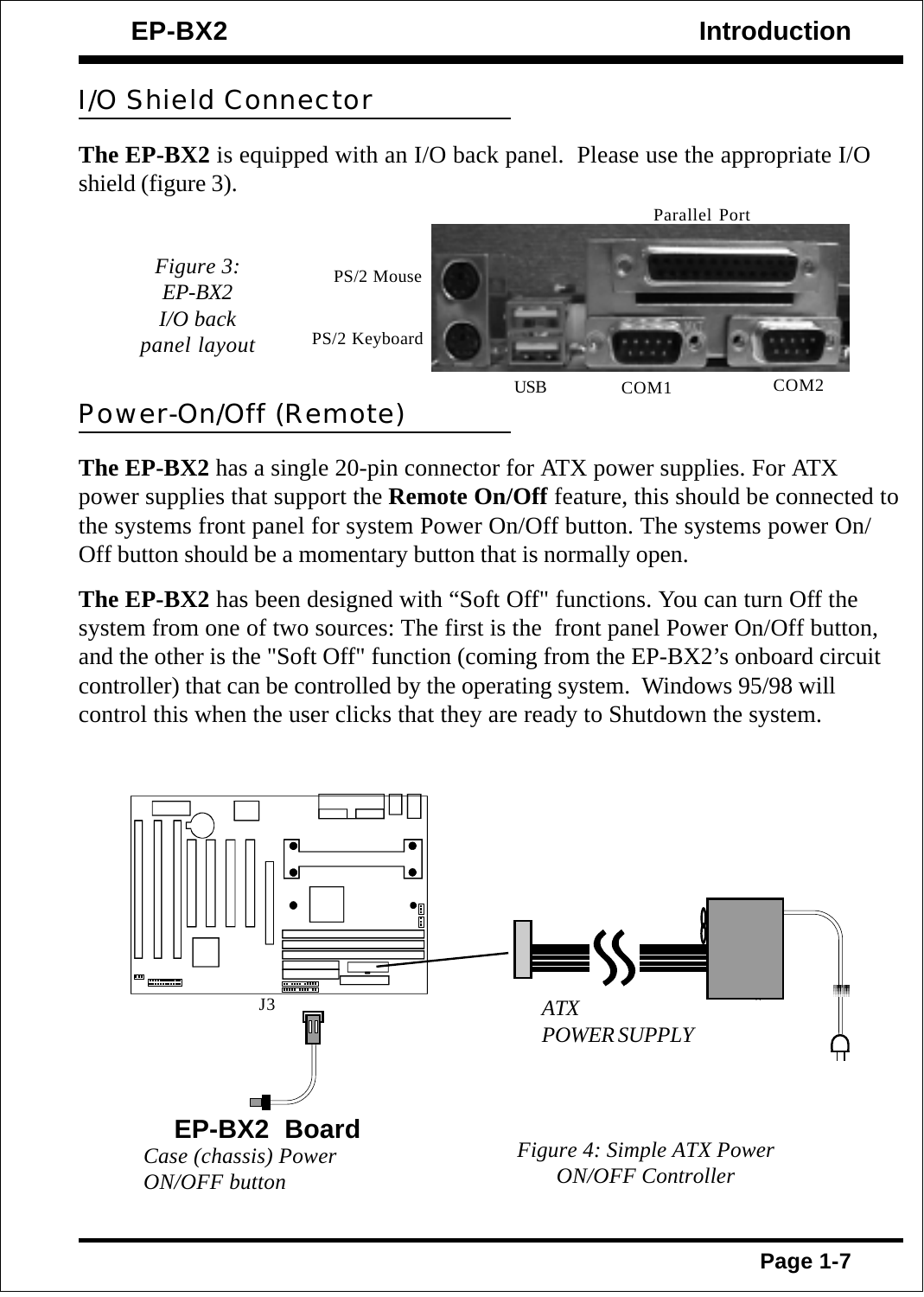# System Block Diagram



*Figure 5: System Block Diagram*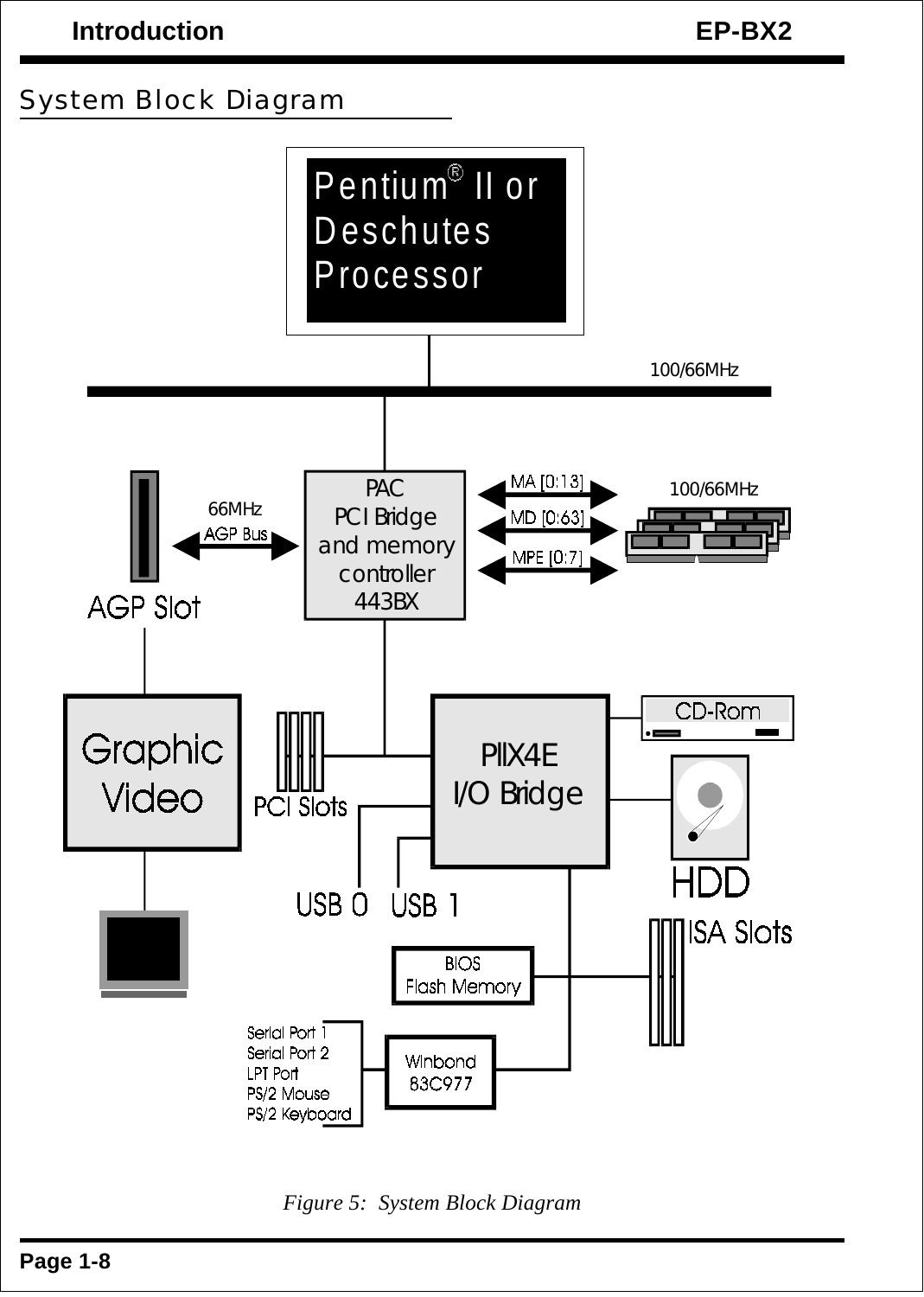# Section 2 FEATURES

### **FP-BX Features:**

- EP-BX2 is based on the Pentium<sup>®</sup> II or Deschutes Processor operating at 233  $\sim$  333MHz (66MHz) or 300  $\sim$  450MHz (100MHz) on Slot 1. The board is configured by an Easy-Setting-Single-Jumper (E.S.S.J.) to match your CPU clock speed.
- Designed with Intel's 82443 BX AGPset.
- Supports up to 768 Mega of DRAM (minimum of 16 MB) on board, You can use 168-pin DIMM x 3. It will automatically detect Extended Data Output (EDO) DRAM at 66MHz only or Synchronous DRAM memory (SDRAM) at 66MHz or 100MHz (please see Section 3-2).
- EP-BX2 will support Error Checking and Correcting (ECC) when using paritys DRAM memory modules. This will detect multiple bit errors and correct 1-bit memory errors.
- Supports (3) 16 bit ISA slots, (4) 32 bit PCI slots, (1) AGP slot and provides (2) independent high performance PCI IDE interfaces capable of supporting PIO Mode 3/4 and Ultra DMA 33 devices. The EP-BX2 supports (4) PCI Bus Master slots and a jumperless PCI INT# control scheme which reduces configuration confusion when plugging in PCI card(s).
- Supports ATAPI (e.g. CD-ROM) devices on both Primary and Secondary IDE interfaces.
- Designed with Winbond W83977TF Multi I/O: (1) floppy port, (1) parallel port (EPP, ECP), and (2) serial ports (16550 Fast UART). Note: Japanese "Floppy 3 mode" is also supported
- Includes a PS/2 mouse connector.
- Allows use of a PS/2 keyboard.
- Features Award Plug & Play BIOS. With Flash Memory you can always upgrade to the current BIOS as they are released. (http://www.epox.com please visit our Technical Support section for the latest updates)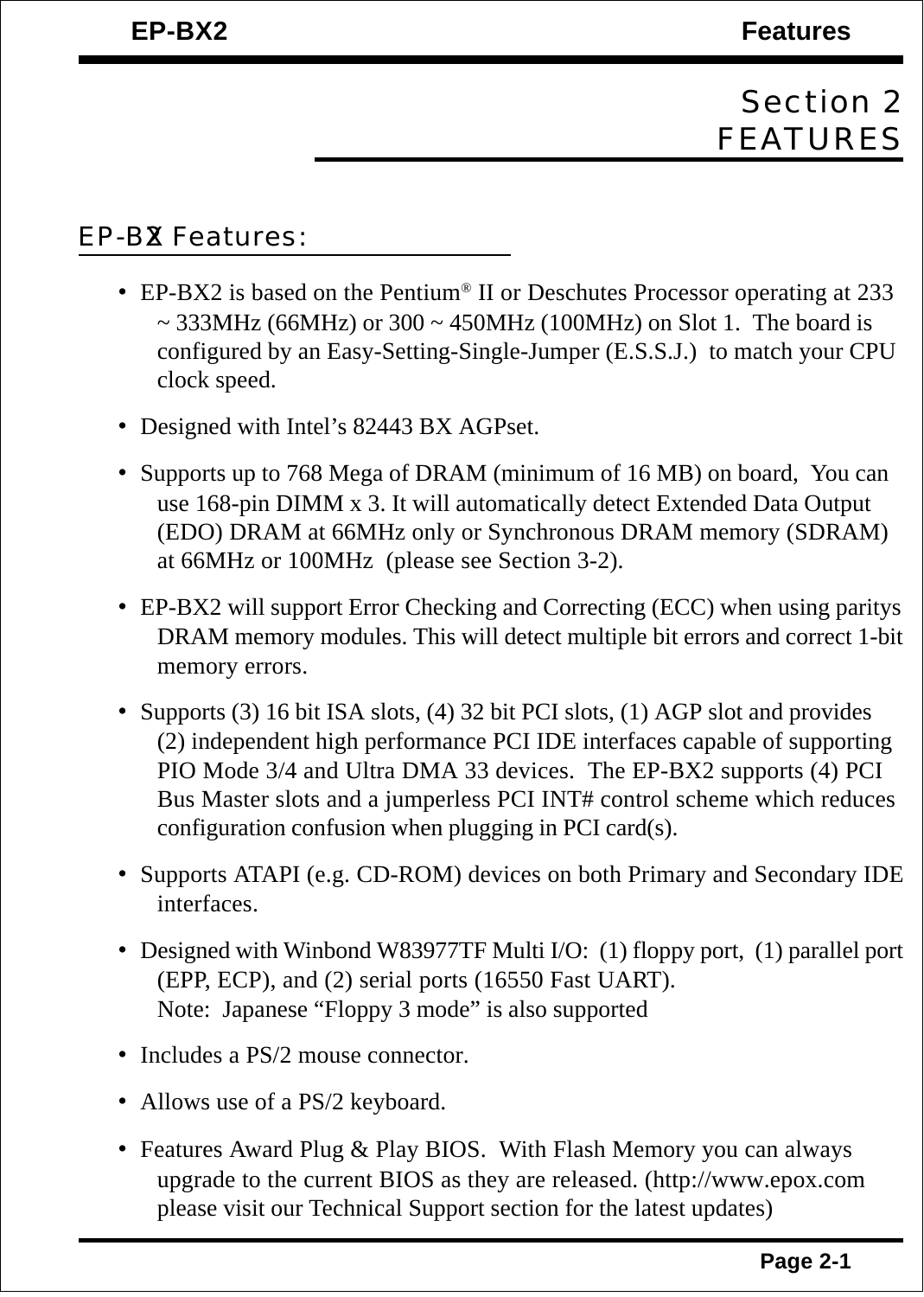- EP-BX2 utilizes a Lithium battery which provides environmental protection and longer battery life.
- Supports the Universal Serial Bus (USB) connector. The onboard PIIX4E chip provides the means for connecting PC peripherals such as; keyboards, joysticks, telephones, and modems.
- Built-in ATX 20-pin power supply connector.
- Software power-down when using Windows<sup>®</sup> 95.
- Supports ring-in feature (remote power-on through external modem, allows system to be turned on remotely.
- Resume by Alarm Allows your system to turn on at a preselected time.
- Power Loss Recovery In the event of a power outtage your system will automatically turn itself back on without user intervention.
- Supports CPU Hardware sleep and SMM (System Management Mode).
- Supports Desktop Management Interface (DMI) facilitating the management of desktop computers, hardware and software components and peripherals, whether they are stand-alone systems or linked into networks. (optional)
- Supports Hot key, Any key or password Keyboard power ON function (KBPO).
- Supports USDM software to offer motherboard various status on Windows® 95/98, or Windows® NT 4.0/5.0.
- Supports the CPU, PWR and Chassis fan Auto stop in sleep mode.
- Supports the System Power LED (PANEL) blinks in the sleep mode.
- Built-in WOL (Wake On Lan) Connector.
- Built-in SB-LINK Header for Creative Blaster® AWE64D PCI Bus Sound Card.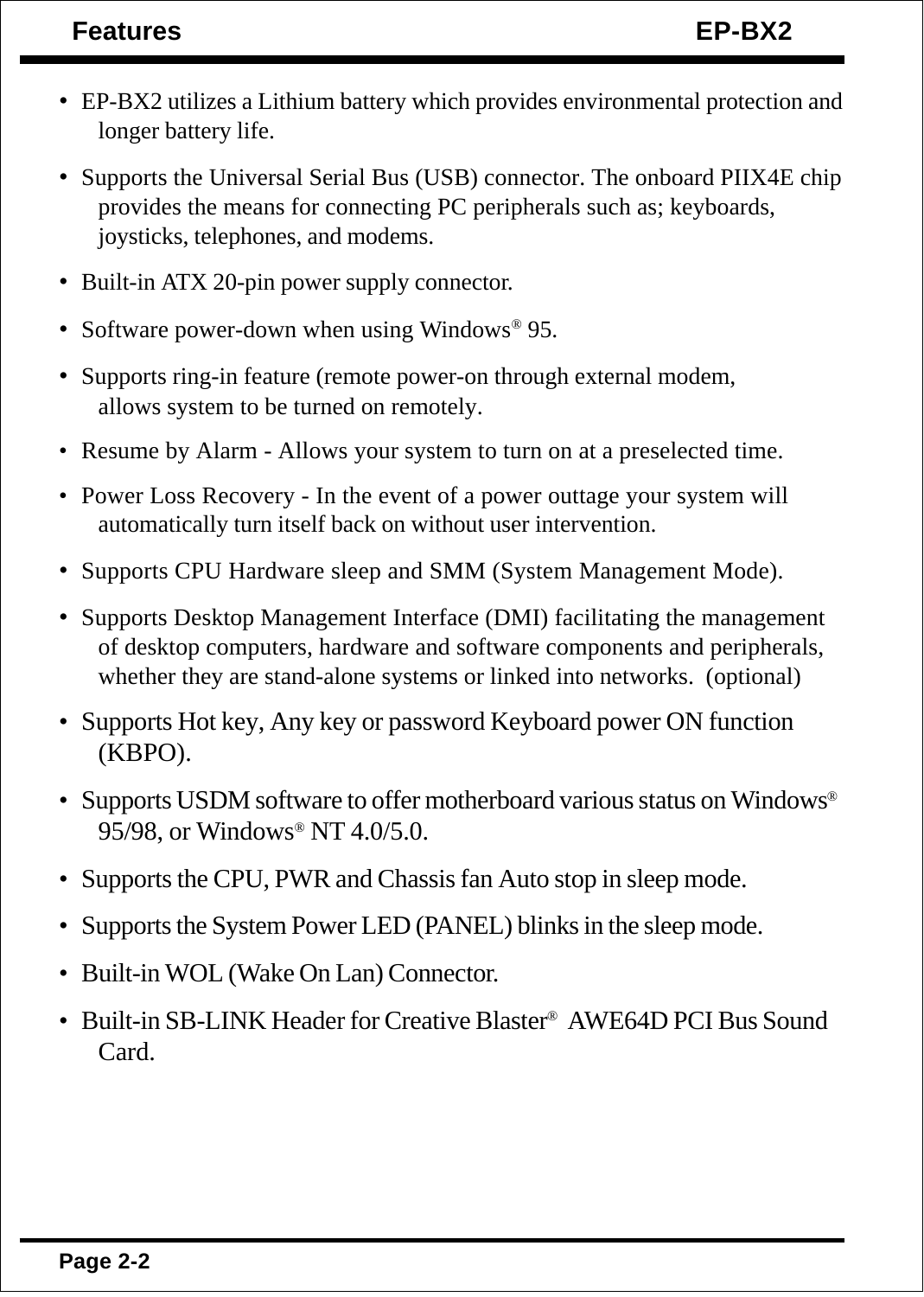# Section 3 INSTALLATION

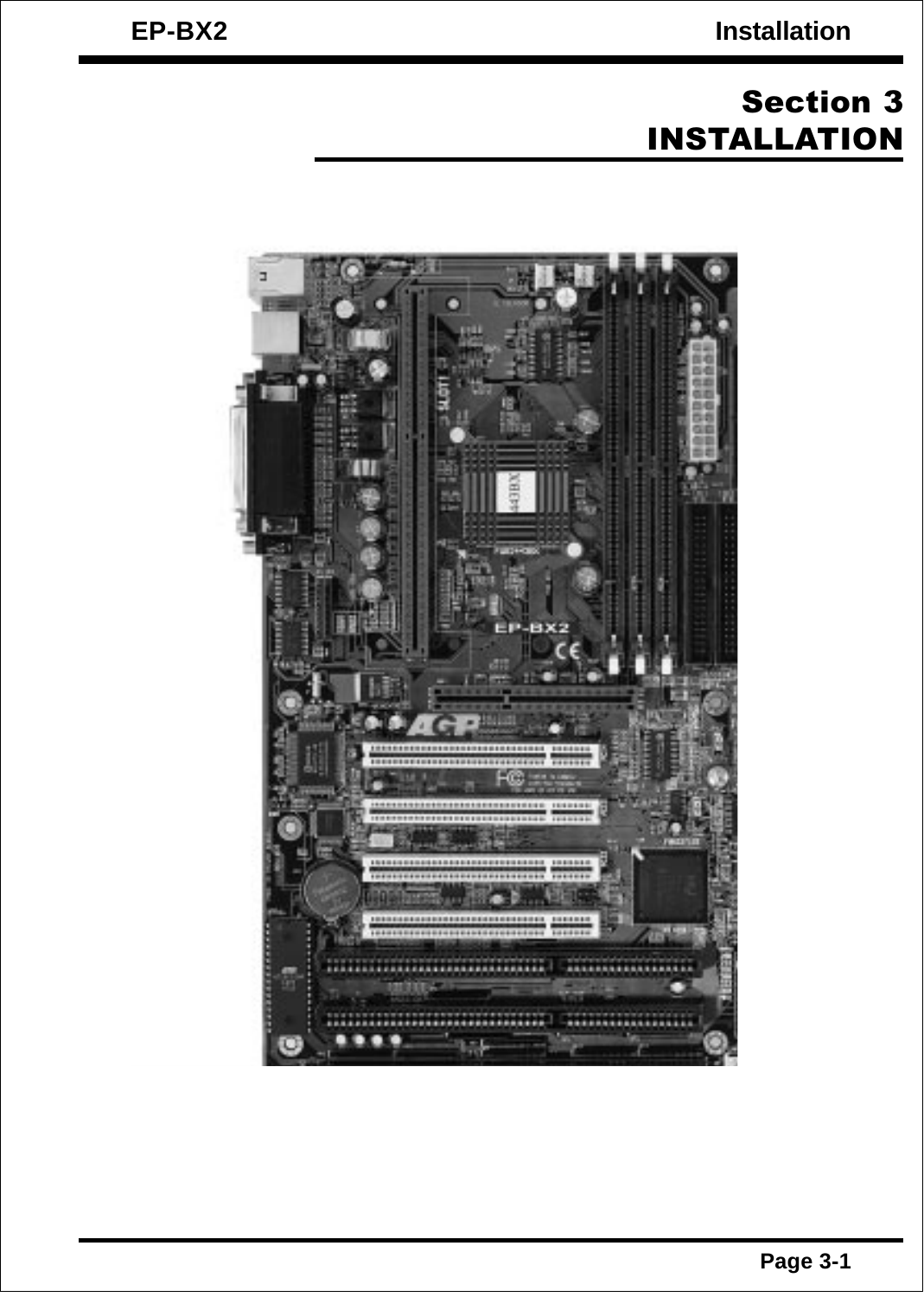# **EP-BX2 Detailed Layout**



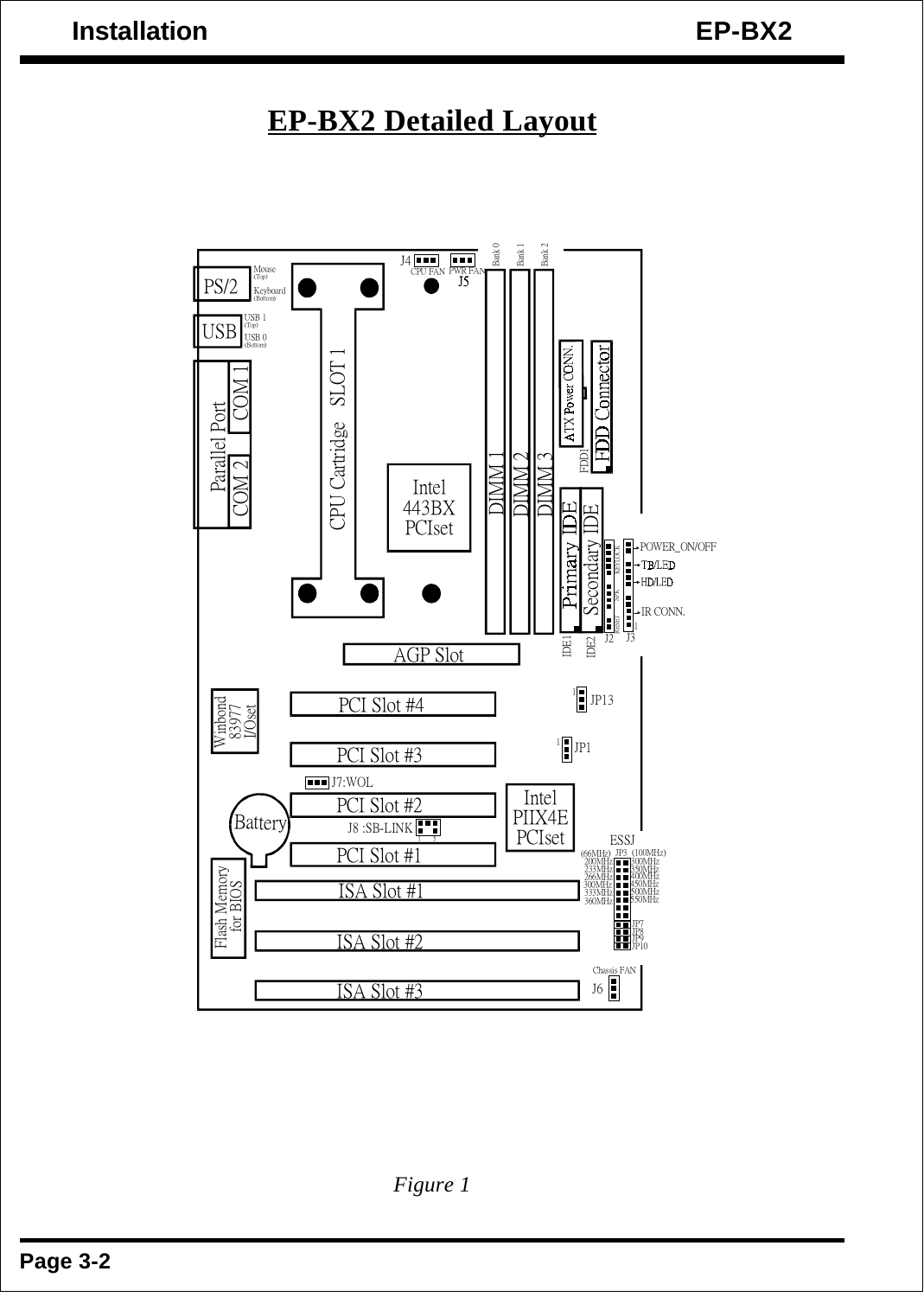# Easy Installation Procedure

#### Easy Installation Procedure

The following must be completed before powering on your new system:

- **3-1. Configure Jumpers to match your hardware**
- **3-2. Install memory chips**
- **3-3. Install Pentium II or Deschutes Processor**
- **3-4. Device Connectors**

# Section 3-1 Configure Jumpers

EPoX designs all motherboards with the fewest jumpers to make your install fast and easy.

The following will describe all of the jumpers that you are required to set before moving on to step 3-2.

*Note: The jumpers as depicted as shown (Figure 1) in their correct physical orientation.*

| JPI<br>$\overline{\phantom{0}}$<br>3 | <b>CMOS</b> Clear<br>$JPI = 1-2 - Run Mode (Default)$<br>$= 2-3$ - Clear CMOS (momentar                                                                                                     |
|--------------------------------------|---------------------------------------------------------------------------------------------------------------------------------------------------------------------------------------------|
| JP13                                 | Keyboard Power-ON function (refer the s<br>$JP13 = 1-2$ - Enabled<br>$= 2-3$ - Disabled (Default)                                                                                           |
| J7                                   | WOL (Wake On Lan) Connector<br>Reserved for NIC (Network Interface Cal<br>Wake the System.                                                                                                  |
| $\overline{\bf 18}$                  | <b>SB-LINK Header</b><br>Reserved for Creative SB-LINK" (Sound<br>$LINK^{\prime\prime}$ ) with the Sound Blaster®AWE64.<br>Sound Card to Compatible DOS games a<br>Multimedia applications. |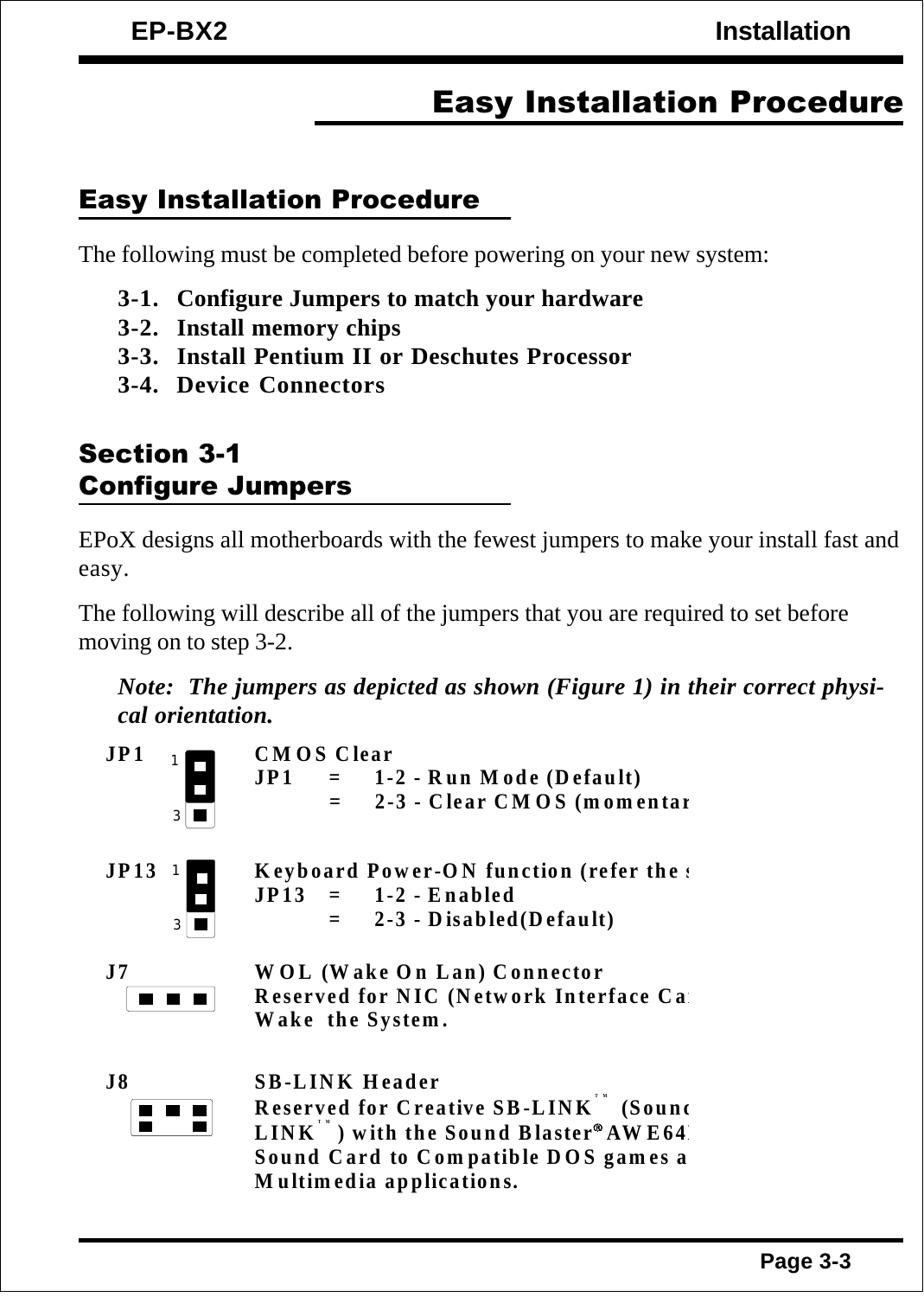|                                  | <b>CPU Clock Rate</b><br>66MHz | ESSJ<br>JP3    | CPU Clock Rate<br>100MHz |                           |
|----------------------------------|--------------------------------|----------------|--------------------------|---------------------------|
| Pentium <sup>®</sup> II          | 200MHz                         |                | 300MHz                   |                           |
|                                  | $233$ MHz                      |                | 350MHz                   | De                        |
| Processor                        | 266MHz                         | п<br>П         | 400MHz                   | Prc                       |
| <b>Internal</b><br><b>Speeds</b> | 300MHz                         | $\blacksquare$ | 450MHz                   | Inte                      |
|                                  | 333MHz                         |                | 500MHz *                 | Sp.                       |
|                                  | 366MHz                         |                | 550MHz *                 |                           |
|                                  |                                |                |                          |                           |
|                                  |                                |                | <b>Disabled ESSJ</b>     |                           |
|                                  |                                |                | JP7                      | Re                        |
|                                  |                                |                | <b>JP8</b>               | $\mathsf{C}^{\mathsf{p}}$ |
|                                  |                                |                | JP9                      | fut                       |
|                                  |                                |                | JP10                     |                           |

#### **CPU Processor Selection**

# Note: Default at Pentium® II 266MHz (66MHz System Clock Ri

\* : RSD(Reserved)

**Note**: Based on the implementation of Intel 440BX PCIset, EP-BX2 is able to provides two host bus frequencies -- either 66 or 100MHz for Slot1 processor and memory operating. Automatically, the default is at 66MHz once Pentium® II processor to be mounted onto this mainboard. In case of Deschutes processor, it is self-adjusted to 100MHz without any manual modification required. However, no matter what kind of Slot1 processor you installed, it should come with right memory modules for normal and stable operation. For example, if you install a Deschutes processor, you should use the SDRAM module with 100MHz based(or above) to match the CPU speed. Furthermore, one thing you may need to bear in mind, before the CPU installation, it is anyway our advice to use JP3 and set up right speed of Slot1 processor at any time. You may feel like to know about AGP interface, which always runs under 66MHz no matter what frequency of processor you installed.

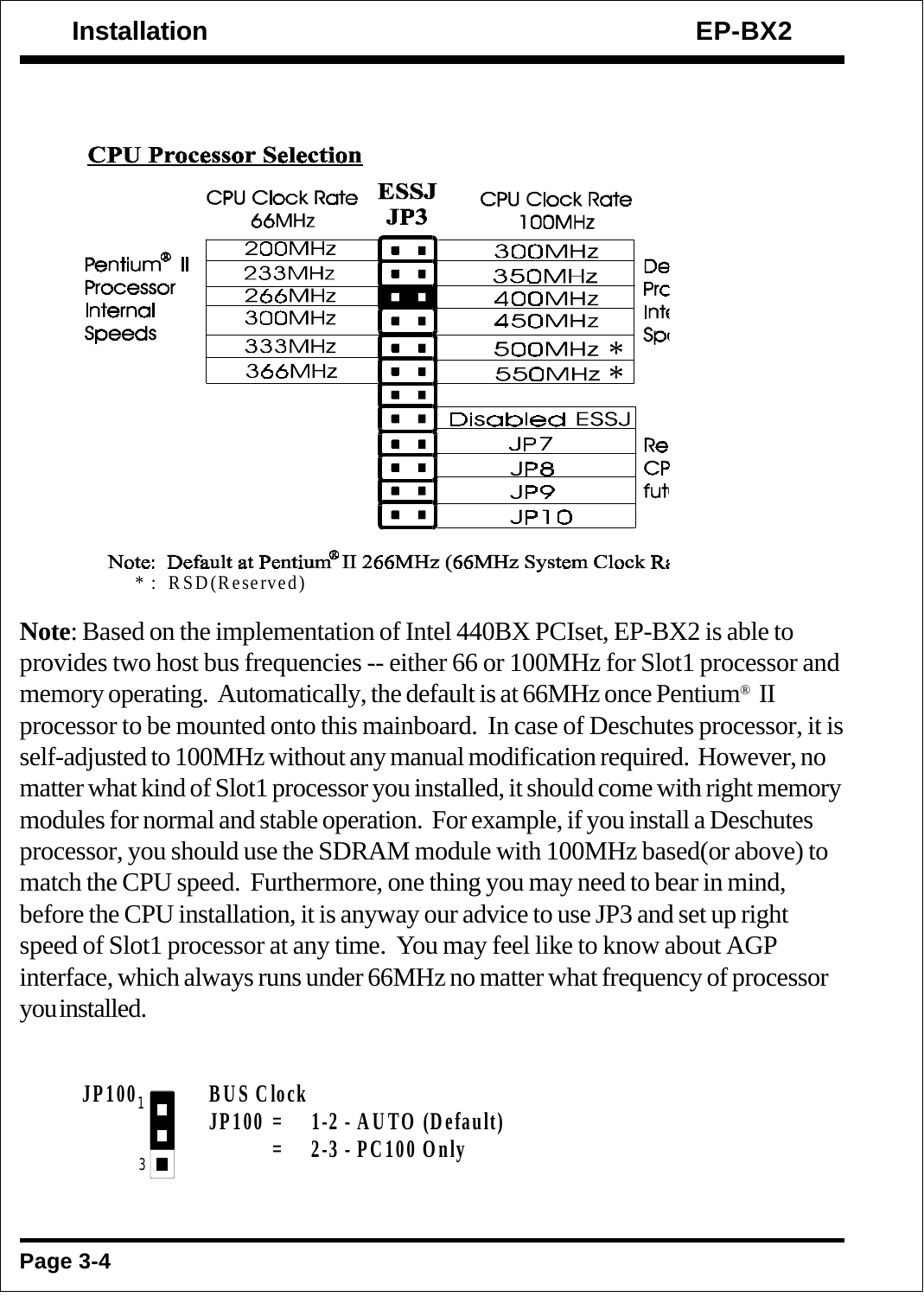# Section 3-2 System Memory Configuration

#### Memory Layout

The EP-BX2 supports (3) 168-pin DIMMs (Dual In-line Memory Module). The DIMMs can be either EDO (Extended Data Out) or SDRAM (Synchronized DRAM). The DIMMs may be installed using just one chip.

- **We recommend using SDRAM DIMM can not mixing with EDO DIMM modules.**
- The EDO DIMM only support pentium® II Processor at 66MHz, not support Deschutes Processor at 100MHz.
- We recommend when installed the 100MHz Deschutes Processor using DIMM SDRAM must be 125MHz (-8ns) bus speed. If used 100MHz (-10ns) SDRAM may be critical timing for the motherboard.
- About the "PC/100 SDRAM spec." information you may visit Inte's home page at:

http//developer.intel.com/design/pcisets/memory/index.htm

• DIMM SDRAM may be 83MHz (-12ns), 100MHz (-10ns) or 125MHz (-8ns) bus speed.

Figure 2 and Table 1 show several possible memory configurations using

| (M1)<br>DIMM              | Bank 0           |
|---------------------------|------------------|
| (M2)<br>DIMM              | Bank             |
| (M3)<br>DIMM <sub>3</sub> | Bank 2<br>$\sim$ |

*Figure 2*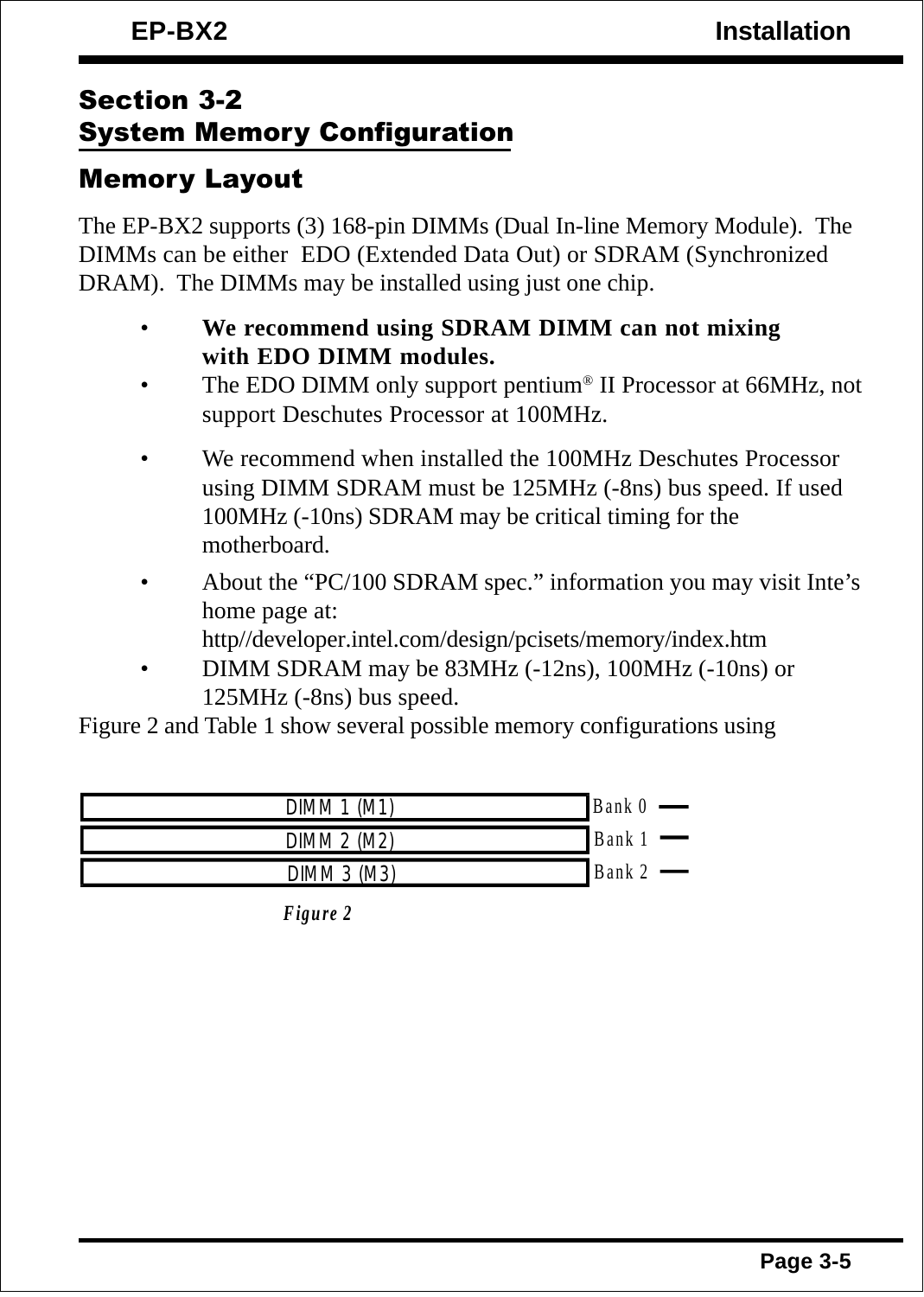| Total Memory         | $DIMM$ 1<br>(Bank 0)                                                 | $DIMM$ 2<br>(Bank 1)                                                     | $DIMM$ 3<br>(Bank 2)                                                 |
|----------------------|----------------------------------------------------------------------|--------------------------------------------------------------------------|----------------------------------------------------------------------|
| $= 768MB$<br>Maximum | $EDO/SDRAM*$<br>8MB, 16MB, 32MB.<br>64MB, 128MB, 256MB<br>$\times 1$ | $EDO/SDRAM*$<br>8MB, 16MB, 32MB.<br>64MB, 128MB, 256MB<br>$\times 1$     | $EDO/SDRAM*$<br>8MB, 16MB, 32MB.<br>64MB, 128MB, 256MB<br>$\times 1$ |
| $= 512MB$<br>Maximum | $EDO/SDRAM*$<br>8MB, 16MB, 32MB.<br>64MB, 128MB, 256MB<br>$\times 1$ | $EDO/SDRAM*$<br>8MB, 16MB, 32MB.<br>64MB, 128MB, 256MB<br>X <sub>1</sub> | None                                                                 |
| $= 256MB$<br>Maximum | $EDO/SDRAM*$<br>8MB, 16MB, 32MB.<br>64MB, 128MB, 256MB<br>$\times$ 1 | None                                                                     | None                                                                 |

*Table 1*

 *\* SDRAM only supports 8, 16, 32, 64, 128MB DIMM modules. 256MB only supports Registered Synchronouts DRAM Memory Modules.*

### DIMM Module Installation

Figure 3 displays the notch marks and what they should look like on your DIMM memory module.

DIMMs have 168-pins and two notches that will match with the onboard DIMM socket. DIMM modules are installed by placing the chip firmly into the socket at a 90 degree angle and pressing straight down (figure 6) until it fits tightly into the DIMM socket (figure 7).





*<sup>\*</sup> EDO only supports Pentium® II Processor at 66MHz, not supports Deschutes Processor at 100MHz.*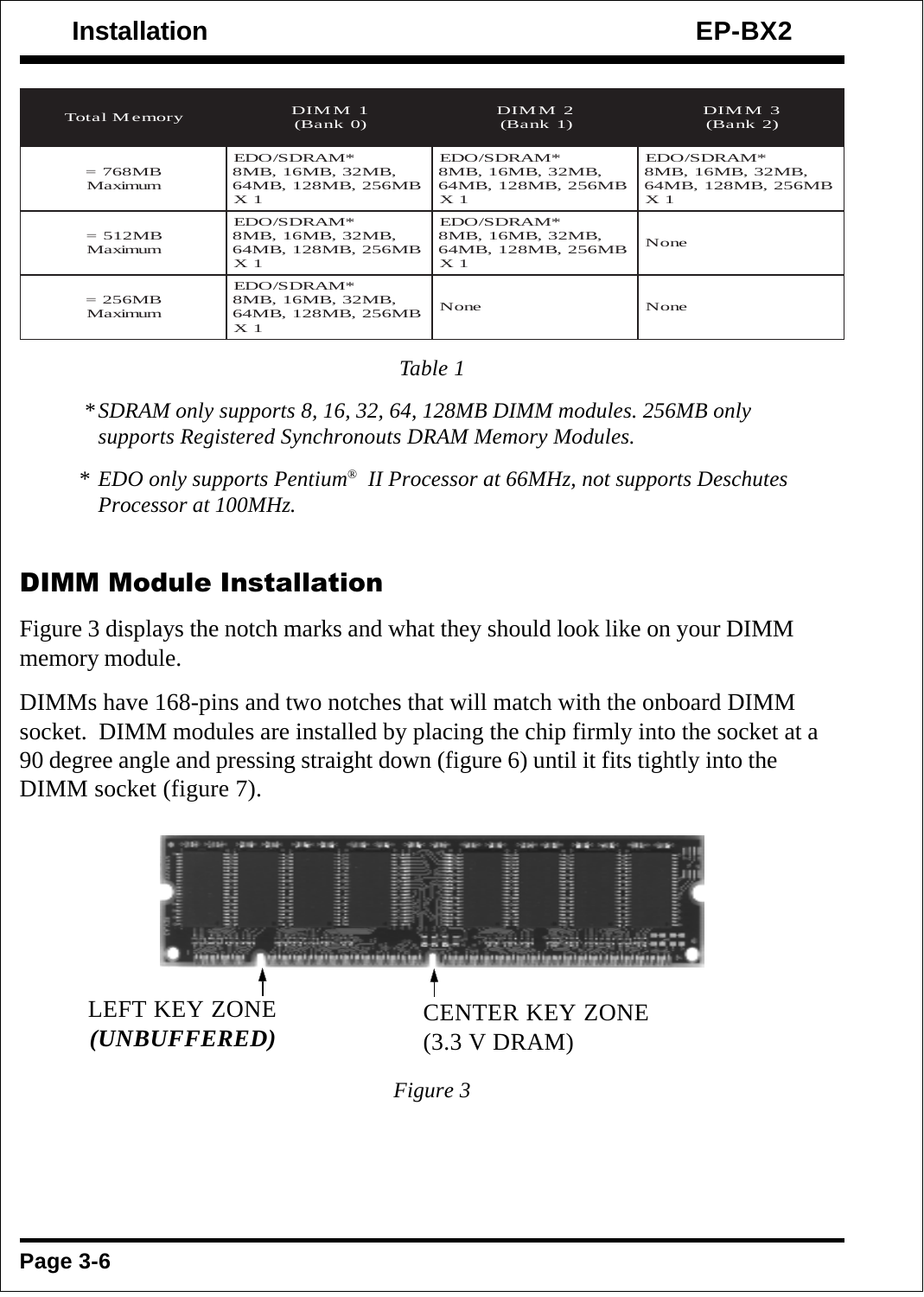

To remove the DIMM module simply press down both of the white clips on either side and the module will be released from the socket.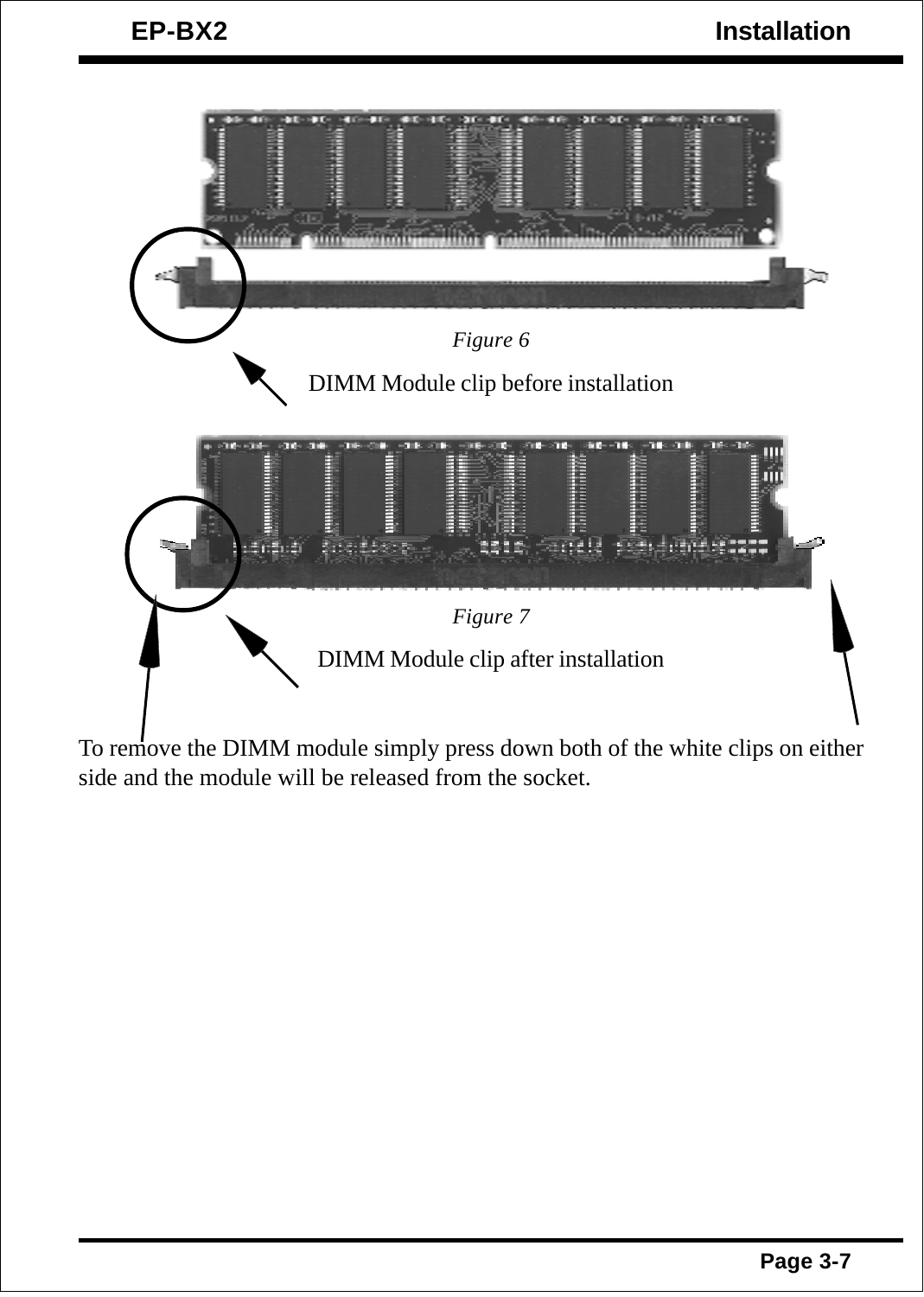# Section 3-3 Installing a Pentium II or Deschutes Processor

The EP-BX2 uses the Single Edge Contact (SEC) slot for a Pentium II processor packaged in an SEC cartridge. The SEC slot is not compatible with other non-Pentium II processors.

Please have ready the following list of components so that we may install the processor onto the motherboard.

- 1. Heat sink support (top/bottom piece)
- 2. Pentium II processor heat sink
- 3. Intel Pentium II Processor

OK, now that you have all of your components ready, we can start.

First, please refer to figure 8 below, and follow the direction to lift up the fixed foldable pentium® II Retention Mechanism. This pre-installed device is designed for you to install Pentium® II CPU more easier and to avoide any damage on the board due to overtightening the four screws.

One thing must be kept in your mind that please make sure to lift upright the foldable parts of the Retention module to fit and install CPU properly.





Now we are going to install the heatsink support base piece (figure 9) onto the motherboard. There is both a large and small hole (figure 10) so that the base will only fit in one direction. This piece needs to be pushed into the holes firmly until it is seated.

Now we are ready to install the SEC Cartridge (Pentium II Processor) into the Retention Module. The SEC Cartridge is mounted by sliding the SEC Cartridge into the Retention Module and letting it slide all the way down. Once it reaches the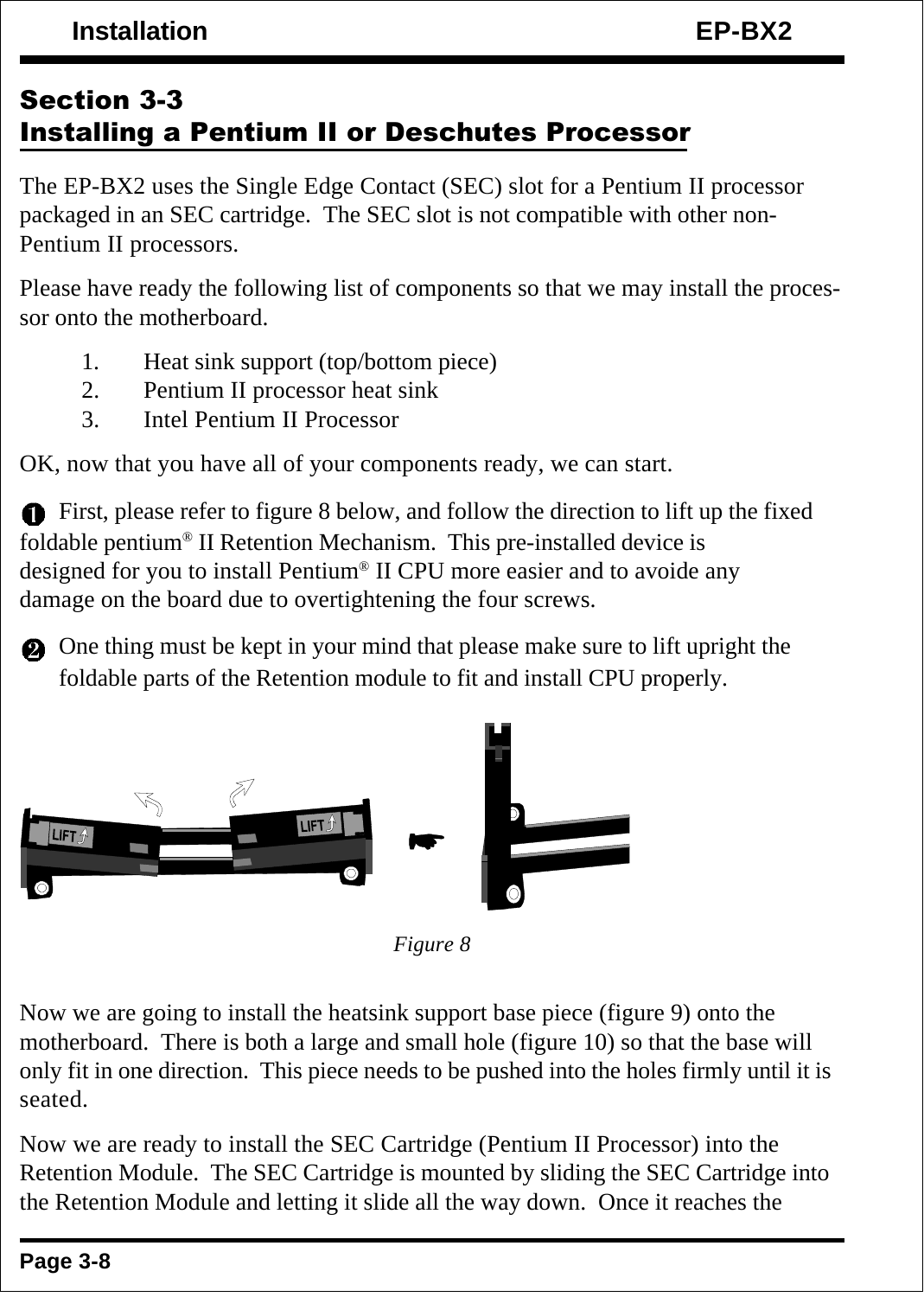bottom make sure you press firmly on SEC cartridge to firmly secure into the Slot 1 Socket.

Now we need to secure the heatsink with the top half of the support (figure 11). Take the top piece of the support and slide it into the bottom fin (figure 11) on the heatsink and then push forward until it clips into the bottom base (figure 9) that is already there (figure 11).



*Figure 9*

Figure 9 shows the layout of Slot 1 and the holes for mounting the Heatsink base piece (figure 8).

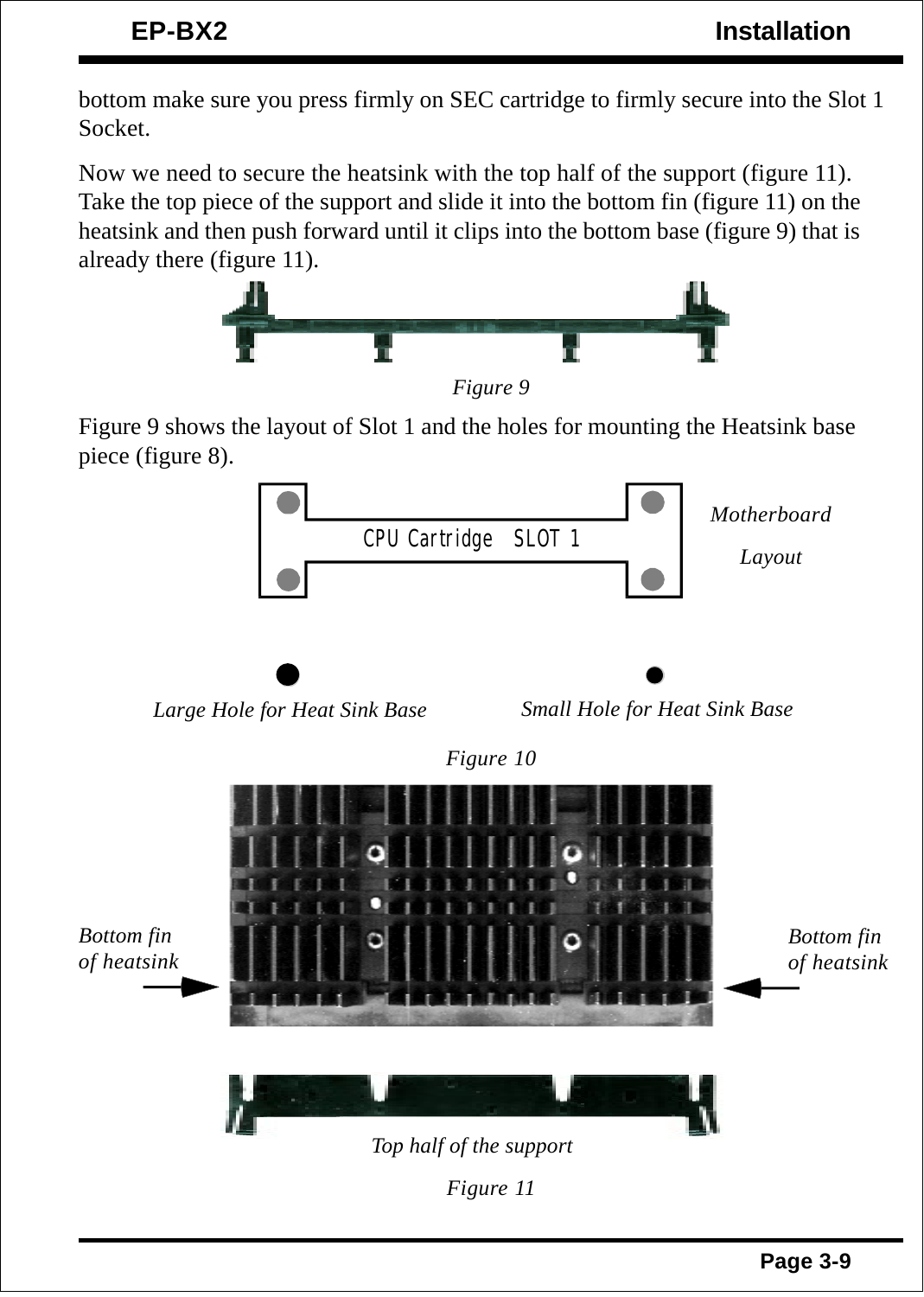Right)

# Section 3-4 Device Connectors

#### **Please install the motherboard into the chassis.**

Now that your motherboard is installed you are ready to connect all your connections (figure 12).



*Figure 12*

- **J4**: CPU Fan Power
	- A plug-in for the CPU Fan Power
- **J5**: Power Supply Fan Monitoring
	- A plug-in for the Power supply so that BIOS can monitor the RPM's
- **J6**: Chassis Fan Power
	- A plug-in for the chassis Fan Power
- **J7**: WOL (Wake On Lan) Connector
- **J8**: SB-LINK Connector
	- 5-PIN Header for Creative Blaster<sup>®</sup> AWE64D PCI Sound Card.
- **PW2**: ATX Power Connector
	- 20-pin power connector
- **J2,J3**:Chassis Panel Connector
	- Keylock, Speaker, Reset, Sleep, Turbo LED and HDD LED
- **IDE1**:Primary IDE Connector
- **IDE2**:Secondary IDE Connector
- **FDD1**:Floppy Controller Connector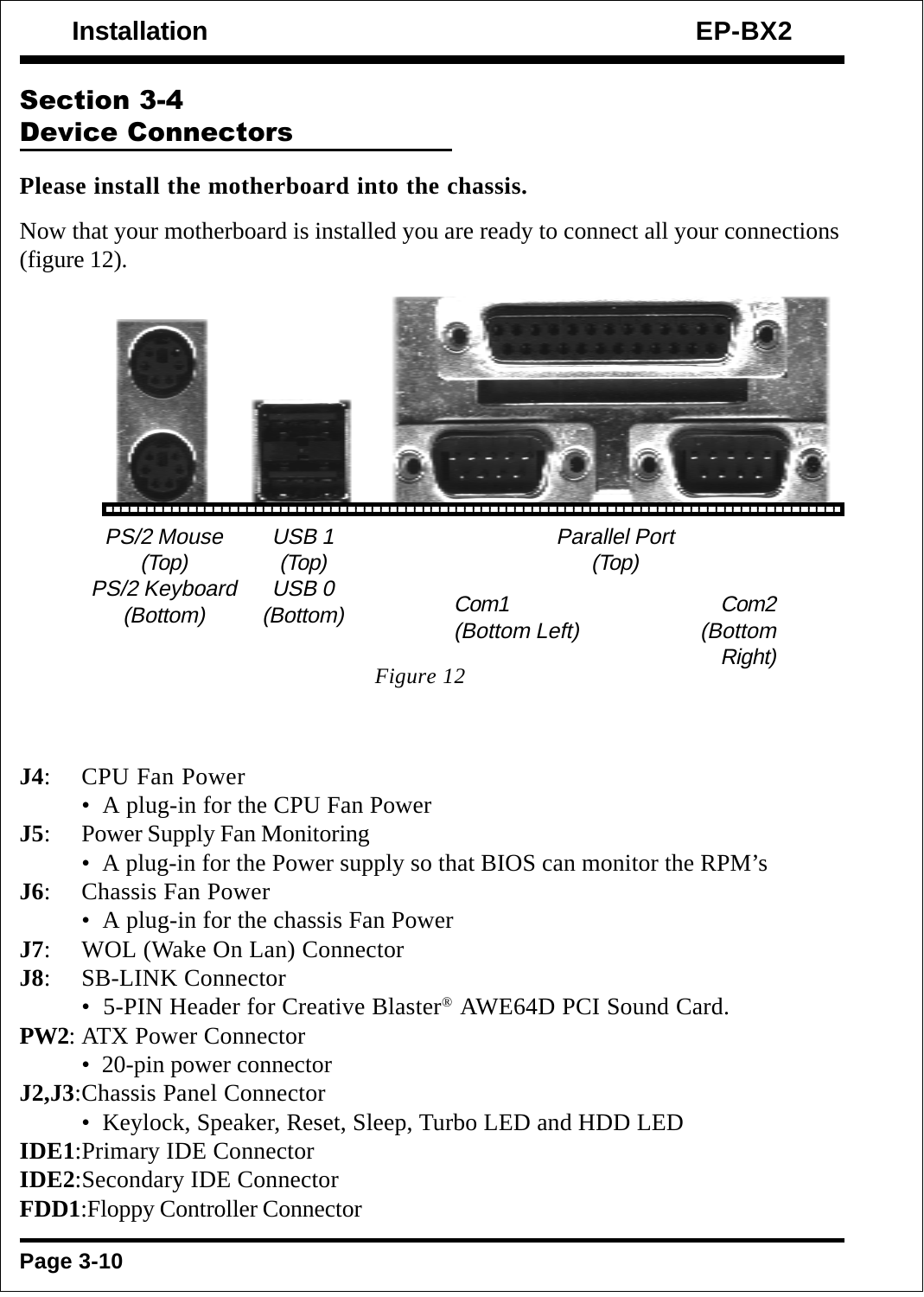**+**

**+**

 $\blacksquare$  $\blacksquare$  $\blacksquare$  $\blacksquare$ 

 $\blacksquare$  $\blacksquare$ 

# Section 3-4 Device Connectors (continued)



**IDE LED indicator** - LED ON when Onboard PCI IDE Hard disks is activate

**Turbo LED indicator** - LED ON when higher speed is selected

**Power On/Off - This is connected to the power button on the case.** Using the Soft-Off by Pwr-BTTN feature, you can choose either Instant Off (turns system off immediatly), or 4 sec delay (you need to hold the button down for 4 seconds before the system turns off). When the system is in 4 sec delay mode, EPoX has added a special feature to make the system go into suspend mode when the button is pressed momentarily.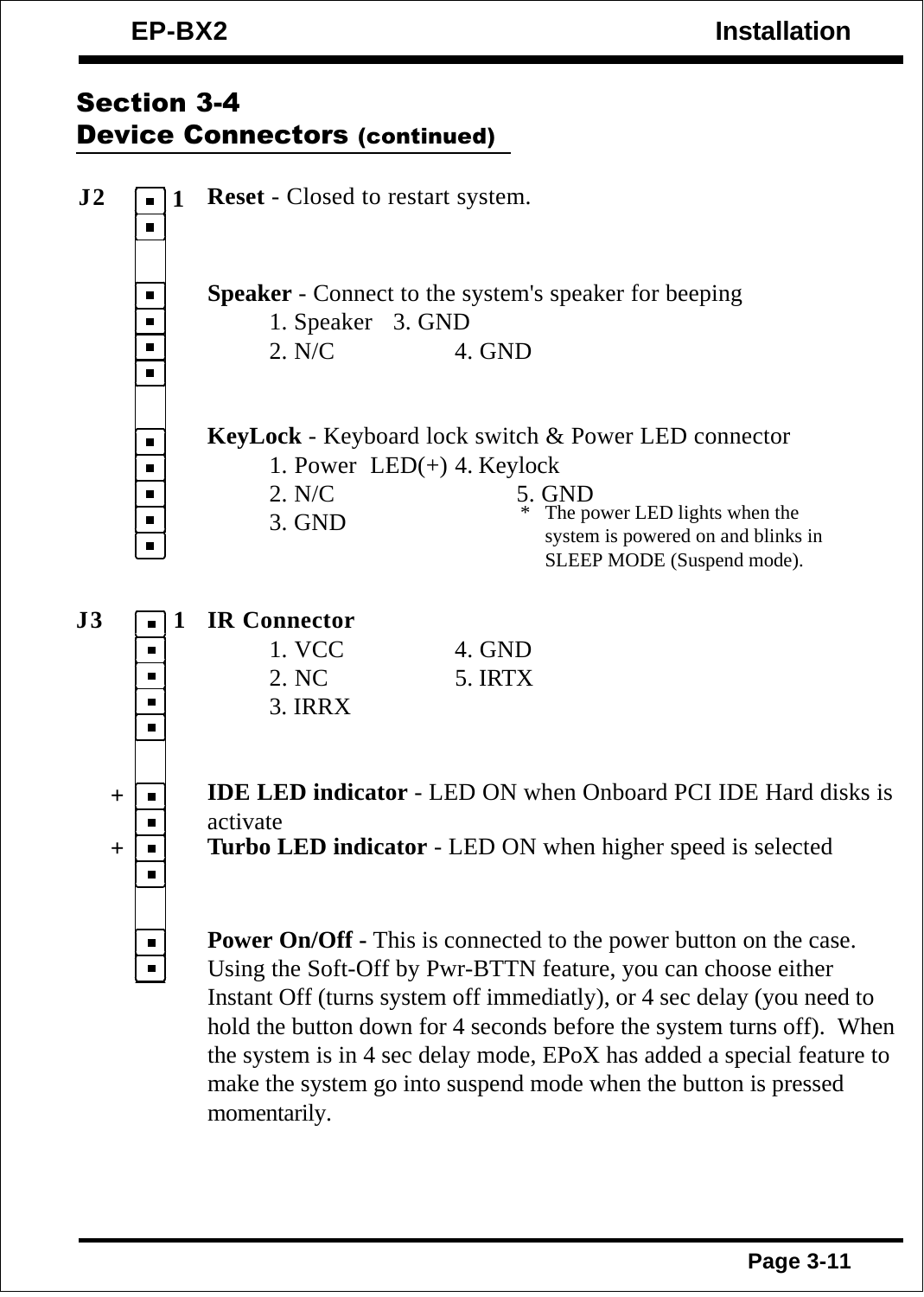#### Section 3-5 External Modem Ring-in Power ON and Keyboard Power ON Functions (KBPO)

On the basis of bounded functions in I/O chipset, the two serial ports are able to support the External Modem Ring-in Power ON function. Once users connect the external modem to COM1 or COM2, the EP-BX2 mainboard allows users to turn on their system through the remote and host's dial-up control.

#### **Exclusive Keyboard Power ON Function**

To innovate a unique feature to benefit users, we devoted the easiest and most convenient way to turn on your system based on the the ATX power supply.

How to work with it

**Step 1:**Please check JP13 at the position 1-2 after you finished the system installation.



*JP13 K eyboard P ower-O N F unction Selection 1-2 : Enabled 2-3 : D isabled (D efault)*

- **Step 2:**Push the momentary switch (J3 PW-ON) to turn on your system and then push again to hold for more than 4 seconds to turn it off affter counted memory as soon as you turn it on.
- **Step 3:**You can enjoy the Keyboard Power ON function (KBPO) by *pressing any 1 key, Hot key (Ctrl-F1, F2.....F12), Password (A maximum of 5 charac ters can be entered.) and BUTTON only to turn on your system. Please refer tothe BIOS Integrated peripherals setup for detail (Page 4-23).The BIOS Default is keyboard Hot key <Ctrl> - <F1> to turn on the system*. Your system will be turned on automatically, after releasing the keys. To power off you system, you can use the Soft-OFF function under Windows 95.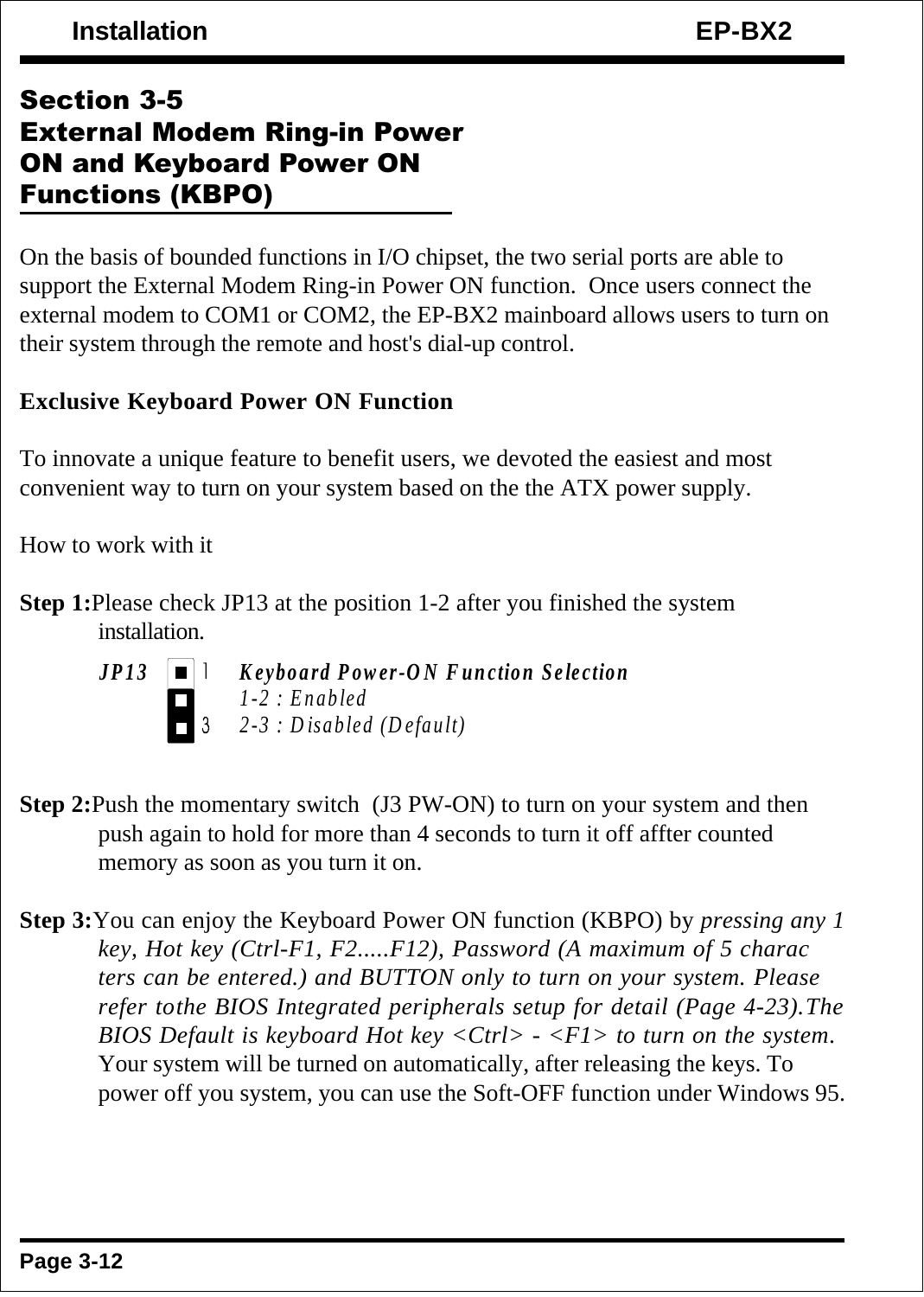#### **Notes:**

1.Intel ATX version 2.0 specification has recommended you use the power supply with 0.72A(720mA) in 5.0VSB. With our EP-BX2 mainboard, the 5.0VSB standby power only has to be  $> = 0.1A$ *(100mA)* then you can enjoy this unique benefit. However, the ATX power supply which is  $< 0.1$  (100mA) is still applicable to your system

by placed JP13 at the position 2-3 to disable this feature.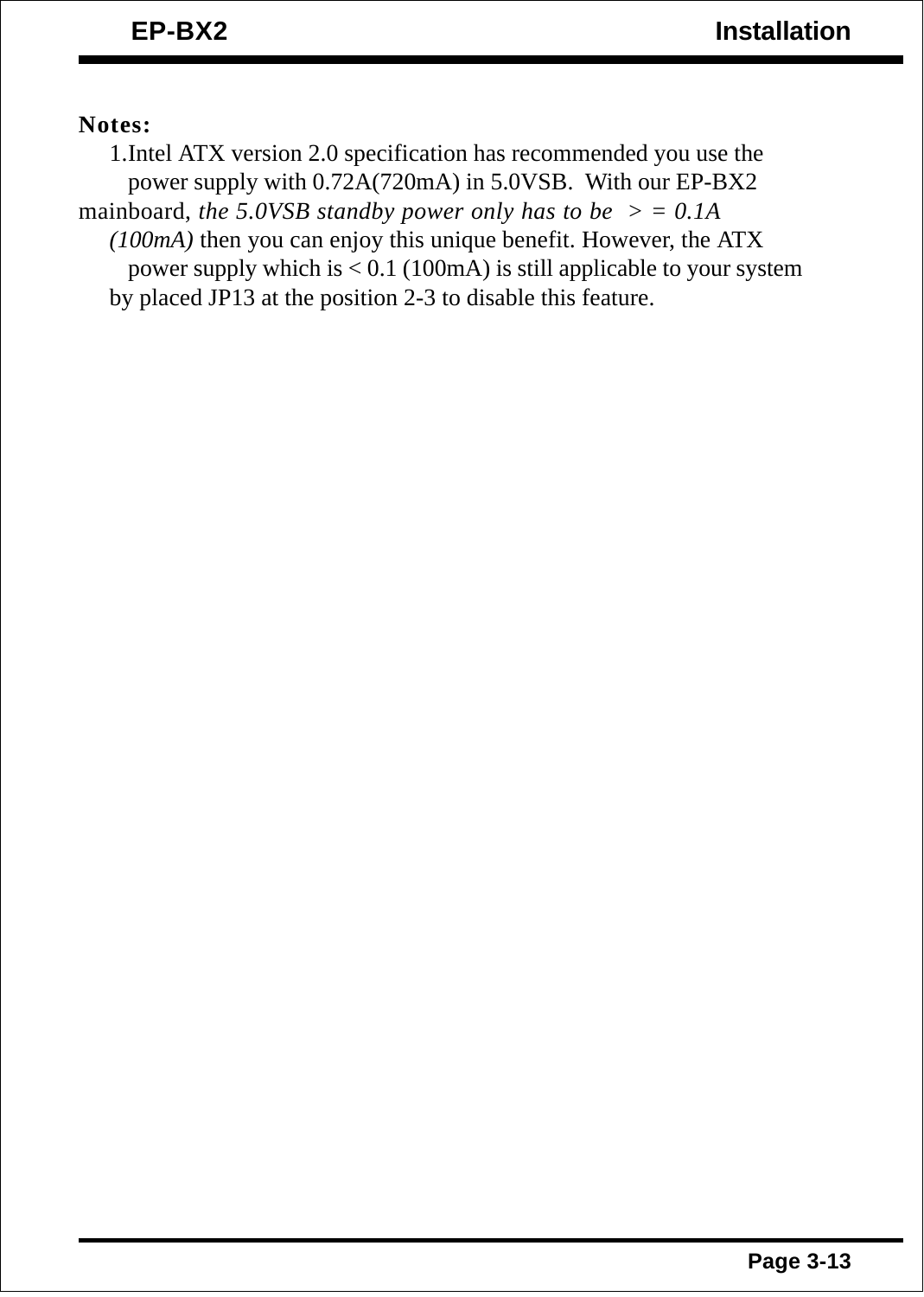# Page Left Blank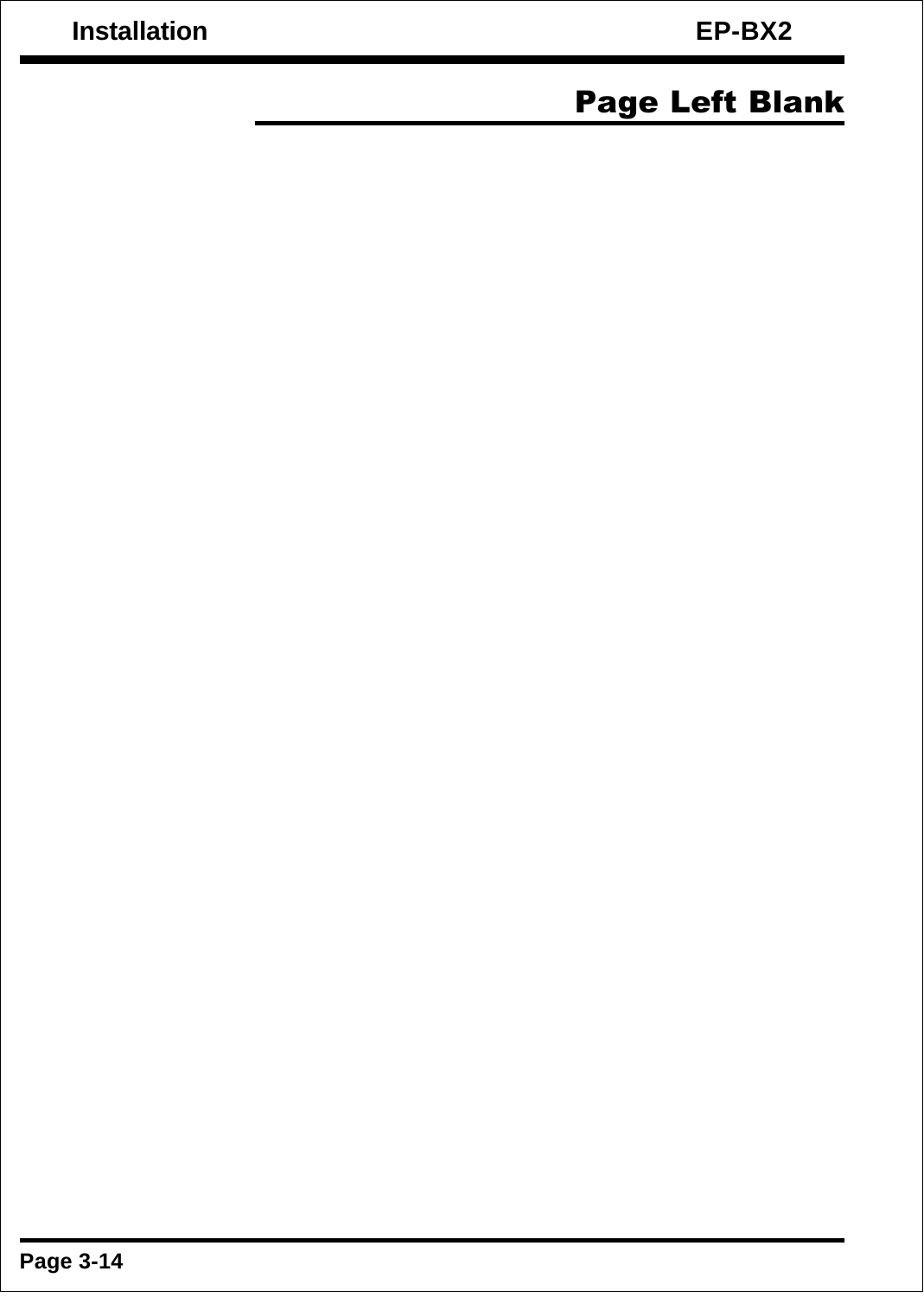# Section 4 AWARD BIOS SETUP

# BIOS Instructions

Award's ROM BIOS provides a built-in Setup program which allows user to modify the basic system configuration and hardware parameters. The modified data will be stored in a battery-backed CMOS, so that data will be retained even when the power is turned off. In general, the information saved in the CMOS RAM will stay unchanged unless there is a configuration change in the system, such as hard drive replacement or a device is added.

It is possible for the CMOS battery to fail, this will cause data loss in the CMOS only. If this does happen you will need to reconfigure your BIOS settings.

#### **To enter the Setup Program :**

Power on the computer and press the <Del> key immediately, this will bring you into the BIOS CMOS SETUP UTILITY.

ROM PCI / ISA BIOS (2A69KPA9)

|                                                       | $101111$ $101111100$<br><b>CMOS SETUP UTILITY</b><br>AWARD SOFTWARE, INC. |  |  |  |  |
|-------------------------------------------------------|---------------------------------------------------------------------------|--|--|--|--|
| STANDARD CMOS SETUP                                   | SUPERVISOR PASSWORD                                                       |  |  |  |  |
| <b>BIOS FEATURES SETUP</b>                            | <b>USER PASSWORD</b>                                                      |  |  |  |  |
| <b>CHIPSET FEATURES SETUP</b>                         | <b>IDE HDD AUTO DETECTION</b>                                             |  |  |  |  |
| POWER MANAGEMENT SETUP                                | <b>HDD LOW LEVEL FORMAT</b>                                               |  |  |  |  |
| PNP/PCI CONFIGURATION                                 | <b>SAVE &amp; EXIT SETUP</b>                                              |  |  |  |  |
| INTEGRATED PERIPHERALS                                | EXIT WITHOUT SAVING                                                       |  |  |  |  |
| <b>LOAD SETUP DEFAULTS</b>                            |                                                                           |  |  |  |  |
| ESC : OUIT                                            | $\uparrow \downarrow \uparrow$ : SELECT ITEM                              |  |  |  |  |
| F10 : Save & Exit Setup<br>$(Shift)F2$ : Change Color |                                                                           |  |  |  |  |
|                                                       | Time, Date, Hard Disk Type                                                |  |  |  |  |
|                                                       |                                                                           |  |  |  |  |

*Figure 1: CMOS Setup Utility*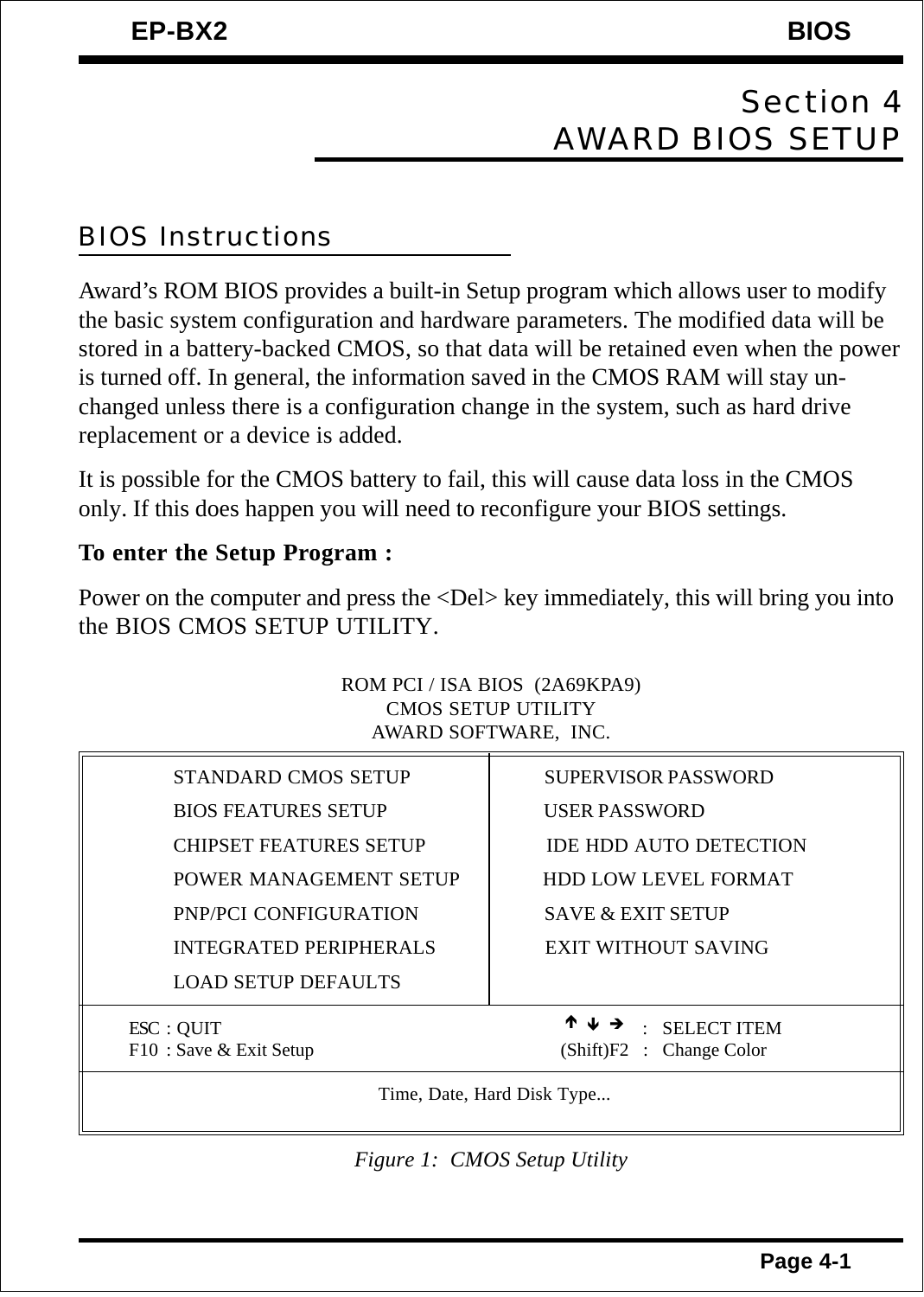The menu displays all the major selection items. Select the item you need to reconfigure. The selection is made by moving the cursor (press any direction key ) to the item and pressing the 'Enter' key. An on-line help message is displayed at the bottom of the screen as the cursor is moved to various items which provides a better understanding of each function. When a selection is made, the menu of the selected item will appear so that the user can modify associated configuration parameters.

# 4-1 Standard CMOS Setup

Choose "Standard CMOS Setup" in the CMOS SETUP UTILITY Menu (Figure 2). The Standard CMOS Setup allows the user to configure system settings such as the current date and time, type of hard disk drive installed, floppy drive type, and display type. Memory size is auto-detected by the BIOS and displayed for your reference. When a field is highlighted (use direction keys to move the cursor and the  $\leq$ Enter $>$ key to select), the entries in the field can be changed by pressing the <PgDn> or the  $<$ PgUp $>$  key.

| ROM PCI/ISA BIOS(2A69KPA9) |
|----------------------------|
| STANDARD CMOS SETUP        |
| AWARD SOFTWARE, INC.       |

| <b>HARD DISKS</b>                                                                                                                        | <b>TYPE</b> | <b>SIZE</b> | <b>CYLS</b> | <b>HEAD</b> | <b>PRECOMP</b>                                                                      | <b>LANDZONE</b> |                                  | SECTORS MODE |
|------------------------------------------------------------------------------------------------------------------------------------------|-------------|-------------|-------------|-------------|-------------------------------------------------------------------------------------|-----------------|----------------------------------|--------------|
| Primary Master                                                                                                                           | : Auto      | $\Omega$    | $\Omega$    | $\Omega$    | $\Omega$                                                                            | $\Omega$        | $\Omega$                         | Auto         |
| Primary Slave                                                                                                                            | : Auto      | $\Omega$    | $\Omega$    | $\Omega$    | $\Omega$                                                                            | $\Omega$        | $\Omega$                         | Auto         |
| Secondary Master: Auto                                                                                                                   |             | $\Omega$    | $\Omega$    | $\Omega$    | $\Omega$                                                                            | $\Omega$        | $\Omega$                         | Auto         |
| Secondary Slave : Auto                                                                                                                   |             | $\Omega$    | $\Omega$    | $\Omega$    | $\Omega$                                                                            | $\Omega$        | $\Omega$                         | Auto         |
| Drive $A : 1.44M, 3.5$ in.<br>Drive B: None<br>Floppy 3 Mode Support : Disabled<br>Video<br>$\therefore$ EGA/VGA<br>Halt On : All Errors |             |             |             |             | <b>Base Memory</b><br><b>Extended Memory</b><br>Other Memory<br><b>Total Memory</b> | $\ddot{\cdot}$  | 640K<br>31744K<br>384K<br>32768K |              |

*Figure 2: Standard CMOS Setup*

*NOTE: If the hard disk Primary Master/Slave and Secondary Master/Slave are set to Auto, then the hard disk size and model will be auto-detected.*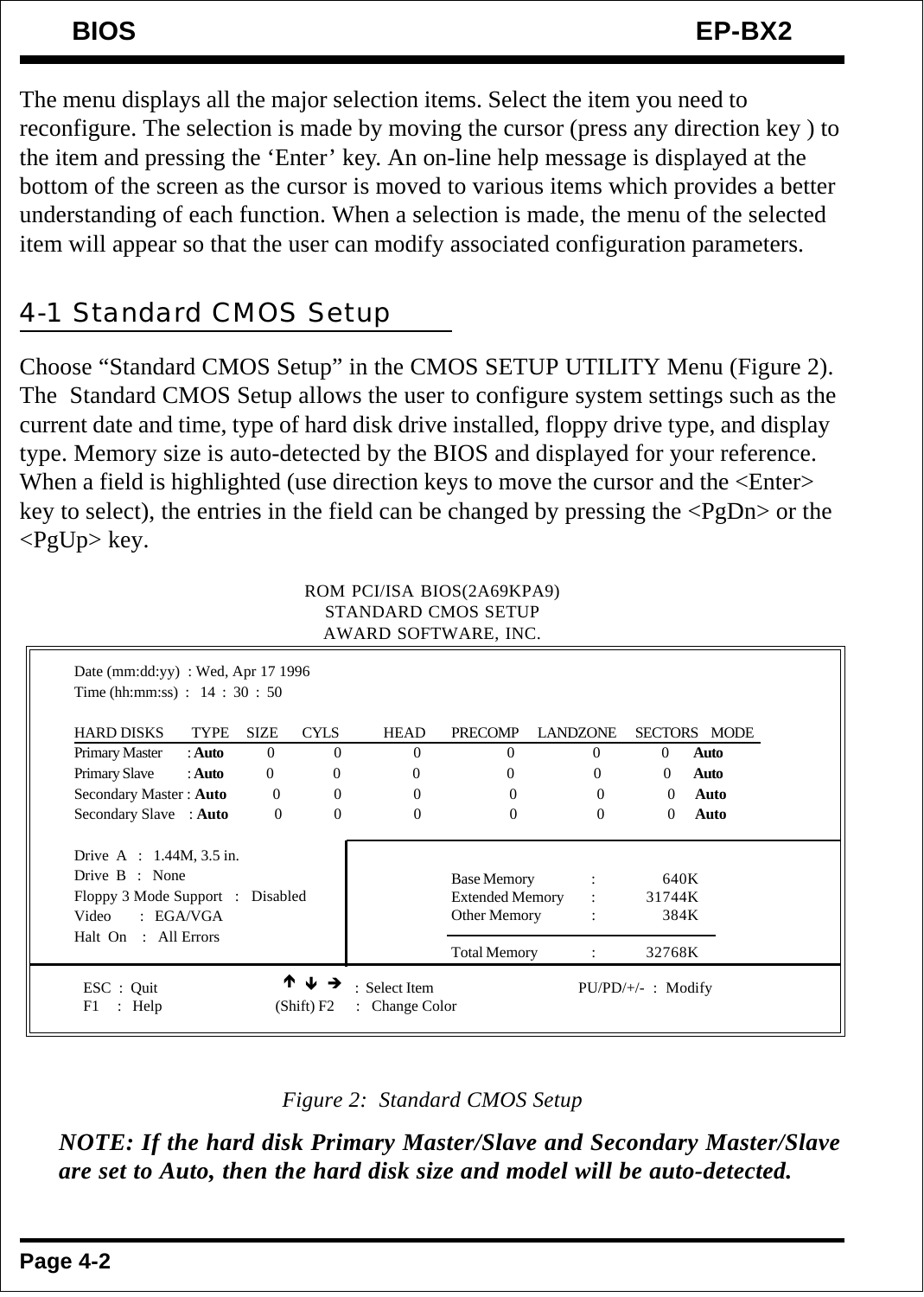*NOTE: The "Halt On:" field is used to determine when to halt the system by the BIOS if an error occurs.*

*NOTE: Floppy 3 Mode support is a mode used to support a special 3.5" drive used in Japan. This is a 3.5" disk that stores only 1.2 MB, the default setting for this is disabled.*

# 4-2 BIOS Features Setup

Selecting the "BIOS FEATURES SETUP" option in the CMOS SETUP UTILITY menu allows users to change system related parameters in the displayed menu. This menu shows all of the manufacturer's default values for the EP-BX2.

Pressing the [F1] key will display a help message for the selected item.

|                                                                                                                                                                                                                                                                                                                                    |                                                                                                                                                         | A WARD SOFT WARD, TIVE.                                                                              |                                                                    |                                                                                               |
|------------------------------------------------------------------------------------------------------------------------------------------------------------------------------------------------------------------------------------------------------------------------------------------------------------------------------------|---------------------------------------------------------------------------------------------------------------------------------------------------------|------------------------------------------------------------------------------------------------------|--------------------------------------------------------------------|-----------------------------------------------------------------------------------------------|
| Virus Warning<br>CPU Internal Cache<br>External Cache<br><b>Ouick Power On Self Test</b><br><b>Boot Sequence</b><br>Swap Floppy Drive<br>Boot Up Floppy Seek<br><b>Boot Up NumLock Status</b><br>Boot UP System Speed<br>Gate A20 option<br><b>Typematic Rate Setting</b><br>Typematic Rate (Chars/Sec)<br>Type matic Delay (Msec) | : Disabled<br>: Enabled<br>: Enabled<br>: Enabled<br>: A, C, SCSI<br>: Disabled<br>: Enabled<br>: On<br>$:$ High<br>: Fast<br>: Disabled<br>:6<br>: 250 | Video BIOS<br>C8000-CBFFF<br>CC000-CFFFF<br>D0000-D3FFF<br>D4000-D7FFF<br>D8000-DBFFF<br>DC000-DFFFF | Shadow<br>Shadow<br>Shadow<br>Shadow<br>Shadow<br>Shadow<br>Shadow | : Enabled<br>: Disabled<br>: Disabled<br>: Disabled<br>: Disabled<br>: Disabled<br>: Disabled |
| Security Option<br>PCI/VGA Palette Snoop<br>Assign IRO For VGA<br>$OS$ Select For DRAM $> 64MB$<br>Report NO FDD For Win 95                                                                                                                                                                                                        | $:$ Setup<br>: Disabled<br>: Enabled<br>: Non- $OS2$<br>: NO                                                                                            | Esc : Quit<br>F1.<br>: Help<br>: Old Values<br>F <sub>5</sub><br>F7<br>: Load Setup Defaults         |                                                                    | T.<br>$\rightarrow$ : Select Item<br>$PU/PD/+/-$ : Modify<br>(Shift) F2<br>: Color            |

#### ROM PCI/ISA BIOS(2A69KPA9) BIOS FEATURES SETUP AWARD SOFTWARE, INC.

*Figure 3: BIOS Features Setup*

**Virus Warning**:During and after the system boots up, any attempt to write to the boot sector or partition table of the hard disk drive will halt the system and an error message will appear.

You should then run an anti-virus program to locate the virus. Keep in mind that this feature protects only the boot sector, not the entire hard drive. The default value is Disabled.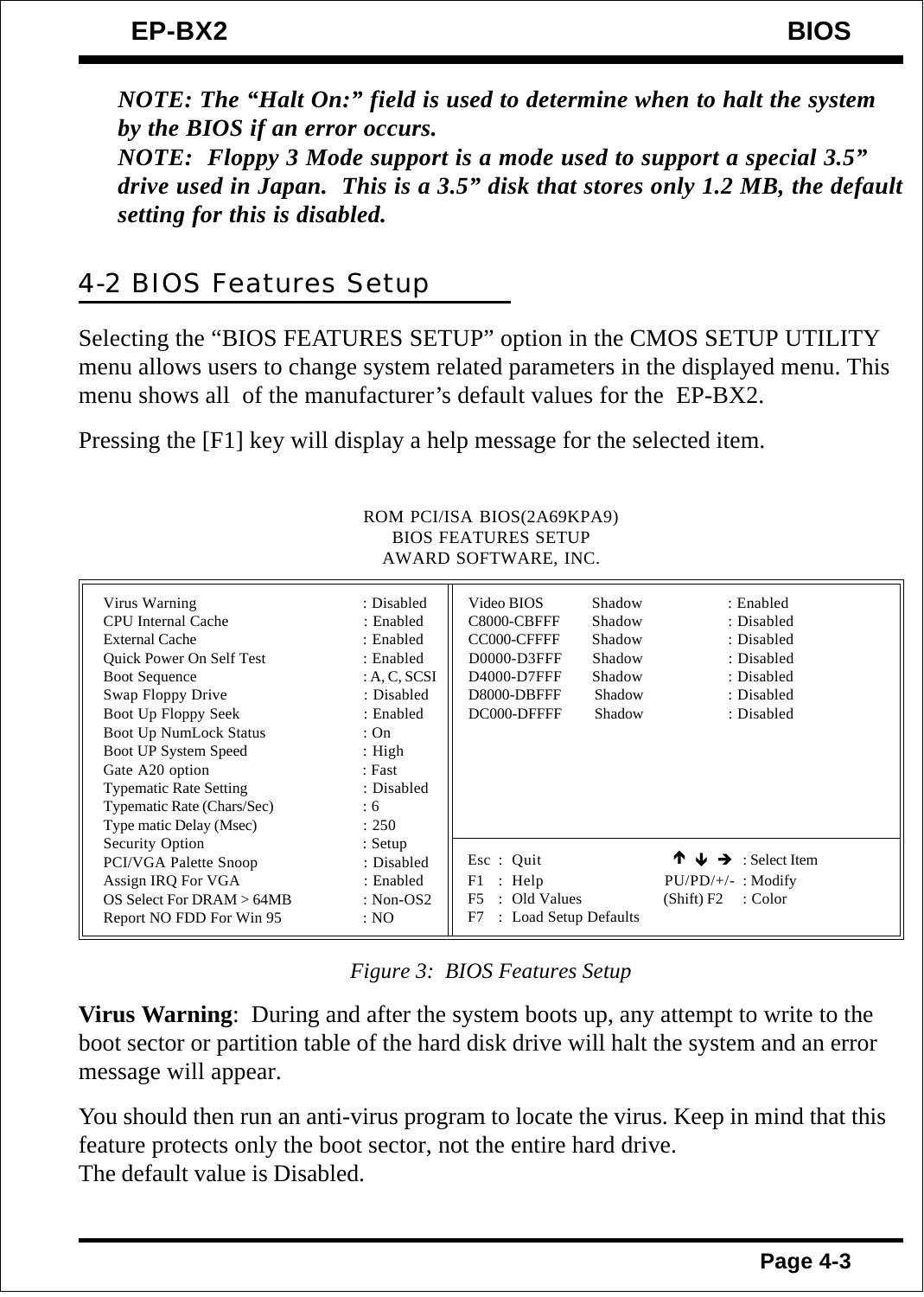*Enabled: Activates automatically when the system boots up causing a warning message to appear when anything attempts to access the boot sector.*

*Disabled: No warning message will appear when anything attempts to access the boot sector.*

*Note: Many disk diagnostic programs that access the boot sector table can trigger the virus warning message. If you plan to run such a program, we recommend that you first disable the virus warning.*

**CPU Internal Cache**: This controls the status of the processor's internal cache area.

The default is Enabled.

*Enabled: This activates the processor's internal cache thereby increasing performance. Disabled: This deactivates the processor's internal cache thereby lowering performance.*

**External (L2) Cache:** This controls the status of the external (L2) cache area. The default is Enabled.

*Enabled: This activates the motherboard's L2 cache thereby increasing performance. Disabled: This deactivates the motherboard's L2 cache thereby lowering performance.*

**Quick Power On Self Test**: This category speeds up the Power On Self Test (POST).

The default is Enabled.

*Enabled: This setting will shorten or skip of the items checked during POST. Disabled: Normal POST.*

**Boot Sequence**: This category determines which drive is searched first by the O/S (Operating System). The default is A,C,SCSI.

*The following is your list of options: [A, C, SCSI] - [C, A, SCSI] - [C, CD-ROM, A] - [CD-ROM, C, A] [D, A,CD-ROM],[E, A, CD-ROM] - [F, A, CD-ROM] - [SCSI, A, C] [SCSI C, A] - [C Only]*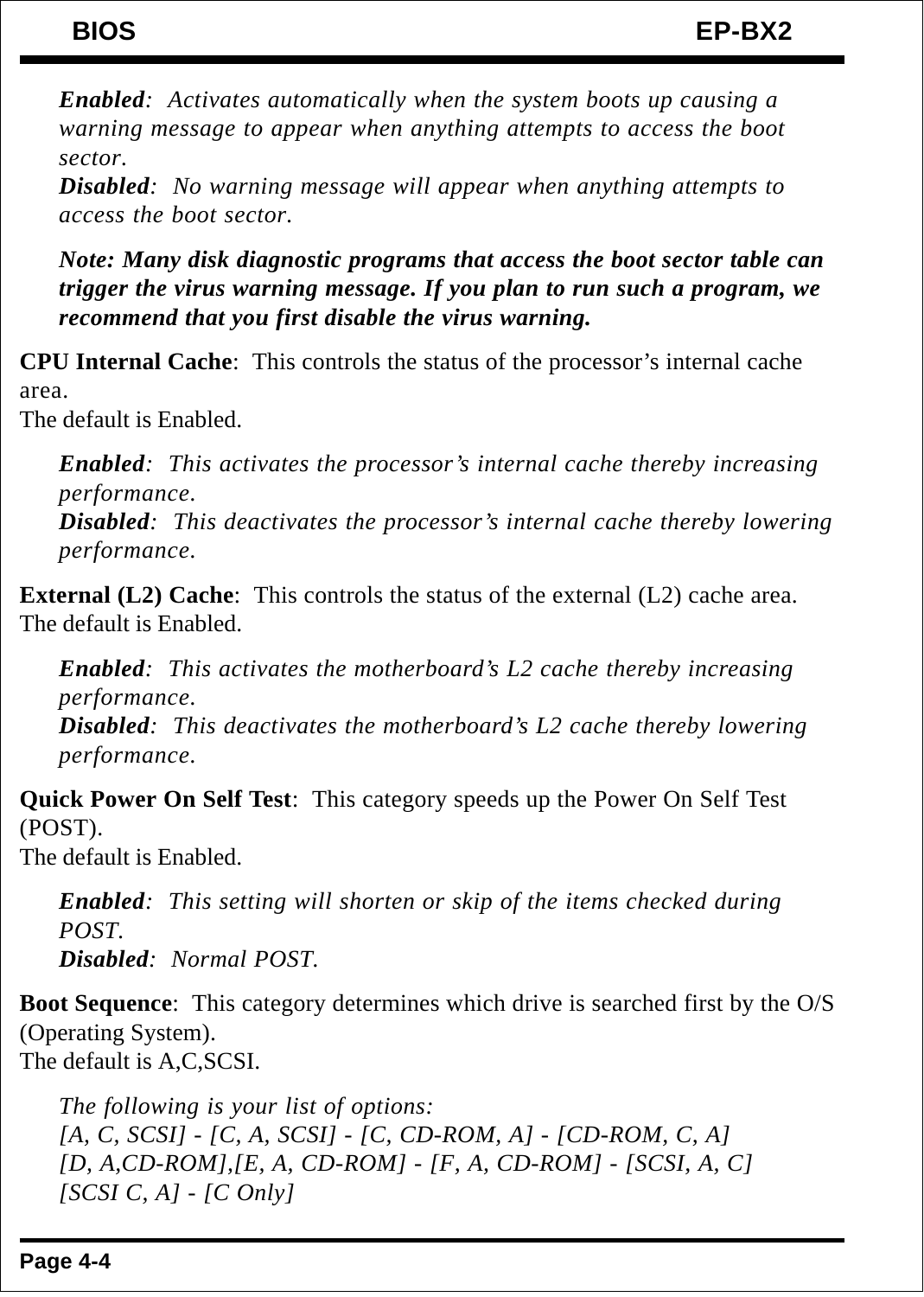**Swap Floppy Drive**: This will swap your physical drive letters A & B if you are using two floppy disks. The default is Disabled.

*Enabled: Floppy A & B will be swapped under the O/S. Disabled: Floppy A & B will be not swapped.*

**Boot Up Floppy Seek**: During Power-On-Self-Test (POST), BIOS will determine if the floppy disk drive installed is 40 or 80 tracks. Only 360K type is 40 tracks while 760K, 1.2MB and 1.44MB are all 80 tracks.

The default is Enabled.

*Enabled: The BIOS will search the floppy disk drive to determine if it is 40 or 80 tracks. Disabled: The BIOS will not search for the type of floppy disk drive by track number.*

*NOTE: BIOS can not tell the difference between 720K, 1.2MB and 1. 44MB drive types as they are all 80 tracks.*

**Boot Up NumLock Status**: This controls the state of the NumLock key when the system boots.

The default is On.

*On: The keypad acts as a 10-key pad. Off: The keypad acts like the cursor keys.*

**Boot UP System Speed**: This controls the initial system speed of the computer. The default is High.

*High: This setting sets the computer into normal operation mode. Low: This setting sets the computer into a slower operating mode. Some add-in peripherals or old software may require this setting. Using CTRL+ALT+(+) will switch you back into high speed mode.*

**Gate A20 Option**: This refers to the way the system addresses memory above 1MB (extended memory). The default is Fast.

*Normal: The A20 signal is controlled by the keyboard controller or chipset hardware. Fast: The A20 signal is controlled by Port 92 or chipset specific method.*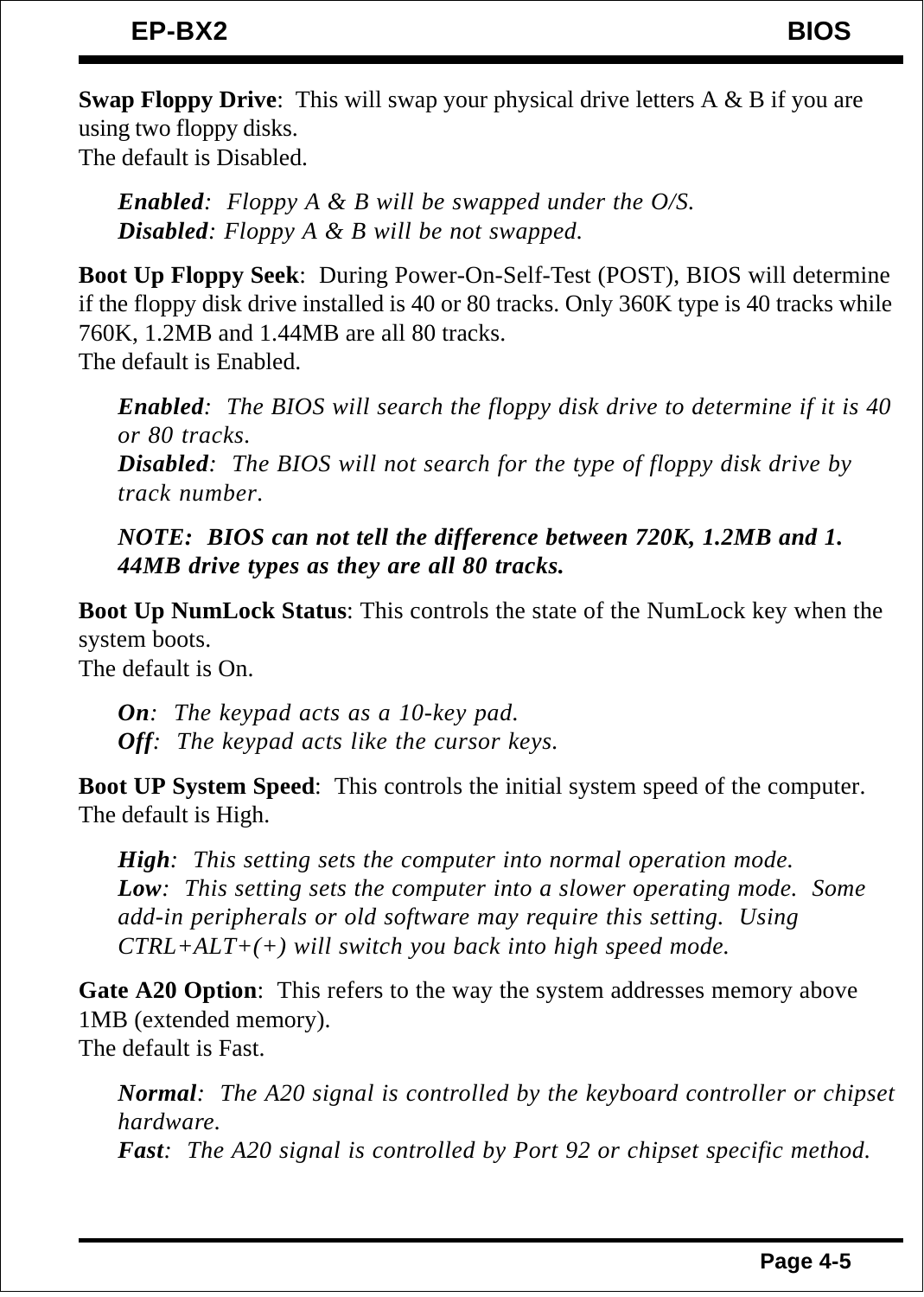**Typematic Rate Setting**: This determines the keystrokes repeat rate. The default is Disabled.

*Enabled: Allows typematic rate and typematic delay programming. Disabled: The typematic rate and typematic delay will be controlled by the keyboard controller in your system.*

**Typematic Rate (Chars/Sec)**: This is the number of characters that will be repeated by a keyboard press. The default is 6.

*: 6 characters per second. 8: 8 characters per second. : 10 characters per second. 12: 12 characters per second. : 15 characters per second. 20: 20 characters per second. : 24 characters per second. 30: 30 characters per second.*

**Typematic Delay (msec)**: This setting controls the time between the first and the second character displayed by typematic auto-repeat. The default is 250.

*: 250 msec. : 500 msec. : 750 msec. : 1000 msec.*

**Security Option**: This category allows you to limit access to the System and Setup, or just to Setup.

The default is Setup.

*System: The system will not boot and the access to Setup will be denied if the correct password is not entered at the prompt. Setup: The system will boot; but the access to Setup will be denied if the incorrect password is not entered at the prompt.*

**PCI/VGA Palette Snoop**: This field controls the ability of a primary PCI VGA controller to share a common palette (When a snoop write cycles) with an ISA video card.

The default is Disabled.

*Enabled: If an ISA card is connected to a PCI VGA card via the VESA connector, and that ISA card connects to a VGA monitor, then that ISA card uses the RAMDAC of the PCI card.*

*Disabled: Disables the VGA card Palette Snoop function.*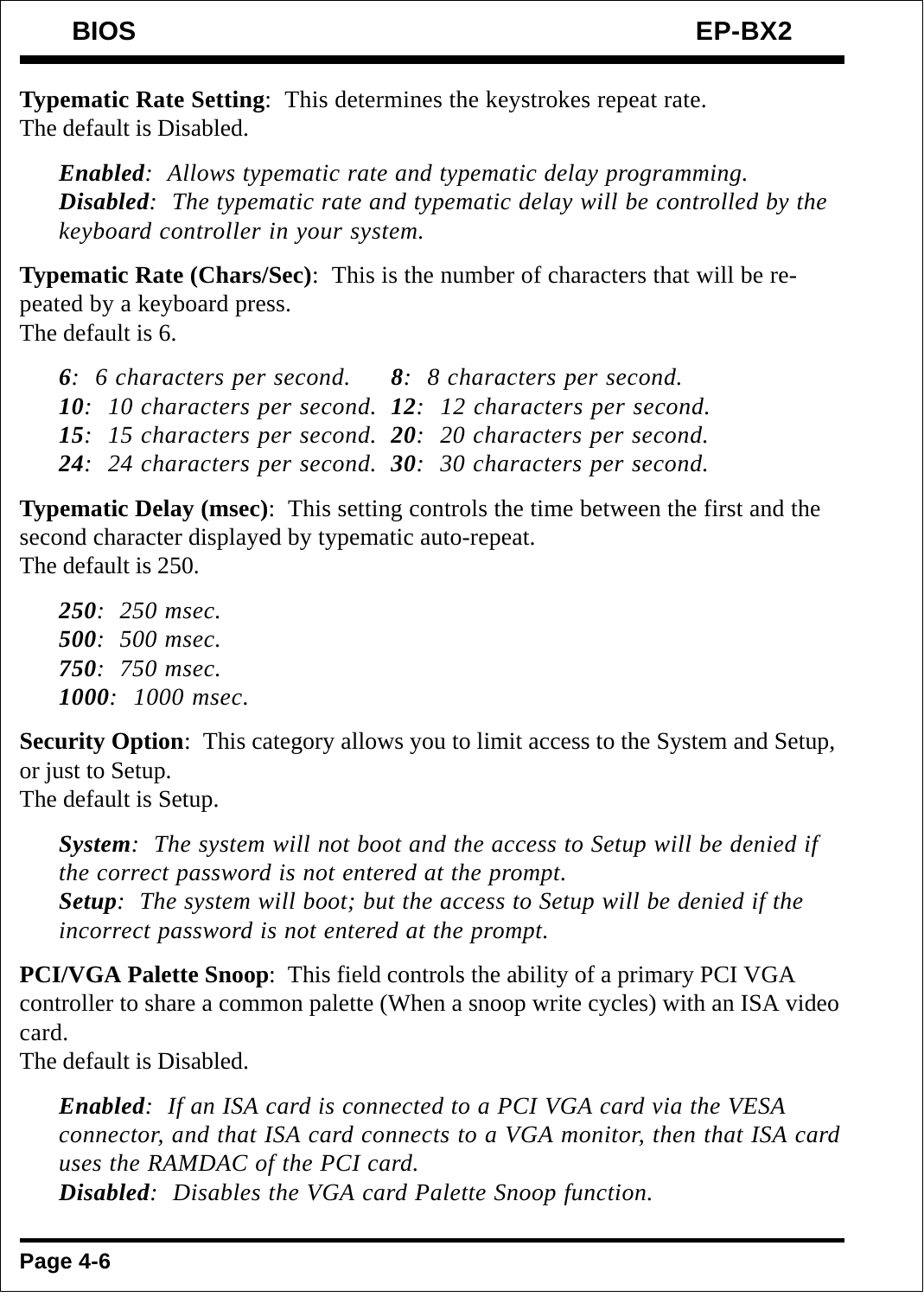**Assign IRQ For VGA:** This option allows BIOS to assign IRQ for VGA device

*Enabled: The system was assigned IRQ for VGA Card. Disabled: The system was not assigned IRQ for VGA Card.*

**OS Select For DRAM > 64MB**: Some operating systems require special handling. Use this option only if your system has greater than 64MB of memory. The default is Non-OS2.

*OS2: Select this if you are running the OS/2 operating system with greater than 64MB of RAM. Non-OS2: Select this for all other operating systems and configurations.*

**Report No FDD For WIN95:** This option allows BIOS to indicate whether WIN95 is with FDD or not. The Default value is NO.

*NO: Report No FDD for WIN95. YES: Report FDD for WIN95*

**Video BIOS Shadow**: This option allows video BIOS to be copied into RAM. Video Shadowing will increase the video performance of your system. The default is Enabled.

*Enabled: Video shadow is enabled. Disabled: Video shadow is disabled.*

**C8000 - CBFFF Shadow**: **CC000 - CFFFF Shadow**: **D0000 - D3FFF Shadow**: **D4000 - D7FFF Shadow**: **D8000 - DBFFF Shadow**: **DC000 - DFFFF Shadow**:

These categories determine whether ROMs from option cards will be copied into RAM. This will be in 16K byte or 32K byte units, and the size will depend on chipset of the option card.

*Enabled: Optional shadow is enabled. Disabled: Optional shadow is disabled.*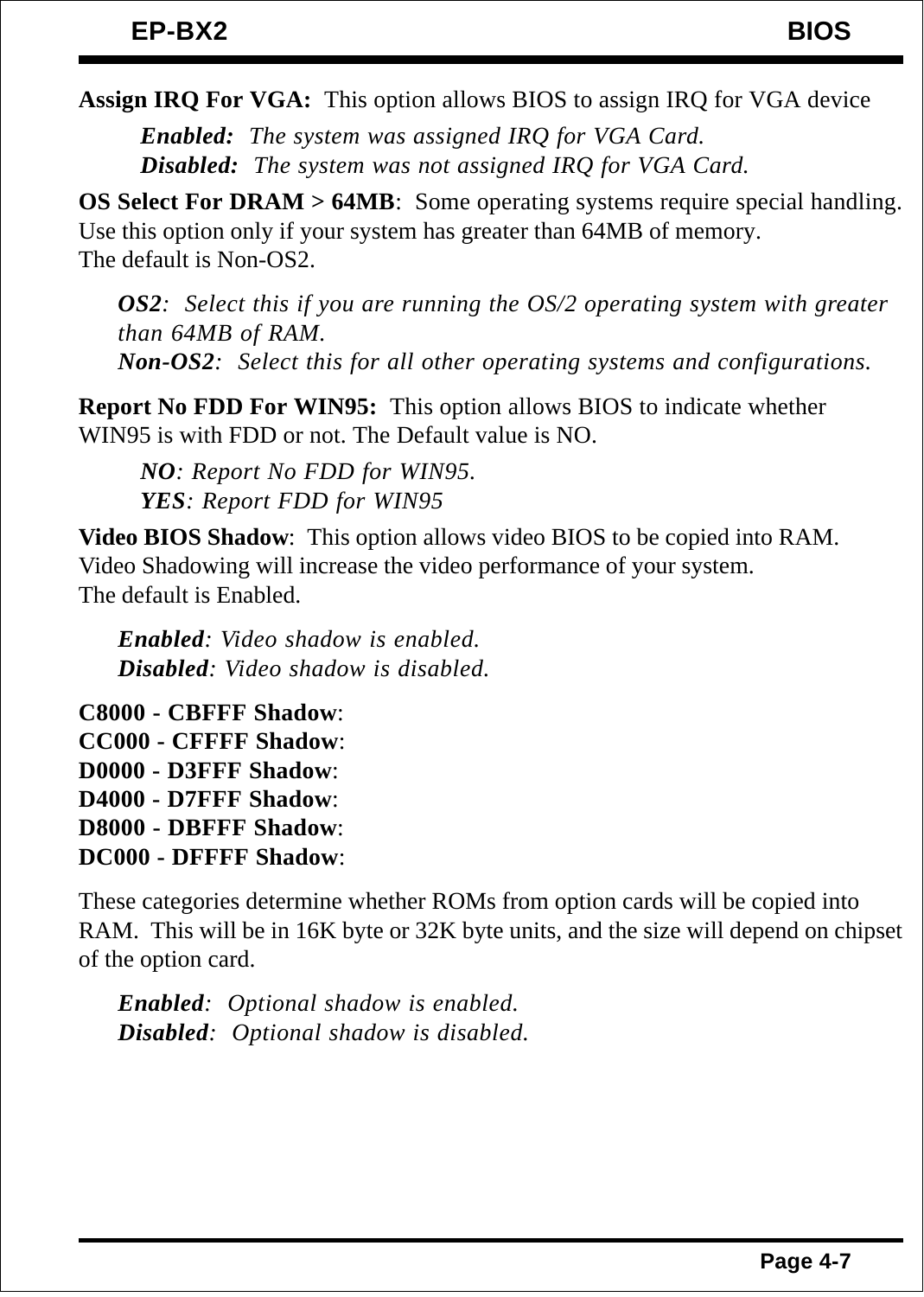# 4-3 Chipset Features Setup

Choose the "CHIPSET FEATURES SETUP" in the CMOS SETUP UTILITY menu to display following menu.

#### ROM PCI/ISA BIOS(2A59IPAB) CHIPSET FEATURES SETUP AWARD SOFTWARE, INC.

| Auto Configuration                   | : Enabled          |                                | Auto Detect DIMM/PCI Clk          |             | : Enabled            |
|--------------------------------------|--------------------|--------------------------------|-----------------------------------|-------------|----------------------|
| <b>EDO DRAM Timing</b>               | : 60 <sub>ns</sub> | Spread Spectrum Modulated      |                                   | : Disabled  |                      |
|                                      |                    | <b>CPU Warning Temperature</b> |                                   | :60C/140F   |                      |
| EDO CAS <sub>x</sub> # MA wait state | : 2                | Current cpu Temperature        |                                   | : $31C/87F$ |                      |
| <b>EDO RAS Wait State</b>            | : 2                | Current System Temp            |                                   | : $31C/87F$ |                      |
| <b>SDRAM CAS LATENCY Time</b>        | :3                 | Current PWR SUP FAN Speed      |                                   | $: 0$ RPM   |                      |
| DRAM Data Integrity Mode             | : $Non-ECC$        |                                | <b>Current CPU FAN Speed</b>      |             | : 5578 RPM           |
| System BIOS Cacheable                | : Disabled         |                                | <b>Current Chiassis FAN Speed</b> |             | $: 0$ RPM            |
| Video BIOS Cacheable                 | : Disabled         | CPU(V)                         | : 2.80 V                          | $+1.5V$     | : 1.48 V             |
| Video RAM Cacheable                  | : Enabled          | $+3.3V$                        | : 3.36 V                          | $+5V$       | : 5.16 V             |
| 8 Bit I/O Recovery Time              | :1                 | $+12V$                         | : 12.28 V                         | $-12V$      | : 11.90 V            |
| 16 Bit I/O Recovery Time             | $\colon$ 1         | $-5V$                          | : 5.20 V                          |             |                      |
| Memory Hole At 15M-16M               | : Disabled         |                                |                                   |             |                      |
| Passive Release                      | : Enabled          |                                |                                   |             |                      |
| Delayed Transaction                  | : Disabled         |                                |                                   |             |                      |
| AGP Aperture Size (MB)               | :64                |                                |                                   |             |                      |
|                                      |                    | Esc: Ouit                      |                                   | T.<br>ﯩ     | : Select Item<br>→   |
|                                      |                    | : Help<br>F1                   |                                   |             | $PU/PD/+/-$ : Modify |
|                                      |                    | F5                             | : Old Values                      | (Shift) F2  | : Color              |
|                                      |                    | F7                             | : Load Setup Defaults             |             |                      |

*Figure 4: Chipset Features Setup*

**Auto Configuration**: This selects predetermined optimal values of the chipset parameters.

The default is Enabled.

*Enabled: This enables auto-configuration and provides the option to select predefined timing modes.*

*Disabled: This allows the user to specify DRAM timing parameters.*

*Note: If you exceed the performance characteristics of memory in your system it will result in lockups, crashes and other problematic system operations.*

**EDO DRAM Speed Selection**: This value must correspond to the speed of the DRAM installed in your system.

The default is 60ns. This item is for EDO DIMM in Pentium® II processor at 66MHz only.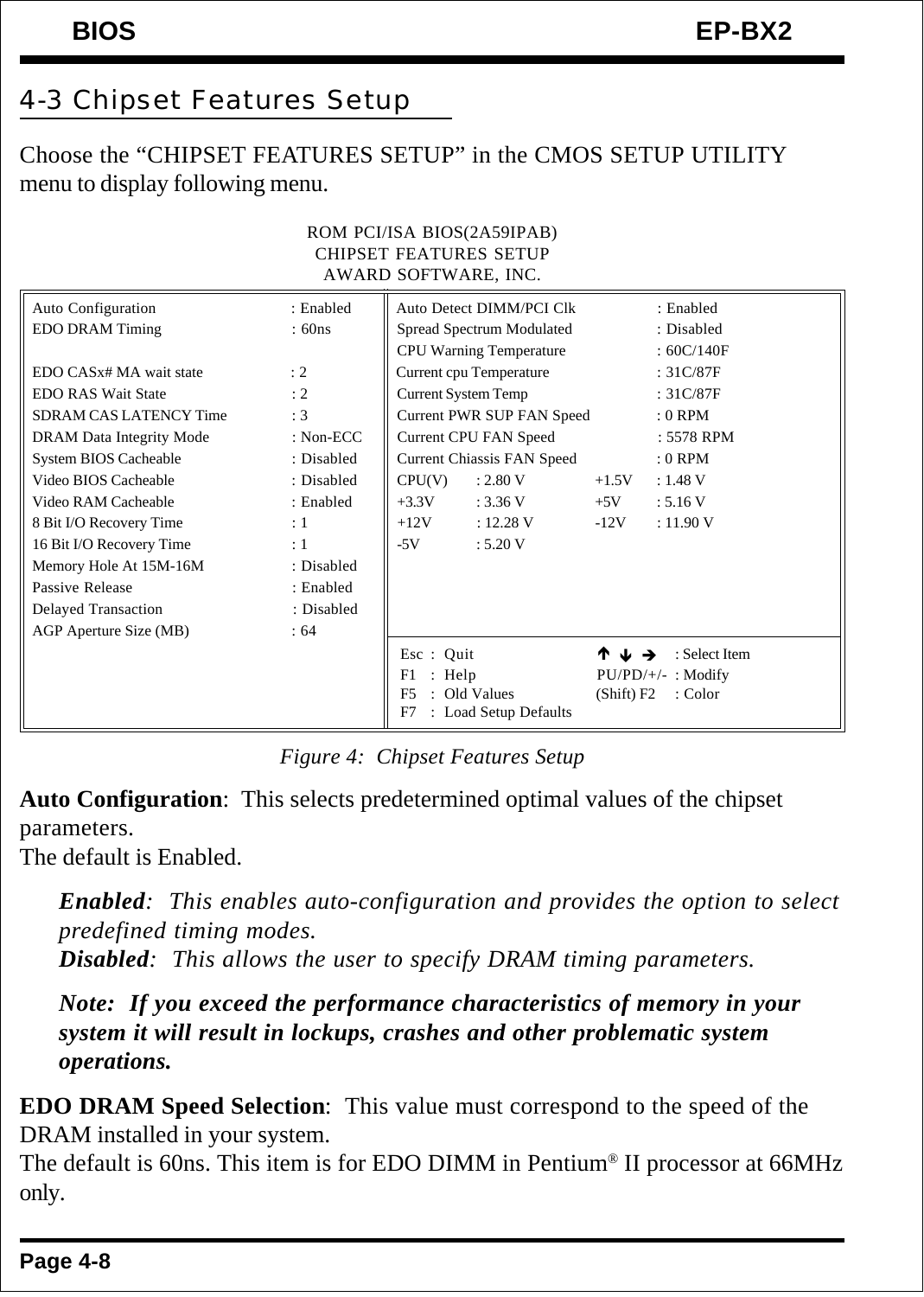**EDO CASx# MA Wait State**: This allows the option to insert an additional wait state before the assertion of the first CASx# for page hit cycle. The default is 2.

*1: Inserts one wait state.*

*2: Inserts two wait states.*

**EDO RASx# Wait State**: This allows the option to insert an additional wait state before RAS# is asserted for row misses.

- *1: Inserts one wait state.*
- *2: Inserts two wait states.*

**SDRAM CAS Latency Time**: This setting defines the CAS timing parameter of the SDRAM in terms of clocks.

The default is 3.

- *2: Provides faster memory performance.*
- *3: Provides better memory compatibility.*

**System BIOS Cacheable**: This allows you to copy your BIOS code from slow ROM to fast RAM.

The default is Disabled.

*Enabled: The option will improve system performance. However, if any program writes to this memory area, a system error may result. Disabled: System BIOS non-cacheable.*

**Video BIOS Cacheable**: This option copies the video ROM BIOS to fast RAM (C0000h to C7FFFh). The default is Enabled.

*Enabled: Enables the Video BIOS Cacheable to speed up the VGA Performance. Disabled: Will not use the Video BIOS Cacheable function.*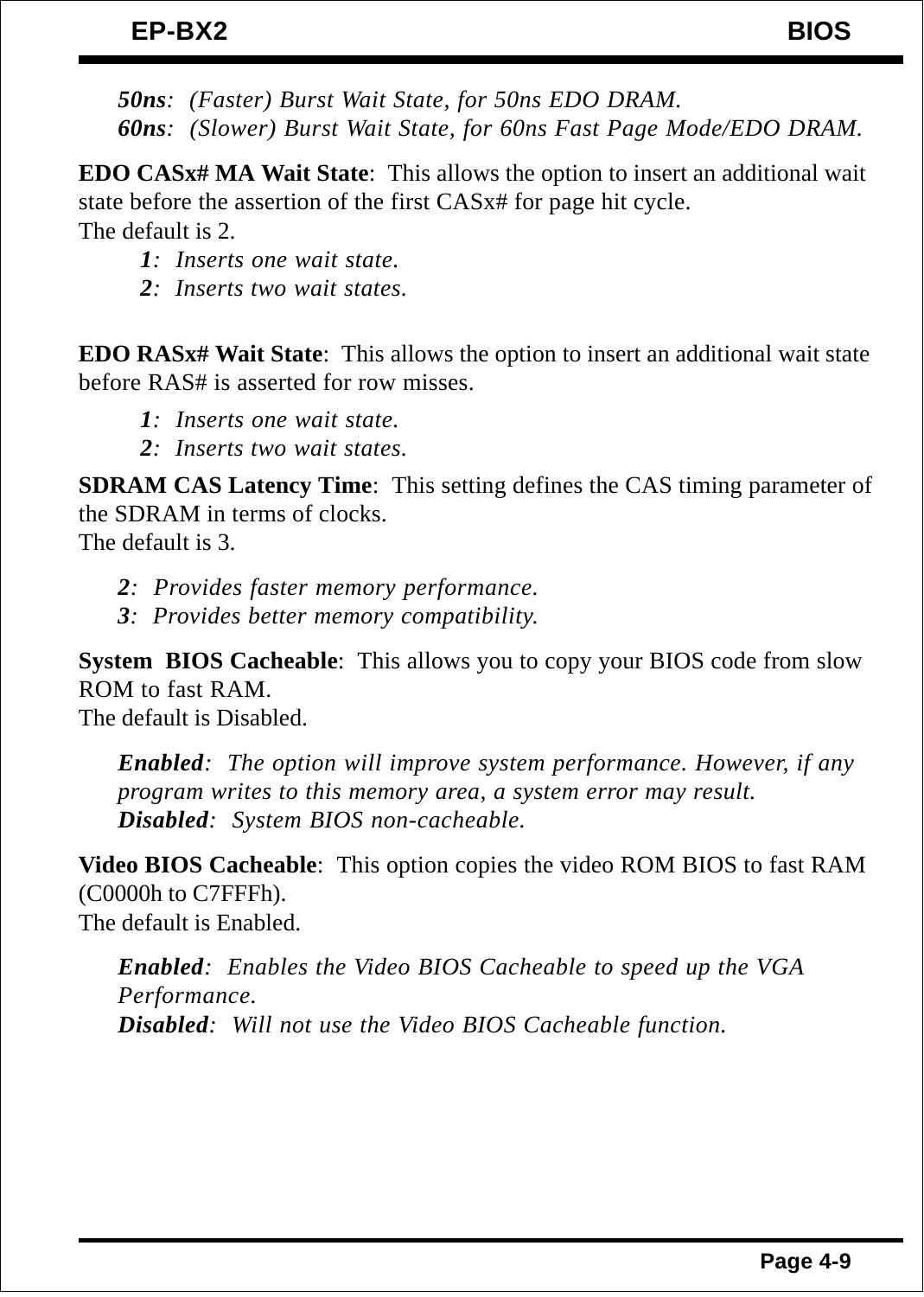**Video RAM Cacheable**: This option allows the CPU to cache read/writes of the video RAM.

The default is Enabled.

*Enabled: This option allows for faster video access. Disabled: Reduced video performance.*

**8 Bit I/O Recovery Time**: This function allows you to set the wait state that is added to an 8 bit ISA instruction originated by the PCI bus. The default is 3.

| NA: No wait state | 8: 8 wait states |
|-------------------|------------------|
| 1: I wait states  | 2: 2 wait states |
| 3: 3 wait states  | 4: 4 wait states |
| 5: 5 wait states  | 6: 6 wait states |
| 7: 7 wait states  |                  |

**16 Bit I/O Recovery Time**: This function allows you to set the wait state that is added to an 16 bit ISA instruction originated by the PCI bus. The default is 2.

| NA: No wait state | 4: 4 wait states  |
|-------------------|-------------------|
| 3: 3 wait states  | $2:2$ wait states |
| 1: I wait states  |                   |

**Memory Hole at 15M-16M**: You can reserve this memory area for the use of ISA adaptor ROMs.

The default is Disabled.

*Enabled: This field enables the main memory (15~16MB) to remap to ISA BUS. Disabled: Normal Setting.*

*NOTE: If this feature is enabled you will not be able to cache this memory segment.*

**Passive Release**: This option allows access from the CPU to PCI bus to be active during passive release. Otherwise, the arbiter only accepts another PCI master access to local DRAM. The default is Enabled.

*Enabled: Enabled Disabled: Disabled*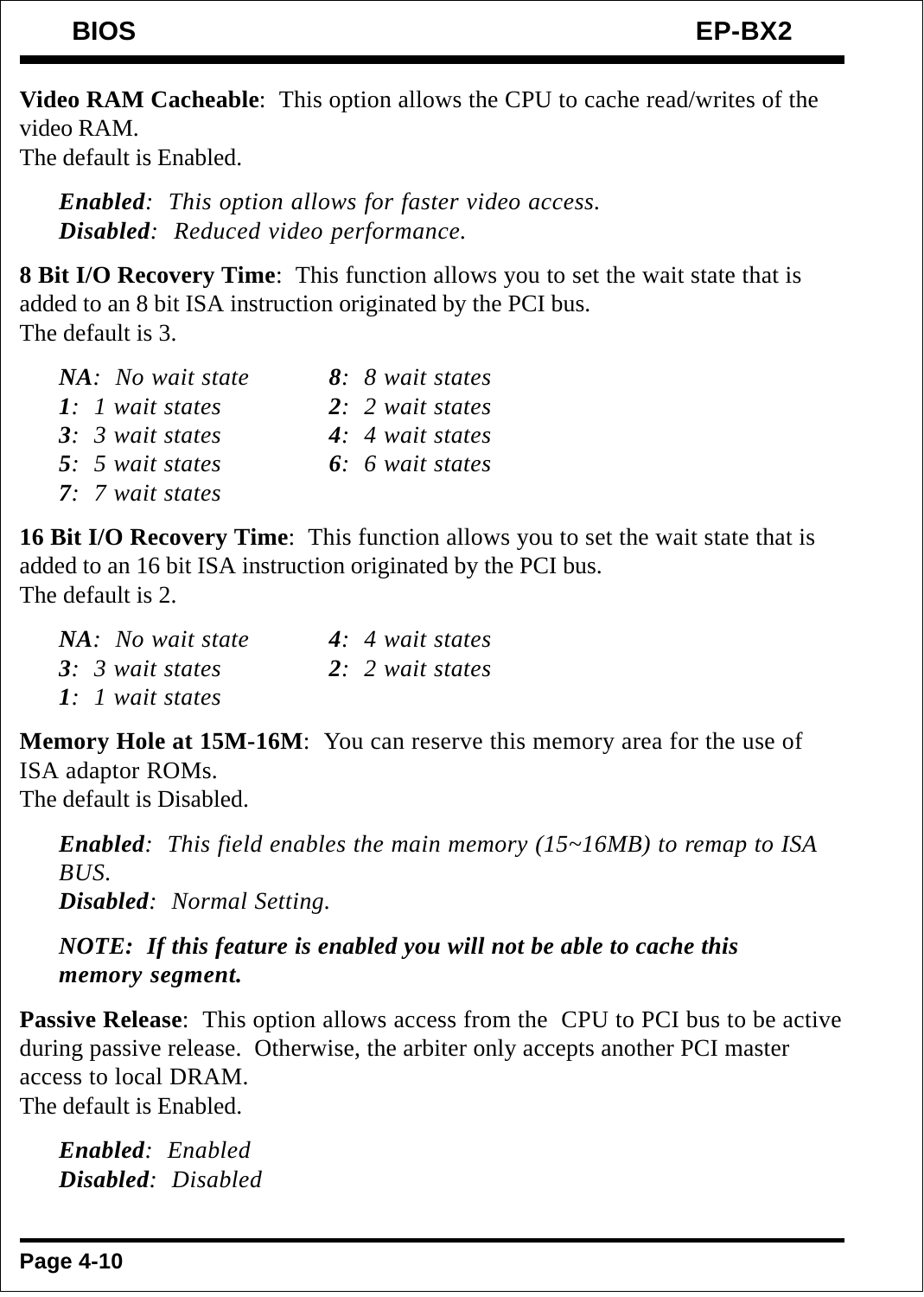**Delayed Transaction:** This option allows the chipset to use its embedded 32-bit posted write buffer to support delay transactions cycles. The default is Disabled.

*Enabled: Select enabled to support PCI 2.1 specification. Disabled: Disabled.*

**AGP Aperture Size**: The amount of system memory that the AGP card is allowed to share.

The default is 64.

*: 4MB of systems memory accessable by the AGP card. : 8MB of systems memory accessable by the AGP card. : 16MB of systems memory accessable by the AGP card. : 32MB of systems memory accessable by the AGP card. : 64MB of systems memory accessable by the AGP card. : 128MB of systems memory accessable by the AGP card. : 256MB of systems memory accessable by the AGP card.*

**Auto Detect DIMM/PCI Clk**: Allows you to stop DIMM/PCI Clock drive when the DIMM site or PCI Slot are not plug. This item may help reduce EMI. The default is Enabled.

*Enabled: Provides unused DIMM/PCI to stop. Disabled: Provides the clock generator always driving.*

**Spread Spectrum Modulated**: Allows you to active the Spread Spectrum Modulation function for reduce EMI. (Note: When Enabled the item that performance will be impacted).

The default is Disabled.

*Enabled: Provides the Spread Spectrum function from clock generator. Disabled: NO Spread Spectrum function.*

**CPU Warning Temperature**: This is the temperature that the computer will respond to an overheating CPU. The default is Disabled.

*Enabled: Temperature is monitored on the CPU Disabled: This feature is turned off.*

**Current CPU Temperature**: This is the current temperature of the CPU.

**Current Power FAN Speed**: The current power fan speed in RPMs.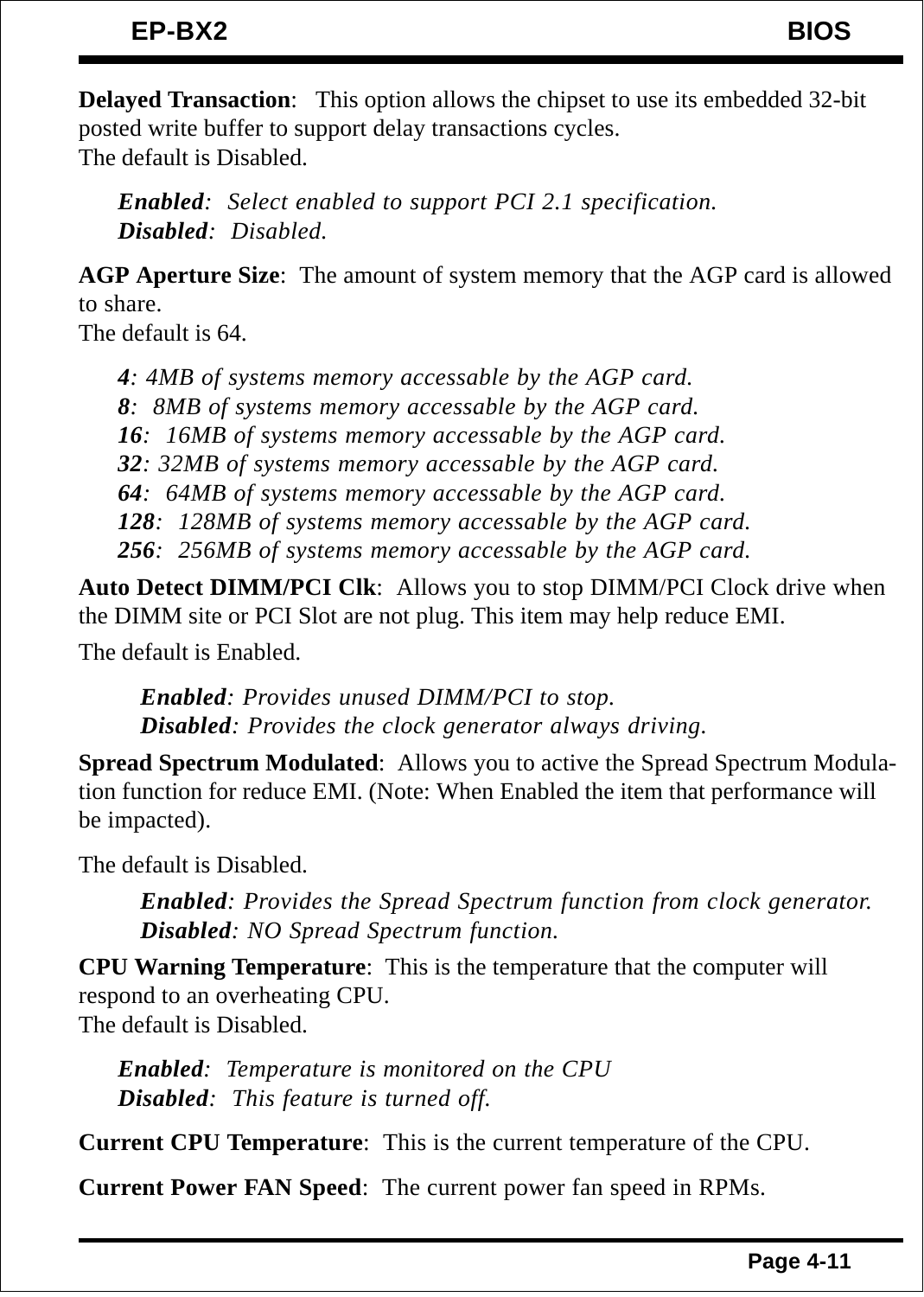**Current CPU FAN Speed**: The current CPU fan speed in RPMs.

**Current Chassis FAN Speed**: The current chassis fan speed in RPMs.

**CPU(V)**: The voltage level of the CPU.

**+1.5V**: The voltage level of the CPU's GTL+ Bus.

**+3.3V**, **+5V, +12V**: The voltage level of the switch power supply.

# 4-4 Power Management Setup

Choose the "POWER MANAGEMENT SETUP" in the CMOS SETUP UTILITY to display the following screen. This menu allows the user to modify the power management parameters and IRQ signals. In general, these parameters should not be changed unless it's absolutely necessary.

#### ROM PCI/ISA BIOS (2A59IPAB) POWER MANAGEMENT SETUP AWARD SOFTWARE, INC.

| <b>Power Management</b><br>PM Control by APM<br>Video off Method<br>Video off After<br>Modem Use IRO<br>Doze Mode<br>Standby Mode<br>Suspend Mode<br>HDD Power Down                                          | : User Define<br>: Yes<br>: V/H SYNC+Blank<br>: Standby<br>:3<br>: Disabled<br>: Disabled<br>: Disabled<br>: Disabled | ** Reload Global Timer Events **<br>IRO [3-7, 9-15], NMI<br>Primary IDE 0<br>Primary IDE 1<br>Secondary IDE 0<br>Secondary IDE 1<br>Floppy Disk<br>Serial Port<br>Parallel Port | : Enabled<br>: Disabled<br>: Disabled<br>: Disabled<br>: Disabled<br>: Disabled<br>: Disabled<br>: Disabled |
|--------------------------------------------------------------------------------------------------------------------------------------------------------------------------------------------------------------|-----------------------------------------------------------------------------------------------------------------------|---------------------------------------------------------------------------------------------------------------------------------------------------------------------------------|-------------------------------------------------------------------------------------------------------------|
| Throttle Duty Cycle<br>VGA Active Monitor<br>Soft-off by PWB-BTTN<br>Resume by Alarm<br>Power Loss Recovery<br>Resume By Alarm<br>Date (of Month) Alarm<br>Time (hh:mm:ss) Alarm<br><b>IRO 8 Clock Event</b> | $:62.5\%$<br>: Enabled<br>: Delay 4 Sec.<br>: Enabled<br>: Enabled<br>: Enabled<br>: 0<br>: 8:0:0<br>: Disabled       | Esc: Ouit<br>$\therefore$ Help<br>F1<br>: Old Values<br>F <sub>5</sub><br>F7<br>: Load Setup Defaults                                                                           | ↑↓→<br>: Select Item<br>$PU/PD/+/-$ : Modify<br>(Shift) F2<br>: Color                                       |

#### *Figure 5: Power Management Setup*

You can only change the content of Doze Mode, Standby Mode, and Suspend Mode when the Power Management is set to 'User Define'.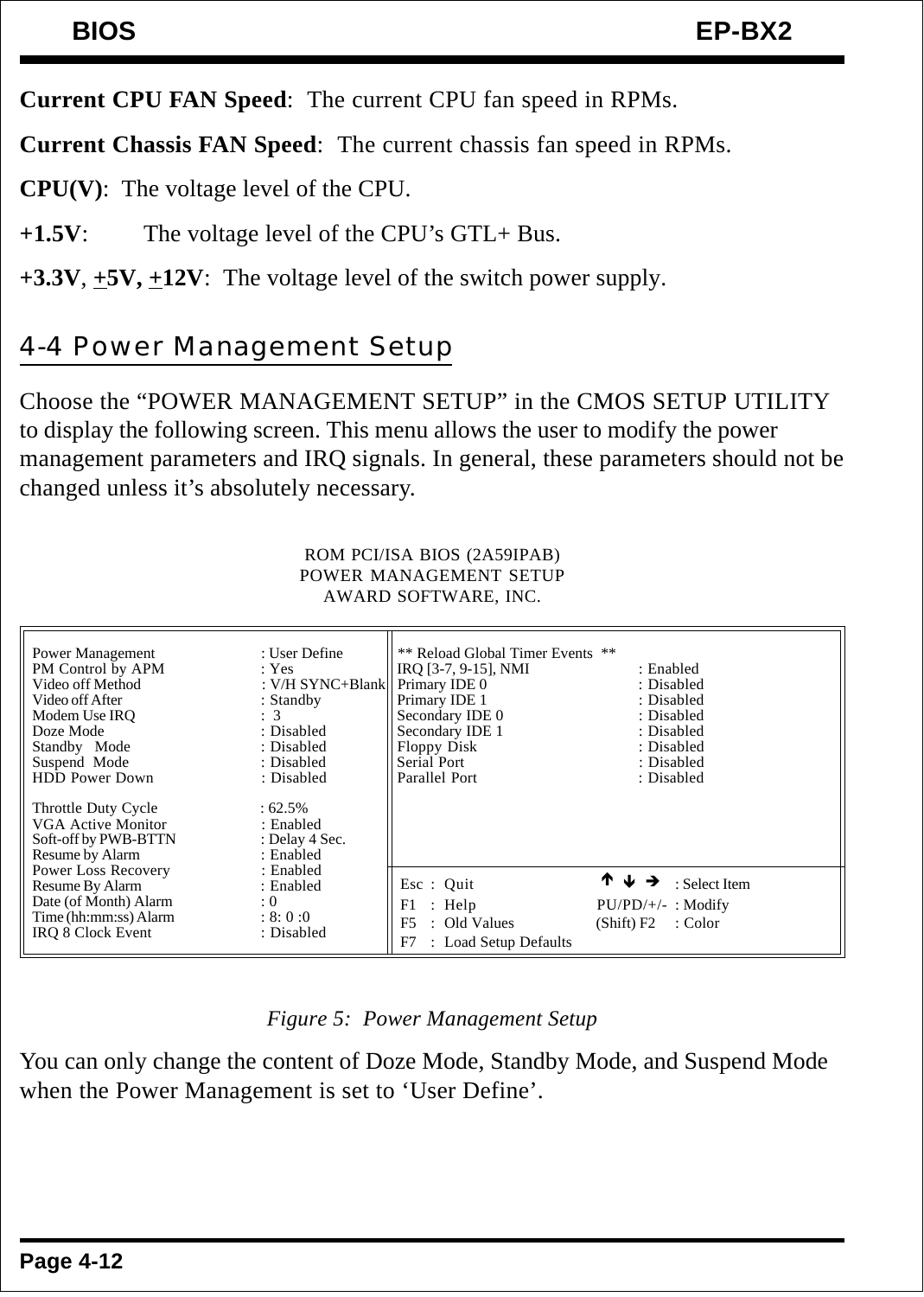**Power Management**: Use this to select your Power Management selection. The default is User define.

*Disabled: The system operates in NORMAL conditions (Non-GREEN), and the Power Management function is disabled. Max. saving: Maximum power savings. Inactivity period is 1 minute in each mode. Min. saving: Minimum power savings. Inactivity period is 1 hour in each mode.*

*User define: Allows user to define PM Timers parameters to control power saving mode.*

**PM controlled APM**: This option shows weather or not you want the Power Management to be controlled the Advanced Power Management (APM). The default is Yes.

*Yes: APM controls your PM No: APM does not control your PM*

**Video Off Method**: This option allows you to select how the video will be disabled by the power management. The default is  $V/H$  Sync + Blank

*V/H Sync + Blank: System turns off vertical and horizontal synchronization ports and writes blanks to the video buffer. DPMS: Select this option if your monitor supports the Display Power Management Signaling (DPMS) standard of the Video Electronics Standards Association (VESA). Use the software supplied for your video subsystem to select video power management values. Blank Screen: System only writes blanks to the video buffer.*

**Video Off After**: Tells you what time frame that the video will be disabled under current power management settings.

The default is Standby.

*Standby: Video powers off after time shown in standby mode setting. Doze: Video powers off after time shown in doze mode setting. Suspend: Video powers off after time shown in suspend mode setting. N/A: Video power off not controlled by power management.*

**MODEM Use IRQ**: Name the interrupt request (IRQ) line assigned to the modem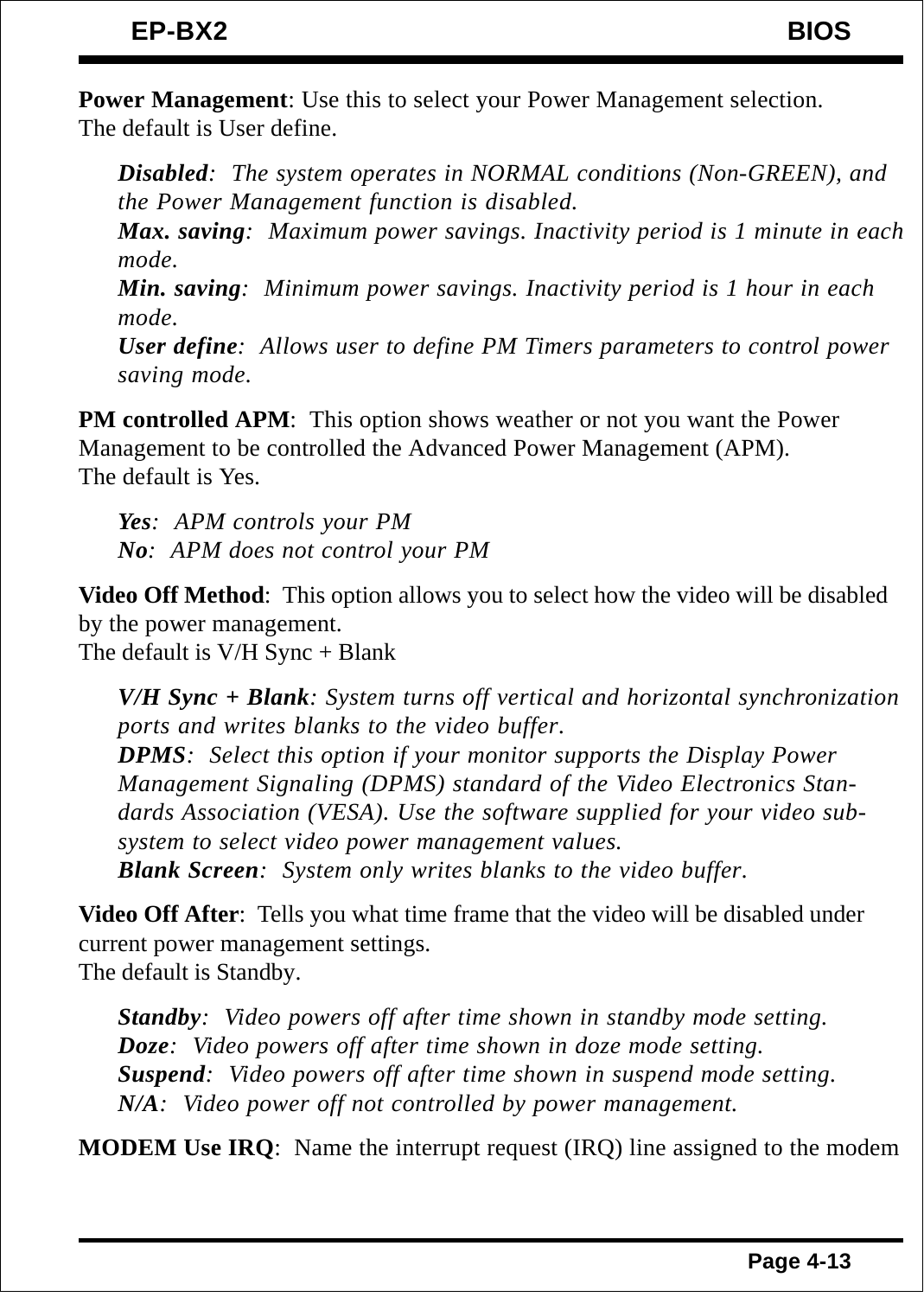(if any) on your system. Activity of the selected IRQ always awakens the system. Default is IRO 3.

| $N/A$ : No IRQ is used. | 3: IRO.3     |
|-------------------------|--------------|
| 4: IRQ 4                | 5: $IRQ$ 5   |
| 7: IRQ 7                | 9: IRO.9     |
| 10: $IRQ$ 10            | $11:$ IRQ 11 |

The EP-BX2 supports HDD Power Down, Doze and Standby power saving functions when using the Intel Pentium II Processor. The default is Disabled

**Doze Mode:** The "Doze" mode timer starts to count when no "PM events" have occurred.

**Standby Mode**: When the standby mode timer times-out, it will enter the standby mode and retain CPU at a slow working speed. The screen will be blanked out.

**Suspend Mode**: This function works only when the Pentium II Processor is installed. The timer starts to count when "System Standby" mode timer is timed out and no "PM Events" are occurring. Valid range is from 1 minute up to 1 hour.

**HDD Power Down**: HDD Standby timer can be set from 1 to 15 minute(s).

**VGA Active Monitor:** Use this option if your monitor has advanced power saving features.

The default is Enabled

*Enabled: Your monitor's power features will be included in power management. Disabled: Your monitor's power features will not be included in power management.*

**Soft-Off by PWR-BTTN**: Use this to select your soft-off function. The default is Delay 4 sec.

*Instant Off: Turns off instantly. Delay 4 Second : Turns off after a 4 second delay. If momentary press of button, the system will go into Suspend Mode. Press again to take system out of Suspend Mode.*

**Resume by Ring**: This option is used to set the remote ring in feature. This option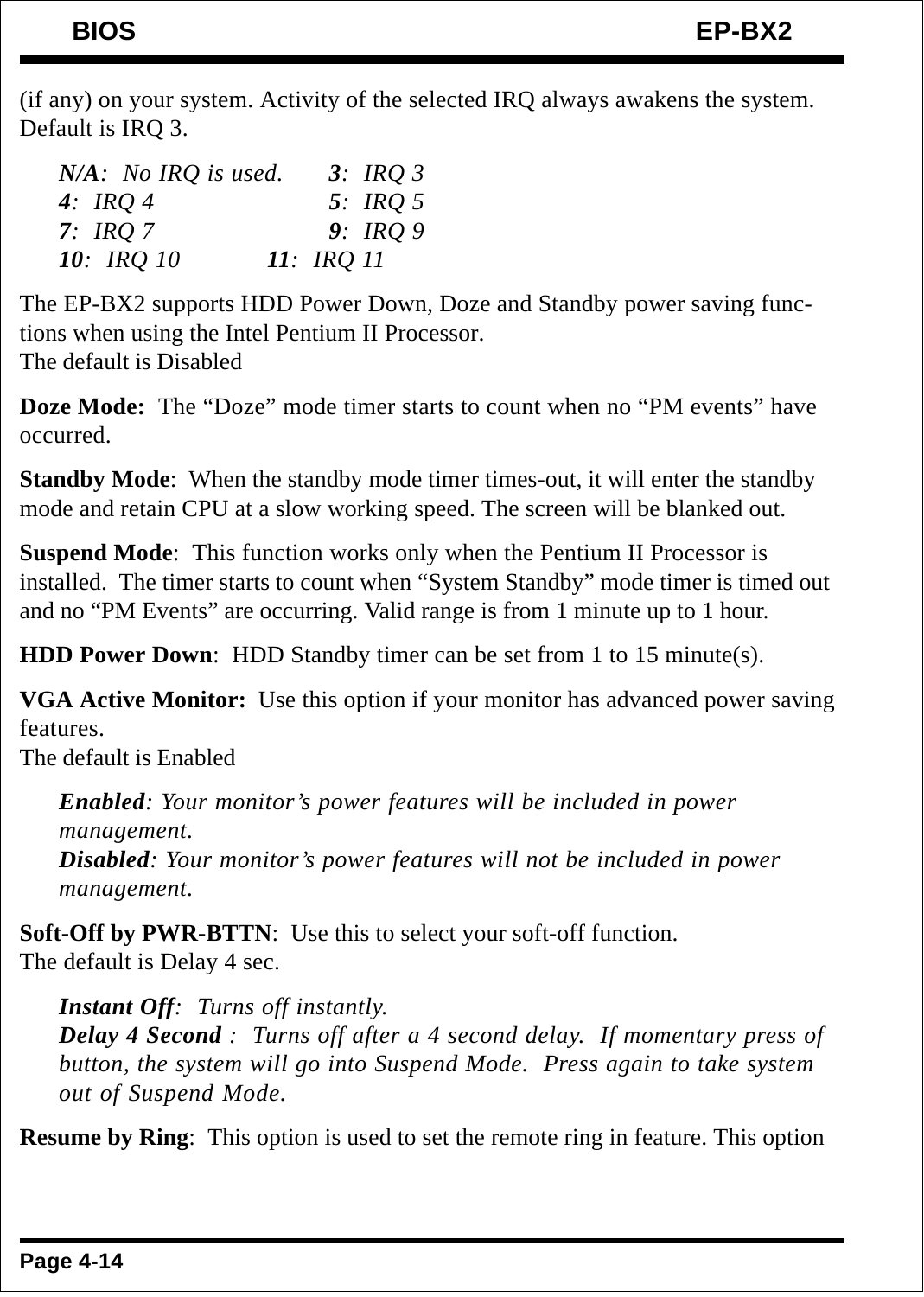is only available when Power Loss Recovery is Enabled. The default is Enabled.

*Enabled: The system can use remote ring-in to wake the system up. Disabled: The system cannot use remote ring in to wake system up.*

**Power Loss Recovery:** If the power to the system is cut off the system will turn itself back on with no user intervention. The default is Disabled.

*Enabled: The system will power back on after a power interuption. Disabled: The system will stay off after a power interuption.*

**Resume by Alarm:** This option allows you to have the system turn on at a preset time each day or on a certain day. This option is only available when Power Loss Recovery is Enabled.

The default is Enabled.

*Enabled: The system will turn on at the preset time. Disabled: The system will not turn on until you turn it on.*

**Date (of month) Alarm:** This is how you set the date that the system will turn on. The default is 0.

*0: Setting this to 0 will turn the system on everyday at the preset time. 1-31: Represents the day of the month that you need the system to turn on.*

**Time (hh:mm:ss) Alarm:** This sets the time that you need the system to turn on. The deault is 08:00:00.

#### **\*\*Reload Global Timer Events \*\***

These options allow the user to reset the global power features timer if any of the enabled events occur.

**IRQ [3-7, 9-15], NMI**: The default is Enable. **Primary IDE 0**: The default is Disable. **Primary IDE 1**: The default is Disable. **Secondary IDE 0**: The default is Disable. **Secondary IDE 1**: The default is Disable. **Floppy Disk**: The default is Disable. **Serial Port**: The default is Enable.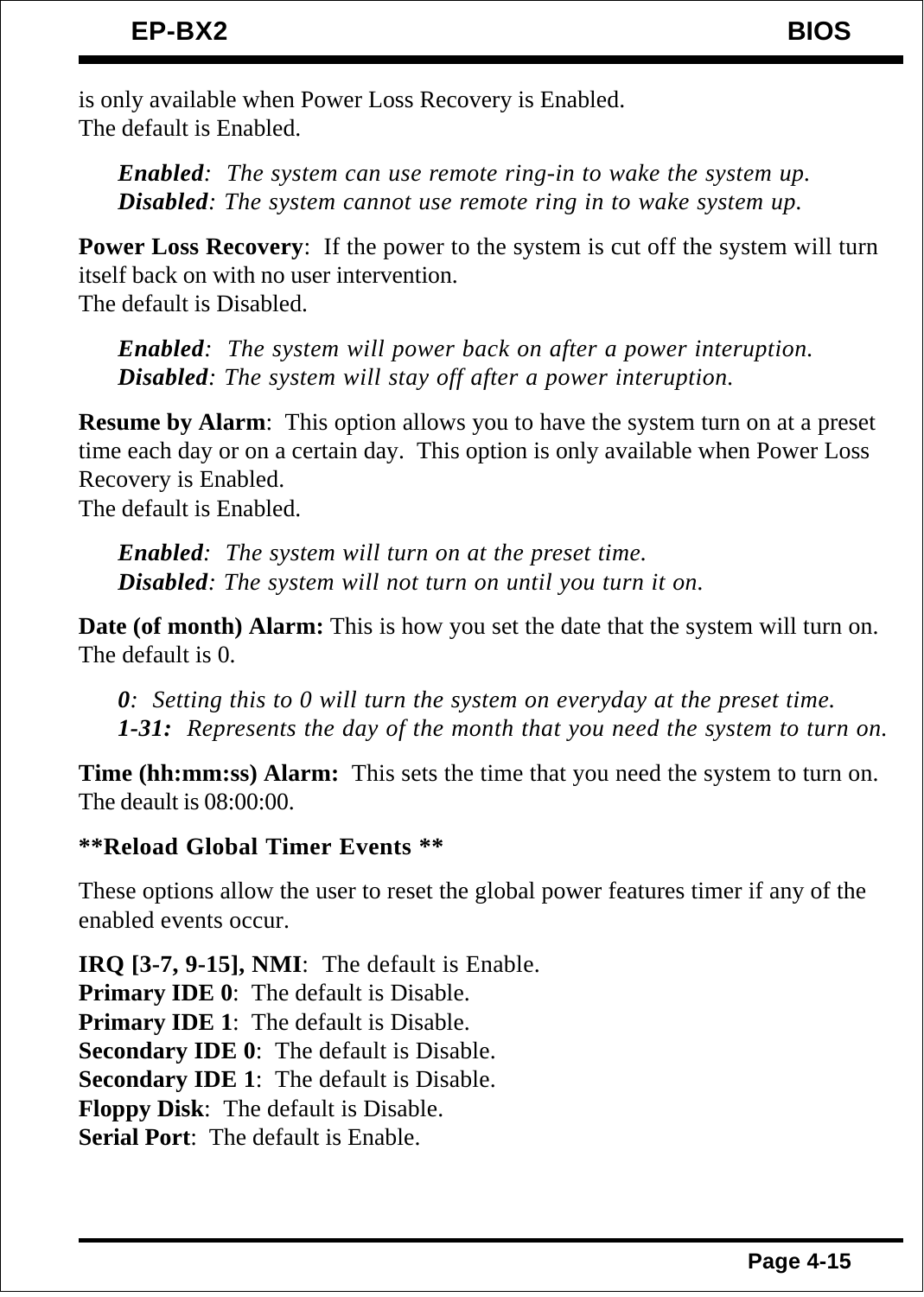#### **Parallel Port**: The default is Disable.

# 4-5 PNP/PCI Configuration

The PNP/PCI configuration program is for the user to modify the PCI/ISA IRQ signals when various PCI/ISA cards are inserted in the PCI or ISA slots.

#### *WARNING: Conflicting IRQ's may cause the system to not find certain devices.*

ROM PCI/ISA BIOS(2A69KPA9) PNP/PCI CONFIGURATION AWARD SOFTWARE, INC.

| PNP OS Installed                                                                                                                      | Resources Controlled By<br><b>Reset Configuration Data</b>                                                                                                                       | :NO<br>: Manual<br>: Disabled                                                                                                                                                                          | PCI IDE IRO Map To<br>Primary IDE INT#<br>Secondary IDE INT#                   | : PCI-AUTO<br>: A<br>: B                                                                         |
|---------------------------------------------------------------------------------------------------------------------------------------|----------------------------------------------------------------------------------------------------------------------------------------------------------------------------------|--------------------------------------------------------------------------------------------------------------------------------------------------------------------------------------------------------|--------------------------------------------------------------------------------|--------------------------------------------------------------------------------------------------|
| $IRQ-3$<br>$IRQ-4$<br>$IRO-5$<br>$IRO-7$<br>$IRQ-9$<br>$IRO-10$<br>$IRQ-11$<br>$IRO-12$<br>$IRO-14$<br>$IRO-15$<br>$DMA-0$<br>$DMA-1$ | assigned to<br>assigned to<br>assigned to<br>assigned to<br>assigned to<br>assigned to<br>assigned to<br>assigned to<br>assigned to<br>assigned to<br>assigned to<br>assigned to | : Legacy ISA<br>: Legacy ISA<br>: PCI/ISA PnP<br>: PCI/ISA PnP<br>: PCI/ISA PnP<br>: PCI/ISA PnP<br>: PCI/ISA PnP<br>: PCI/ISA PnP<br>: PCI/ISA PnP<br>: PCI/ISA PnP<br>: PCI/ISA PnP<br>: PCI/ISA PnP | Used MEM base addr<br>Assign IRO For USB                                       | : N/A<br>: Enabled                                                                               |
| $DMA-3$<br>$DMA-5$<br>$DMA-6$<br>$DMA-7$                                                                                              | assigned to<br>assigned to<br>assigned to<br>assigned to                                                                                                                         | : PCI/ISA PnP<br>: PCI/ISA PnP<br>: PCI/ISA PnP<br>: PCI/ISA PnP                                                                                                                                       | Esc: Ouit<br>: Help<br>F1<br>: Old Values<br>F5<br>F7<br>: Load Setup Defaults | $\uparrow \downarrow \rightarrow$ : Select Item<br>$PU/PD/+/-$ : Modify<br>(Shift) F2<br>: Color |

*Figure 6: PCI Configuration Setup*

**PNP OS Installed**: Do you have a PNP OS installed on your system. The default is No.

*Yes: Select if you are using a PNP OS*

*No: Select if your OS does not support PNP.*

**Resources Controlled By**: Who controlled the system PNP/PCI resources. The default is Manual.

*Manual: PNP Card's resources will be controlled manually. You can set which IRQ-X and DMA-X are assigned to PCI/ISA PNP or Legacy ISA Cards.*

*Auto: If your ISA card and PCI card are all PNP cards, BIOS will assign the interrupt resource automatically.*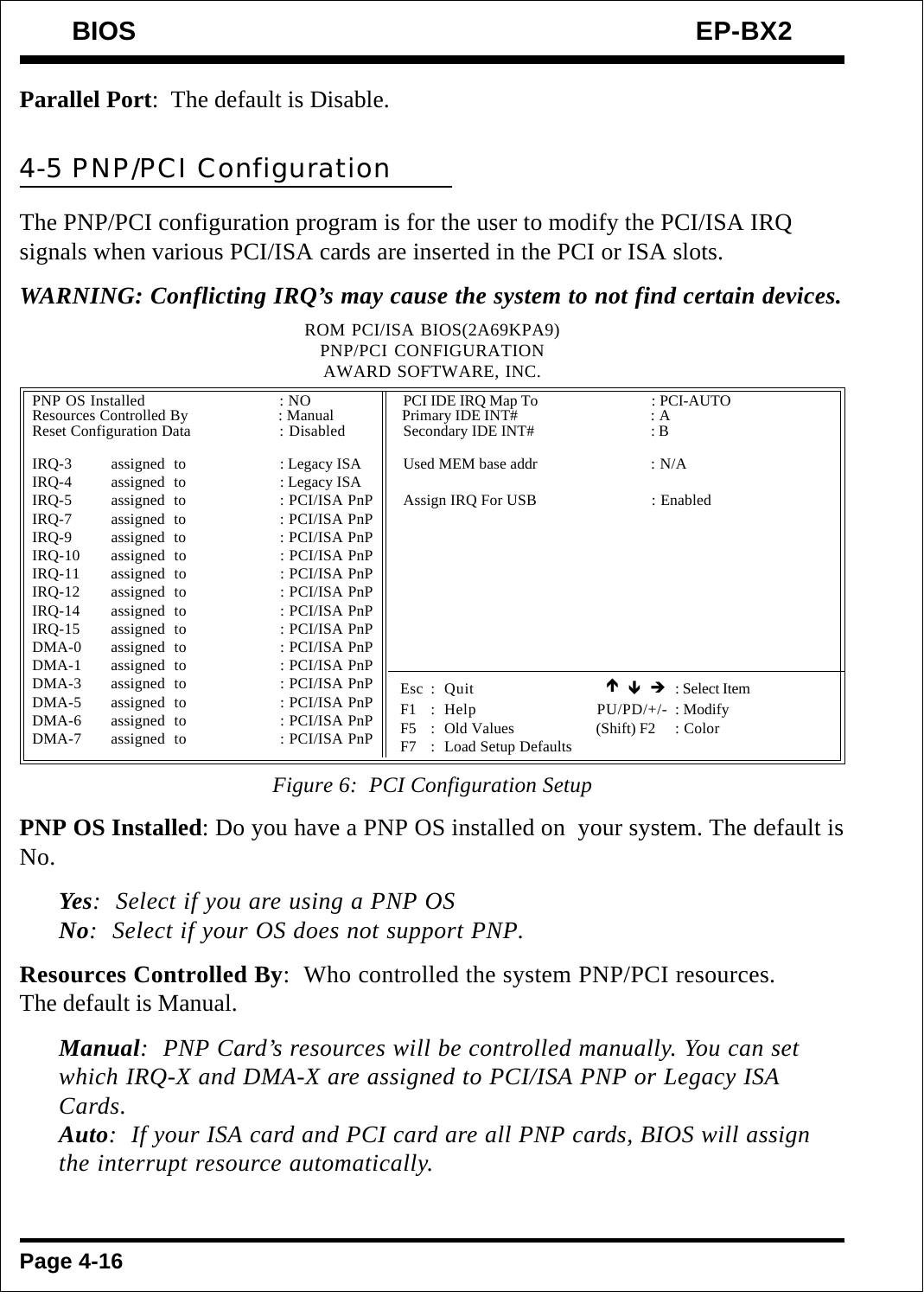**Reset Configuration Data**: This setting allows you to clear ESCD data. The default is Disabled

*Disabled: Normal Setting.*

*Enabled: If you have plugged in some Legacy cards to the system and they were recorded into ESCD (Extended System Configuration Data), you can set this field to Enabled in order to clear ESCD.*

**PCI IDE IRQ Map To:** This item allows the user to configure the system for the type of IDE hard disk controller in use. By default, the BIOS assumes that the hard drive controller is an ISA device rather than a PCI controller. If you are using a PCI controller, then you will need to change this to specify which PCI slot has the controller and which PCI interrupt (A, B, C, or D) is associated with the connected IDE devices.

The default value is PCI-AUTO. This will allow the system to automatically configure the IDE devices.



**Figure 7: The Com bination of PCI INT#lines**

**Used MEM base addr**: The Used MEM base addr (CB00, CC00, D000, D400, D800, DC00) and Used MEM Length (8K, 16K, 32K, 64K) are used to support some specific ISA Legacy cards with requested memory space below 1M address. Now with these two functions, users can define where the used memory address is located and its length of the legacy area that is used by the legacy device to avoid the memory space conflict. For example, if you select "D000" for Used MEM base addr" and "16K" for "Used MEM Length", that means the address region D000H-D3FFFH is occupied by ISA legacy cards, and thus BIOS will not assign this region for PnP/ISA and PCI cards. The default is N/A.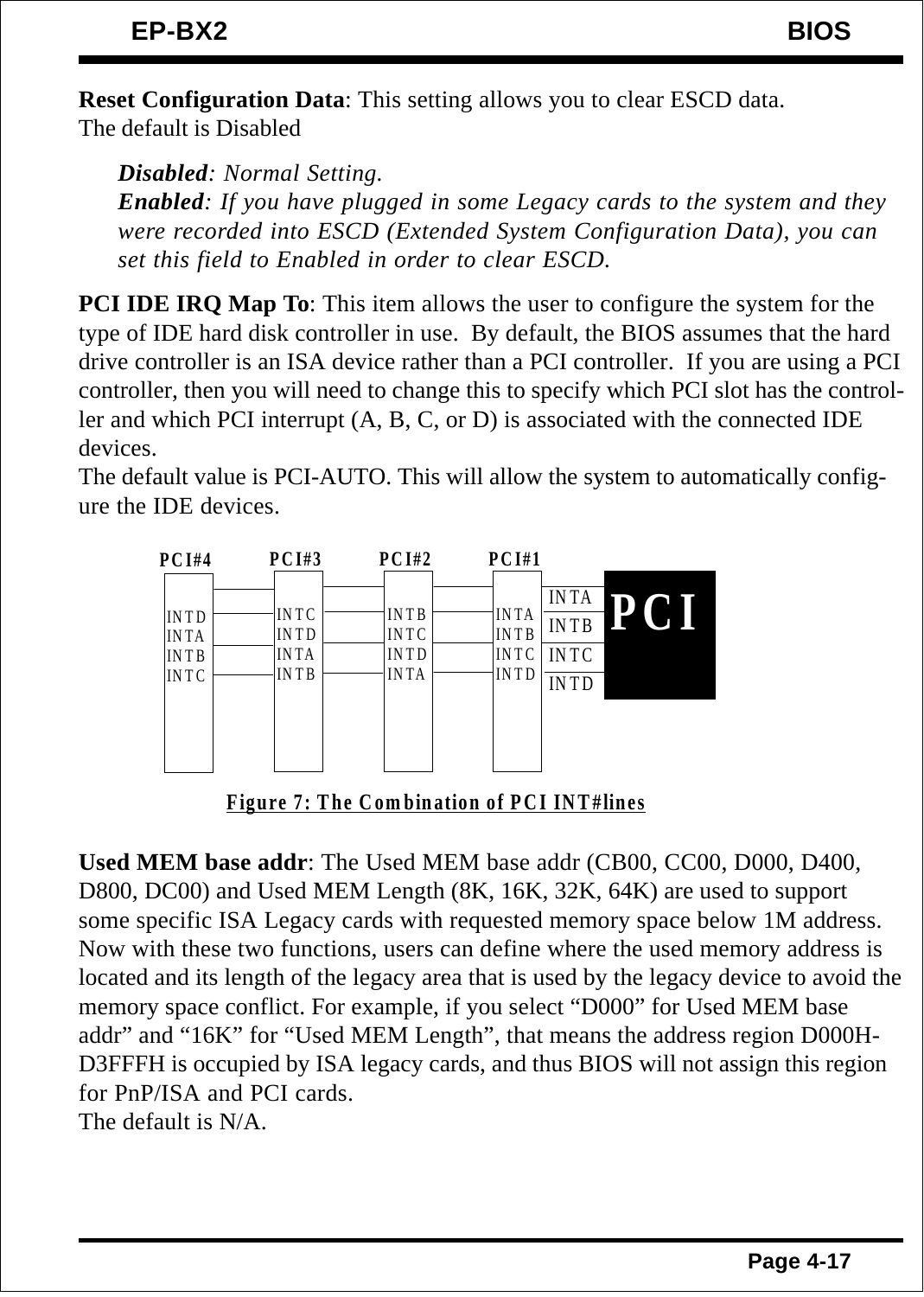**Assign IRQ For USB**: This item allows BIOS to assign whether IRQ is with USB or not. If you have not connect the USB device. Can release the IRQ for other device.

The default is Enabled.

*Enalbed: Provides IRQ for USB device. Disabled: Release IRQ for other device.*

# 4-6 Load Setup Defaults

The "LOAD SETUP DEFAULTS" function loads the system default data directly from ROM and initializes the associated hardware properly. This function will be necessary only when the system CMOS data is corrupted.

> ROM PCI/ISA BIOS(2A69KPA9) INTEGRATED PERIPHERALS

| AWARD SOFTWARE, INC.                                                                                                                                                                                                                                                                                                                                                                             |                                                                                                                                       |                                                                                                                                                                                         |                                                                                  |
|--------------------------------------------------------------------------------------------------------------------------------------------------------------------------------------------------------------------------------------------------------------------------------------------------------------------------------------------------------------------------------------------------|---------------------------------------------------------------------------------------------------------------------------------------|-----------------------------------------------------------------------------------------------------------------------------------------------------------------------------------------|----------------------------------------------------------------------------------|
| <b>IDE HDD Block Mode</b><br><b>IDE Primary Master PIO</b><br><b>IDE Primary Slave PIO</b><br><b>IDE Secondary Master PIO</b><br><b>IDE Secondary Slave PIO</b><br><b>IDE Primary Master UDMA</b><br><b>IDE Primary Slave UDMA</b><br><b>IDE Secondary Master UDMA</b><br><b>IDE Secondary Slave UDMA</b><br>Onboard Primary PCI IDE<br>Onboard Secondary PCI IDE<br><b>USB Keyboard Support</b> | : Enabled<br>: Auto<br>$:$ Auto<br>: Auto<br>$:$ Auto<br>: Auto<br>: Auto<br>: Auto<br>: Auto<br>: Enabled<br>: Enabled<br>: Disabled | <b>Onboard Parallel Port</b><br><b>Onboard Parallel Mode</b><br><b>ECP Mode Ise DMA</b><br>Parallel Port EPP Type<br>POWER ON Method<br><b>KB Power ON Password</b><br>Hot Key Power ON | : 378/IRO7<br>ECP / EPP<br>:3<br>EPP1.9<br>: Hot Key<br>$:$ Enter<br>: $Ctrl-F1$ |
| <b>KBC</b> Input Clock<br>Onboard FDD Controller                                                                                                                                                                                                                                                                                                                                                 | : 12MHz<br>: Enabled                                                                                                                  |                                                                                                                                                                                         |                                                                                  |
| <b>Onboard Serial Port 1</b>                                                                                                                                                                                                                                                                                                                                                                     | $:$ Auto                                                                                                                              | Esc: Ouit                                                                                                                                                                               | $\uparrow \downarrow \rightarrow$ : Select Item                                  |
| <b>Onboard Serial Port 2</b>                                                                                                                                                                                                                                                                                                                                                                     | : Auto                                                                                                                                | : Help<br>F1                                                                                                                                                                            | $PU/PD/+/-$ : Modify                                                             |
| <b>Onboard IR Controller</b>                                                                                                                                                                                                                                                                                                                                                                     | : Disabled                                                                                                                            | : Old Values<br>F <sub>5</sub>                                                                                                                                                          | (Shift) F2<br>: Color                                                            |
|                                                                                                                                                                                                                                                                                                                                                                                                  |                                                                                                                                       | F7<br>: Load Setup Defaults                                                                                                                                                             |                                                                                  |

#### 4-7 Integrated Peripherals

*Figure 8: Integrated Peripherals*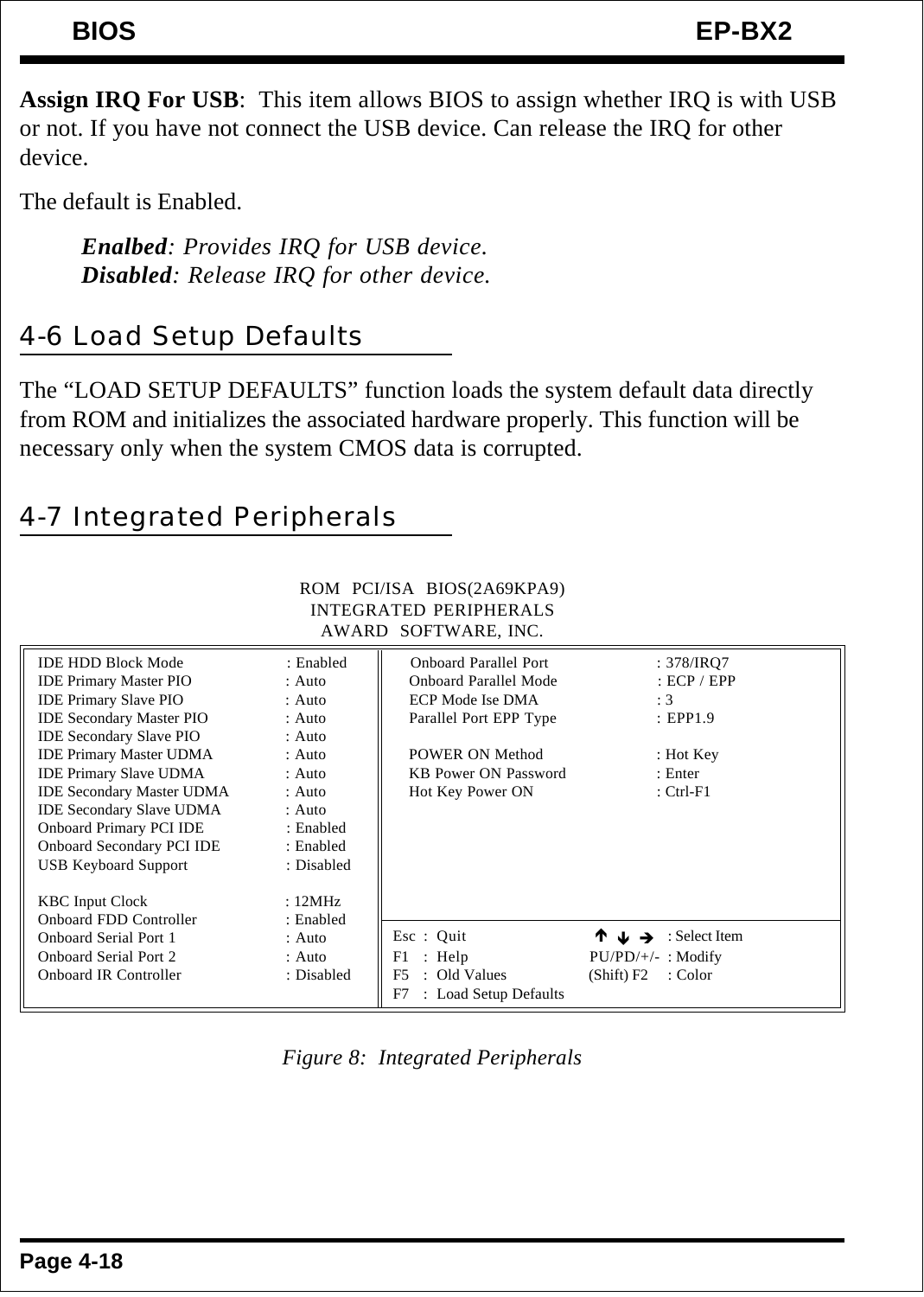*Note: If you do not use the Onboard IDE connector, then you will need to set Onboard Primary PCI IDE: Disabled and Onboard Secondary PCI IDE: Disabled Note: The Onboard PCI IDE cable should be equal to or less than 18 inches (45 cm.).*

**IDE HDD Block Mode**: IDE Block Mode allows the controller to access blocks of sectors rather than a single sector at a time. The default is Enabled.

*Enabled: Enabled IDE HDD Block Mode. Provides higher HDD transfer rates. Disabled: Disable IDE HDD Block Mode.*

**Onboard Primary PCI IDE**: The default value is Enabled.

*Enabled: Enables Onboard IDE primary port. Disabled: Disables Onboard IDE primary port.*

#### **Onboard Secondary PCI IDE**:

The default is Enabled.

*Enabled: Enables Onboard IDE secondary port. Disabled: Disables Onboard IDE secondary port.*

**IDE Primary Master PIO**

The default is Auto.

*Auto: BIOS will automatically detect the Onboard Primary Master PCI IDE HDD Accessing mode. Mode 0~4: Manually set the IDE Programmed interrupt mode.*

#### **IDE Primary Slave PIO**

The default is Auto.

*Auto: BIOS will automatically detect the Onboard Primary Slave PCI IDE HDD Accessing mode. Mode 0~4: Manually set the IDE Programmed interrupt mode.*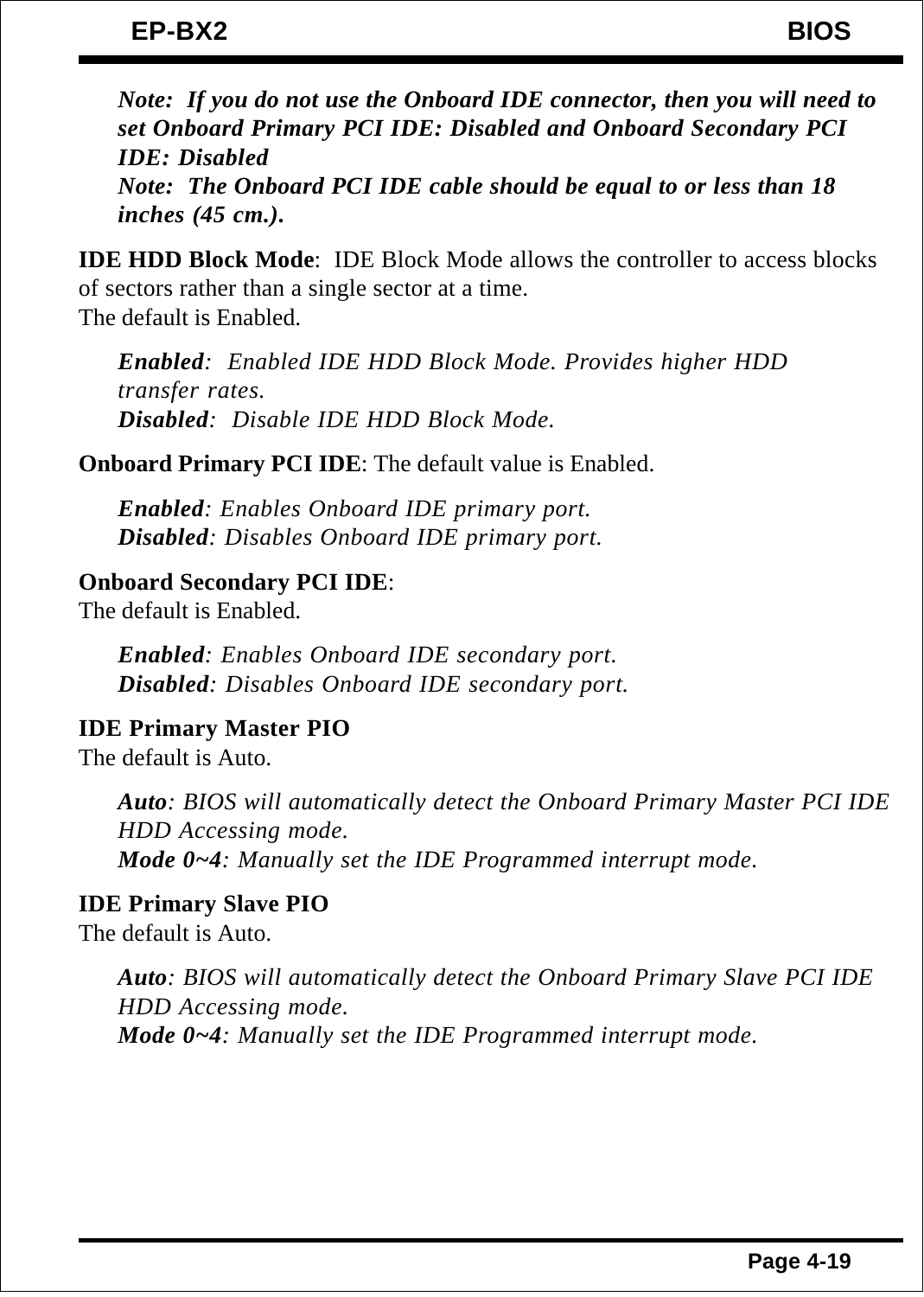#### **IDE Secondary Master PIO**:

The default is Auto.

*Auto: BIOS will automatically detect the Onboard Secondary Master PCI IDE HDD Accessing mode. Mode 0~4: Manually set the IDE Programmed interrupt mode.*

#### **IDE Secondary Slave PIO**:

The default is Auto.

*Auto: BIOS will automatically detect the Onboard Secondary Slave PCI IDE HDD Accessing mode. Mode 0~4: Manually set the IDE Programmed interrupt mode.*

**IDE Primary Master UDMA**: This allows you to select the mode of operation for the hard drive. The default is Auto.

*Auto: The computer will select the optimal setting. Disabled: The hard drive will run in normal mode.*

**IDE Primary Slave UDMA**: This allows you to select the mode of operation for the hard drive.

The default is Auto.

*Auto: The computer will select the optimal setting. Disabled: The hard drive will run in normal mode.*

**IDE Secondary Master UDMA**: This allows you to select the mode of operation for the hard drive. The default is Auto.

*Auto: The computer will select the optimal setting. Disabled: The hard drive will run in normal mode.*

**IDE Secondary Slave UDMA**: This allows you to select the mode of operation for the hard drive.

The default is Auto.

*Auto: The computer will select the optimal setting. Disabled: The hard drive will run in normal mode.*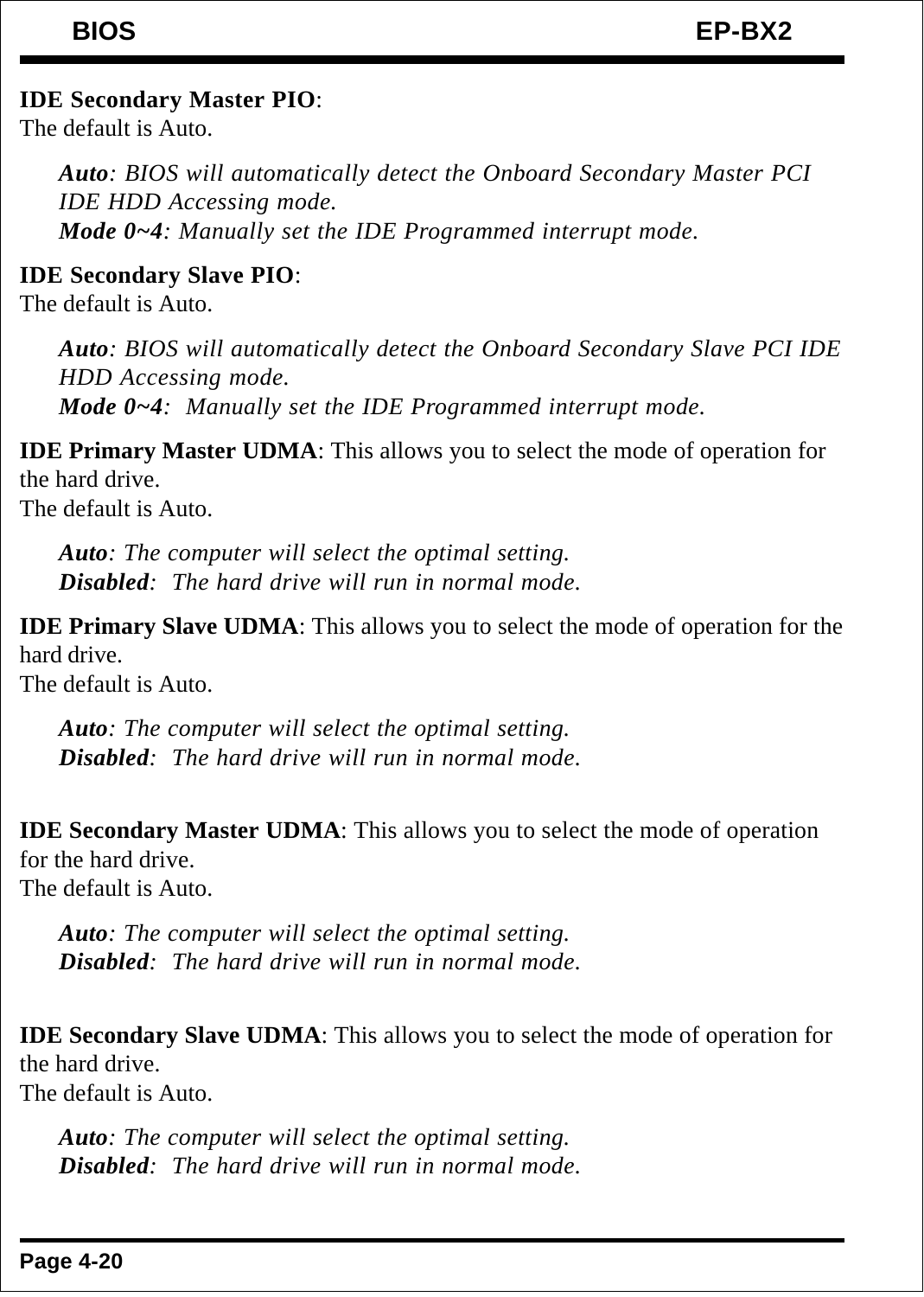**USB Keyboard Support**: This controls the activation status of an optional USB keyboard that may be attached.

The default is disabled.

*Enabled: Enable USB keyboard support. Disabled: Disable USB keyboard support.*

**OnBoard Primary PCI IDE:** This option turns on and off the onboard primary IDE. The default is enabled.

*Enabled: This activates the primary PCI IDE. Disabled: This disables the primary PCI IDE and frees up the resource.*

**OnBoard Secondary PCI IDE**: This option turns on/off the onboard secondary IDE. The default is enabled.

*Enabled: This activates the secondary PCI IDE. Disabled: This disables the secondary PCI IDE and frees up its resources.*

**KBC input clock**: This sets the keyboard clock value. The default is 12 MHz.

*Options: 6, 8, 12, 16 are the available choices.*

**Onboard FDC Controller:** This controls the state of the onboard floppy controller. The default value is Enabled.

*Enabled: Enable the Onboard Winbond Chips's floppy drive interface controller. Disabled: Disable the Onboard Winbond Chip's floppy drive interface controller.*

**Onboard Serial Port 1**: This field allows the user to configure the 1st serial port. The default is Auto.

*AUTO: Enable Onboard Serial port 1 and address is Auto adjusted COM1: Enable Onboard Serial port 1 and address is 3F8H/IRQ4. COM2: Enable Onboard Serial port 1 and address is 2F8H/IRQ3. COM3: Enable Onboard Serial port 1 and address is 3E8H/IRQ4. COM4: Enable Onboard Serial port 1 and address is 2E8H/IRQ3. Disabled: Disable Onboard SMC CHIP's Serial port 1.*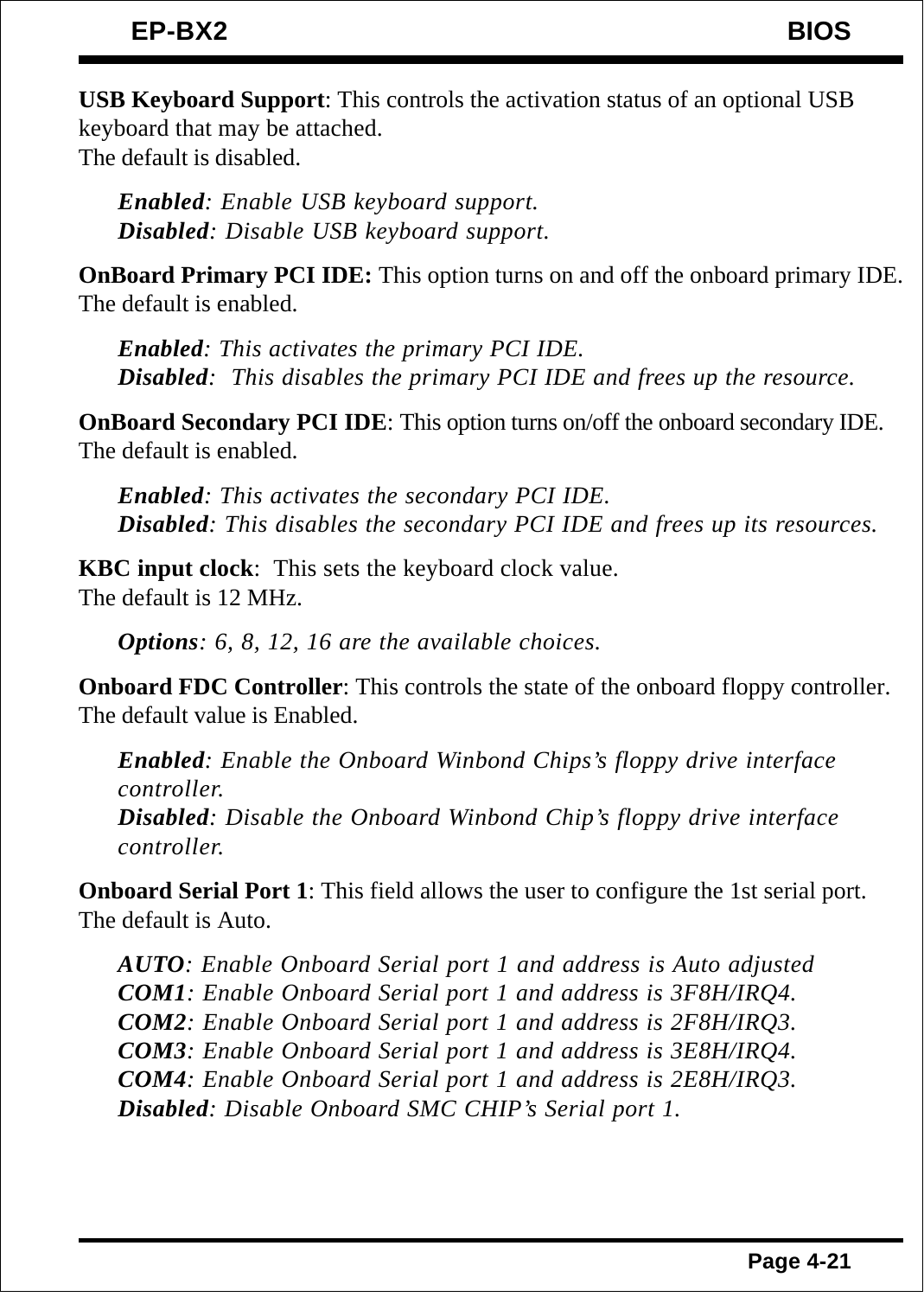**Onboard Serial Port 2**: This field allows the user to configure the 2nd serial port. The default is Auto.

*AUTO: Enable Onboard Serial port 2 and address is Auto adjusted COM1: Enable Onboard Serial port 2 and address is 3F8H/IRQ4. COM2: Enable Onboard Serial port 2 and address is 2F8H/IRQ3. COM3: Enable Onboard Serial port 2 and address is 3E8H/IRQ4. COM4: Enable Onboard Serial port 2 and address is 2E8H/IRQ3. Disabled: Disable Onboard SMC CHIP's Serial port 2.*

**UART Mode Select**: The mode of the IR Controller. The default is Normal.

**IrDA**: Support a Serial Infrared Inferface IrDA.

**ASKIR**: Support a Sharp Serial Infrared Interface formats.

**Normal**: The IRRX and IRTX pins of IR function in normal condition.

**Onboard Parallel port**: This field allows the user to configure the LPT port. The default is 378H / IRQ7.

*378H: Enable Onboard LPT port and address is 378H and IRQ7. 278H: Enable Onboard LPT port and address is 278H and IRQ5. 3BCH: Enable Onboard LPT port and address is 3BCH and IRQ7. Disabled: Disable Onboard Winbond Chip's LPT port.*

**Parallel Port Mode**: This field allows the user to select the parallel port mode. The default is ECP+EPP.

*Normal: Standard mode. IBM PC/AT Compatible bidirectional parallel port. EPP: Enhanced Parallel Port mode. ECP: Extended Capabilities Port mode. EPP+ECP: ECP Mode & EPP Mode.*

**ECP Mode USE DMA**: This field allows the user to select DMA1 or DMA3 for the ECP mode. The default is DMA3.

*DMA1: This field selects the routing of DMA1 for the ECP mode. DMA3: This field selects the routing of DMA3 for the ECP mode.*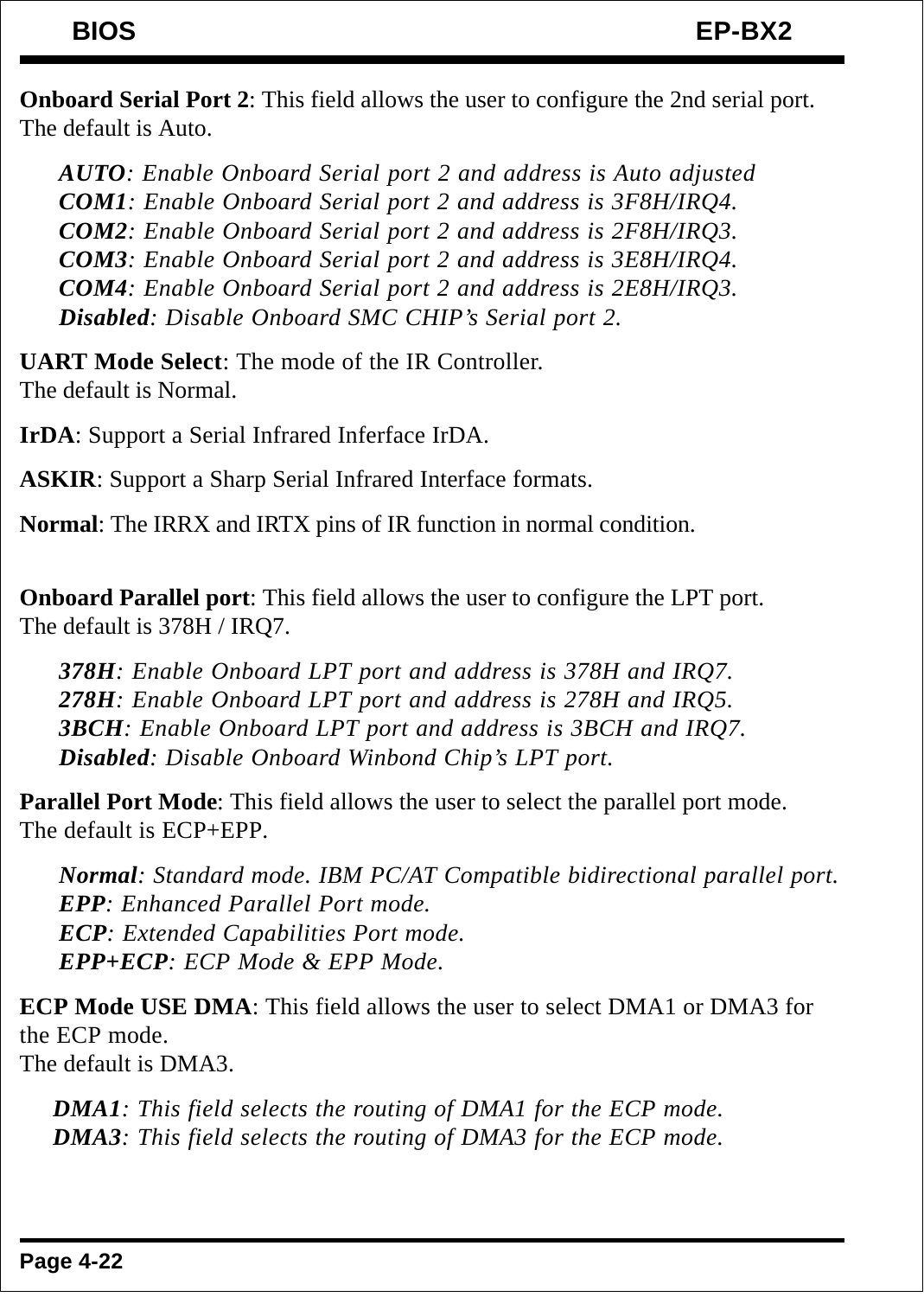**Power On Method**: There are "**Button Only**", "**Hot Key**" and "**Any key**" can be chosen by this field that allows users to select one of these various functions as Power On Method for their requirement.

The default value in this selection is " Hot Key". (Ctrl-F1)

*Hot Key: User can press "Control Key" (Ctrl) and "Function Key" (from F1 to F12) individually to power on the system.*

*The interval between "Ctrl" key and function Key (F1-F12) must be short.*

*Anykey: Press anykey to power on the system.*

*Button Only: This power on method is controlled by J3 (pw-on.) Use Power On Button to power on the system.*

*Password: User can Power On the System by password, the password can be entered from 1 to 5 characters. The maximum of password is 5 characters.*

*If user forget / lost the password, please go into BIOS setting to change the Power On Method, or keyin another words as password instead of original one.*

4-8 Change Supervisor or User Password

To change the password, choose the "SUPERVISOR PASSWORD or USER PASSWORD" option from the CMOS SETUP UTILITY menu and press [Enter].

#### *NOTE: Either "Setup" or "System" must be selected in the "Security Option" of the BIOS FEATURES SETUP menu.*

1. If CMOS is corrupted or the option was not used, a default password stored in the ROM will be used. The screen will display the following message:

Enter Password:

Press the [Enter] key to continue after the proper password is given.

2. If the CMOS is corrupted or the option was used earlier and the user wishes to change the default password, the SETUP UTILITY will display a message and ask for a confirmation.

Confirm Password: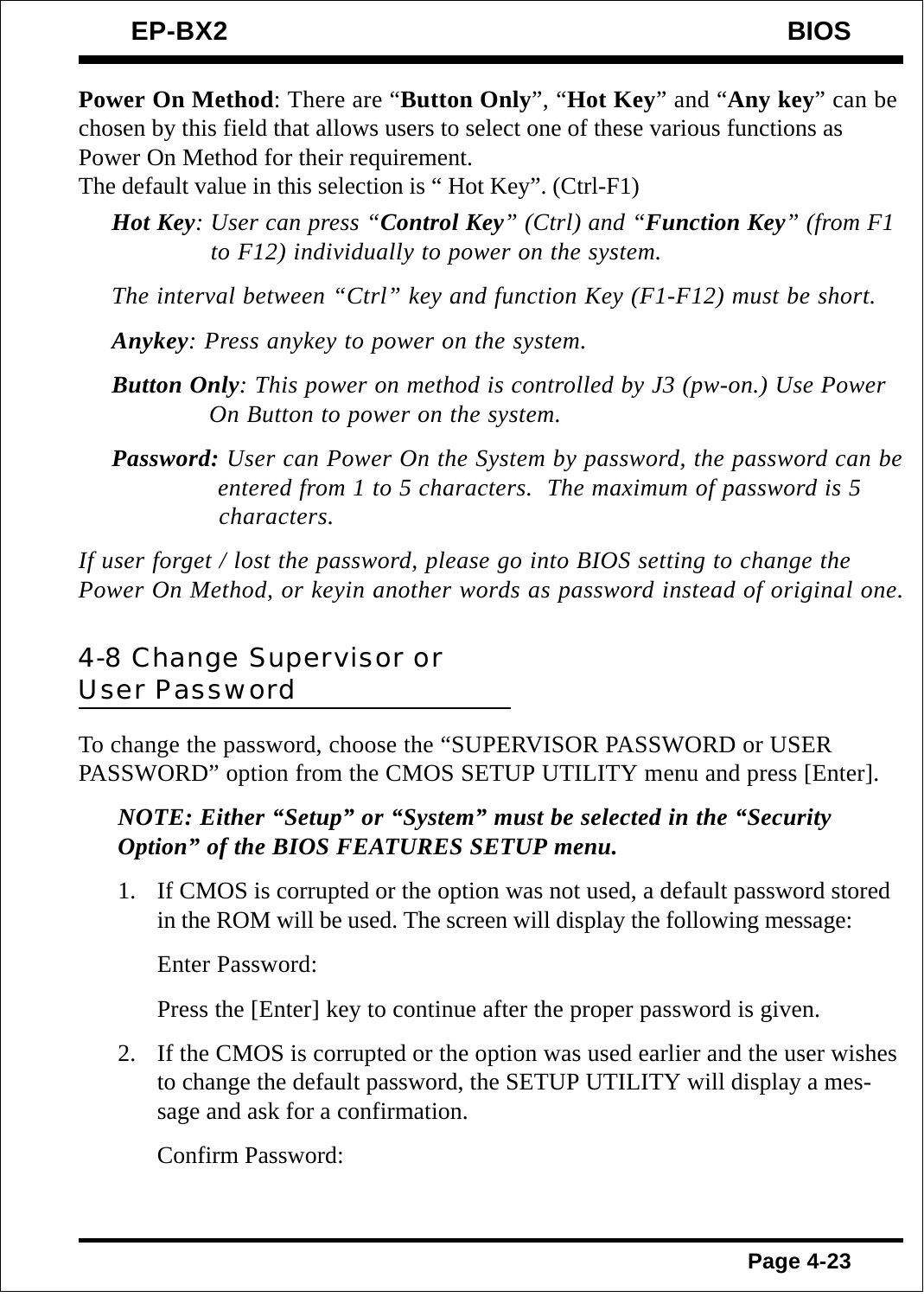3. After pressing the [Enter] key (ROM password if the option was not used) or current password (user-defined password), the user can change the password and store new one in CMOS RAM. A maximum of 8 characters can be entered.

# 4-9 IDE HDD Auto Detection

The "IIDE HDD auto detection" utility is a very useful tool, especially when you do not know which kind of hard disk type you are using. You can use this utility to detect the correct disk type installed in the system automatically. But now you can set HARD DISK TYPE to Auto in the STANDARD CMOS SETUP. You don't need the "IIDE HDD AUTO DETECTION" utility. The BIOS will Auto-detect the hard disk size and model on display during POST.

> ROM PCI/ISA BIOS(2A69KPA9) CMOS SETUP UTILITY AWARD SOFTWARE, INC.

|                |             |       |             | Select Secondary Slave Option (N=Skip) : N |       |                          |           |
|----------------|-------------|-------|-------------|--------------------------------------------|-------|--------------------------|-----------|
| <b>OPTIONS</b> | <b>SIZE</b> | CYLS  | <b>HEAD</b> | <b>PRECOMP</b>                             |       | <b>LANDZ SECTOR MODE</b> |           |
| 2(Y)           | 4310        | 524   | 255         | $\Omega$                                   | 14847 |                          | 63 LBA    |
|                | 4310        | 14848 | 9           | 65535                                      | 14847 |                          | 63 NORMAL |
| 3              | 4310        | 928   | 144         | 65535                                      | 14847 |                          | 63 LARGE  |

*Figure 8: IDE HDD Auto Detection*

#### *NOTE: HDD Modes*

The Award BIOS supports 3 HDD modes : NORMAL, LBA & LARGE NORMAL mode

Generic access mode in which neither the BIOS nor the IDE controller will make any transformations during accessing.

The maximum number of cylinders, head & sectors for NORMAL mode are.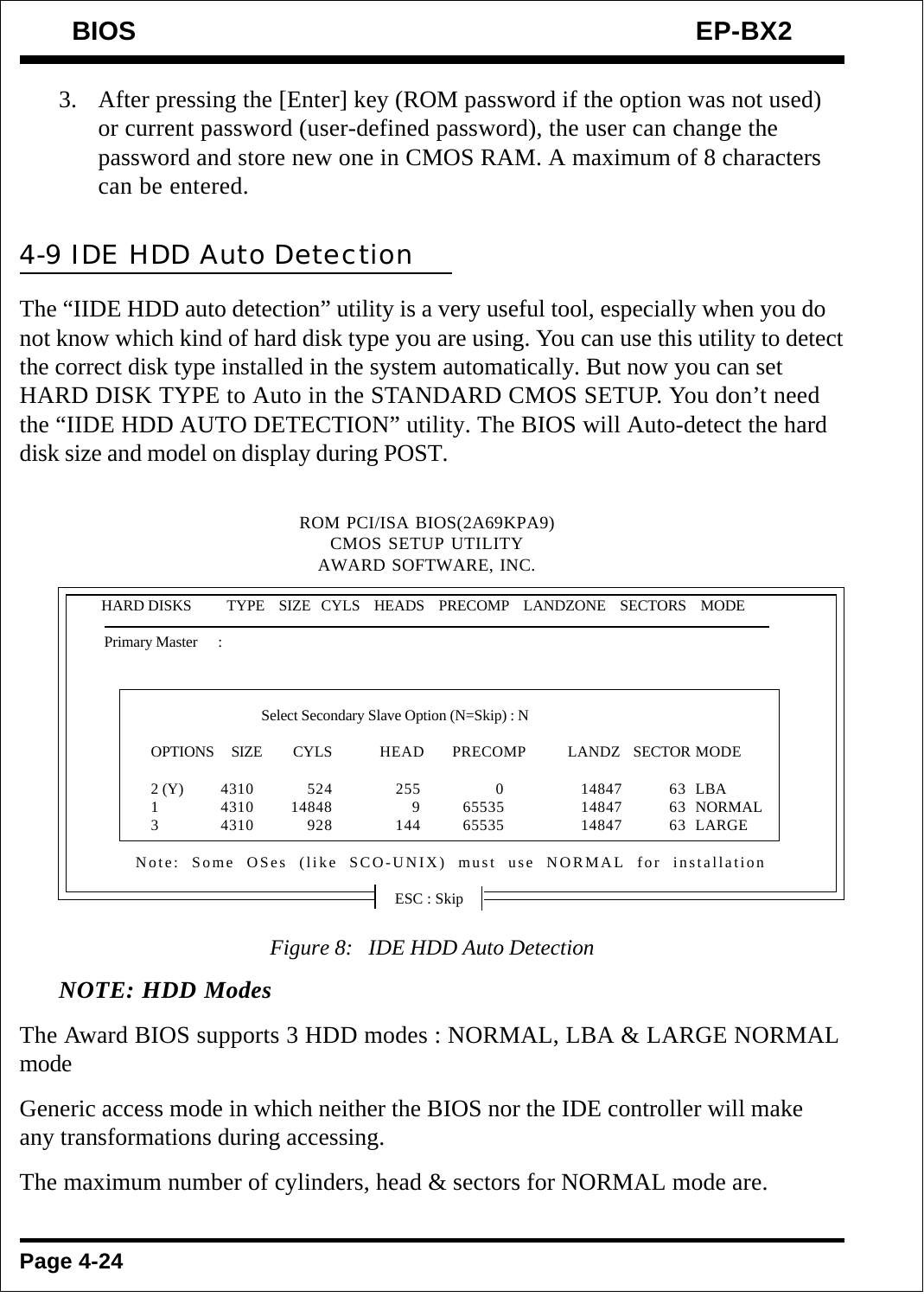| 1024, 16 $& 63$  |               |
|------------------|---------------|
| no. Cylinder     | (1024)        |
| x no. Head       | (16)          |
| x no. Sector     | (63)          |
| x no. per sector | (512)         |
|                  | 528 Megabytes |

If user set his HDD to NORMAL mode, the maximum accessible HDD size will be 528 Megabytes even though its physical size may be greater than that!

**LBA (Logical Block Addressing) mode**: A new HDD accessing method to overcome the 528 Megabyte bottleneck. The number of cylinders, heads & sectors shown in setup may not be the number physically contained in the HDD. During HDD accessing, the IDE controller will transform the logical address described by sector, head & cylinder into its own physical address inside the HDD. The maximum HDD size supported by LBA mode is 8.4 GigaBytes which is obtained by the following formula:

| (1024)        |
|---------------|
| (255)         |
| (63)          |
| (512)         |
| 8.4 GigaBytes |
|               |

**LARGE mode**: Extended HDD access mode supported by Award Software.

Some IDE HDDs contain more than 1024 cylinder without LBA support (in some cases, user do not want LBA). The Award BIOS provides another alternative to support these kinds of LARGE mode.

| <b>CYLS</b> | <b>HEADS</b> | <b>SECTOR</b> | <b>MODE</b> |
|-------------|--------------|---------------|-------------|
| 1120        | 16           | 59            | NORMAL      |
| 560         | 32           | 59            | LARGE       |

BIOS tricks DOS (or other OS) that the number of cylinders is less than 1024 by dividing it by 2. At the same time, the number of heads is multiplied by 2. A reverse transformation process will be made inside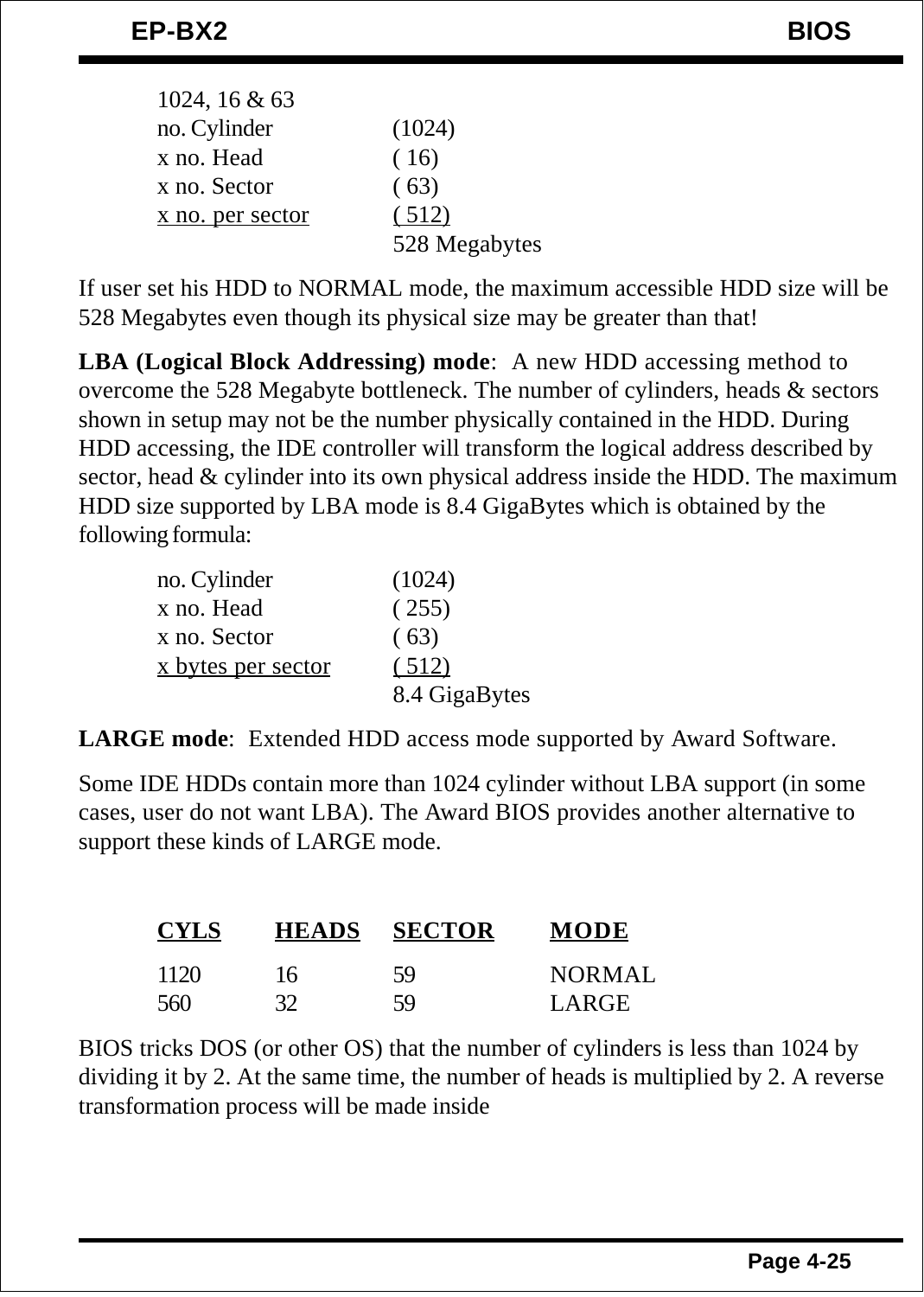INT 12h in order to access the right HDD address!

#### **Maximum HDD size**:

| no. Cylinder       | (1024)     |
|--------------------|------------|
| x no. Head         | (32)       |
| x no. Sector       | (63)       |
| x bytes per sector | (512)      |
|                    | 1 GigaByte |

*Note: To support LBA or LARGE mode of HDDs, there must be some software involved. All the software is located in the Award HDD Service Routine (INT 13h). It may fail to access a HDD with LBA (LARGE) mode selected if you are running under an Operating System which replaces the whole INT 13h.*

UNIX operating systems do not support either LBA or LARGE and must utilize the Standard mode. UNIX can support drives larger than 528MB.

# 4-10 HDD Low Level Format

**Interleave**: Select the interleave number of the hard disk drive you wish to perform a low level format on. You may select from 1 to 8. Check the documentation that came with the drive for the correct interleave number, or select 0 for automatic detection.

**Auto scan bad track**: This allows the utility to scan first then format by each track.

**Start:** Press<Y>to start low level format.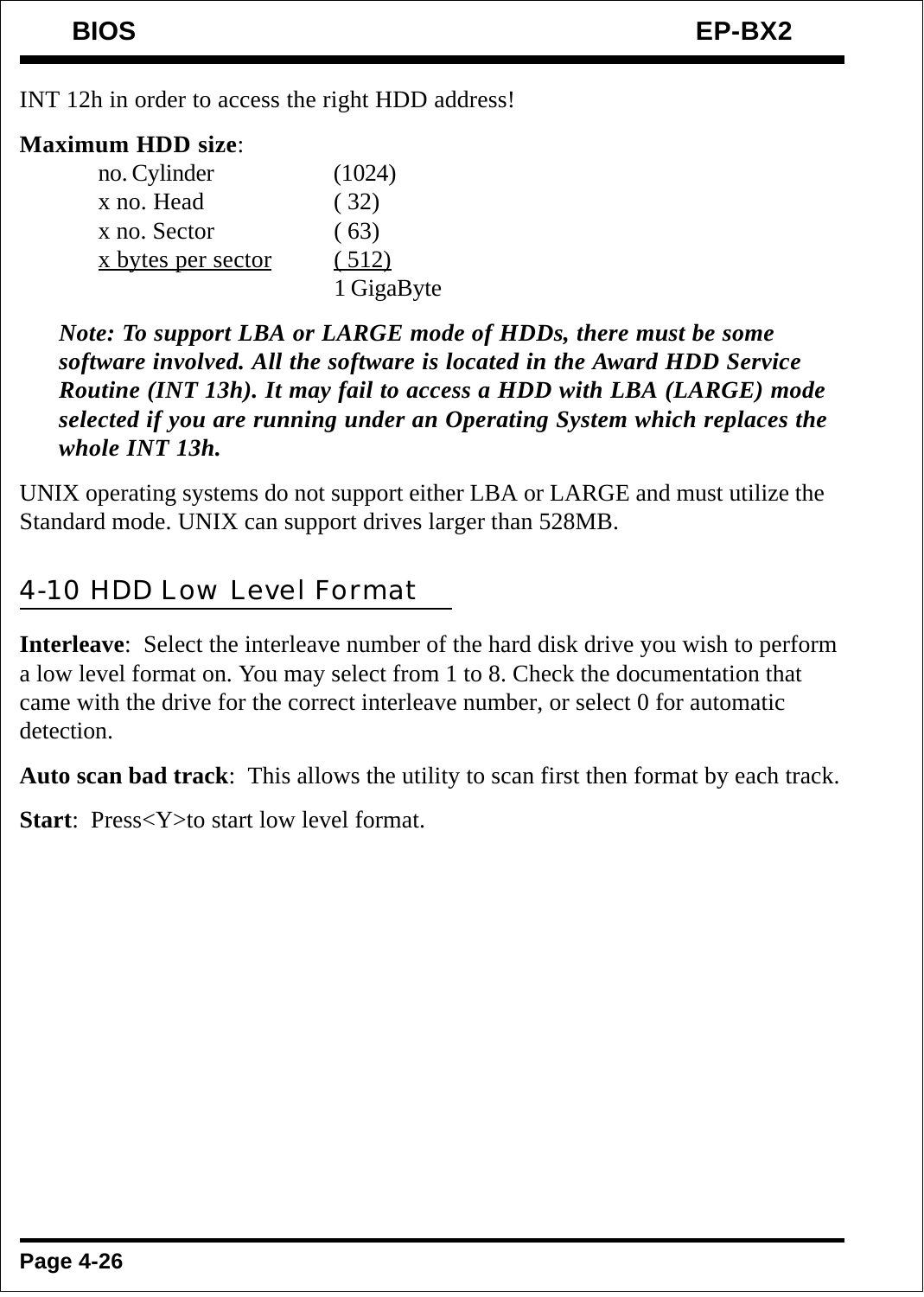# 3-11 Save & Exit Setup

The "SAVE & EXIT SETUP" option will bring you back to the boot up procedure with all the changes you just recorded in the CMOS RAM.

### 3-12 Exit Without Saving

The "EXIT WITHOUT SAVING" option will bring you back to normal boot up procedure without saving any data into CMOS RAM.

#### **All old data in the CMOS will not be destroyed.**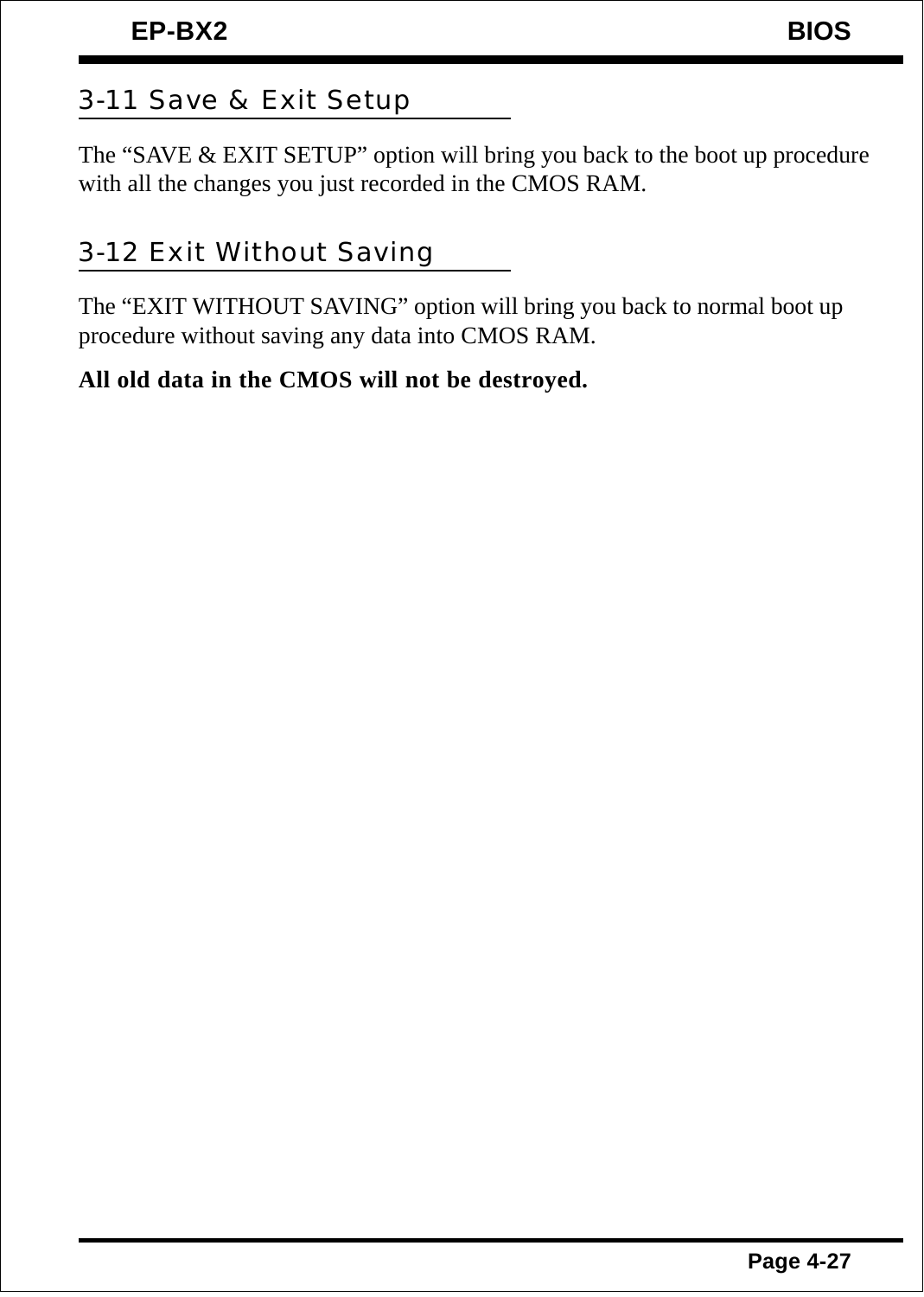# Page Left Blank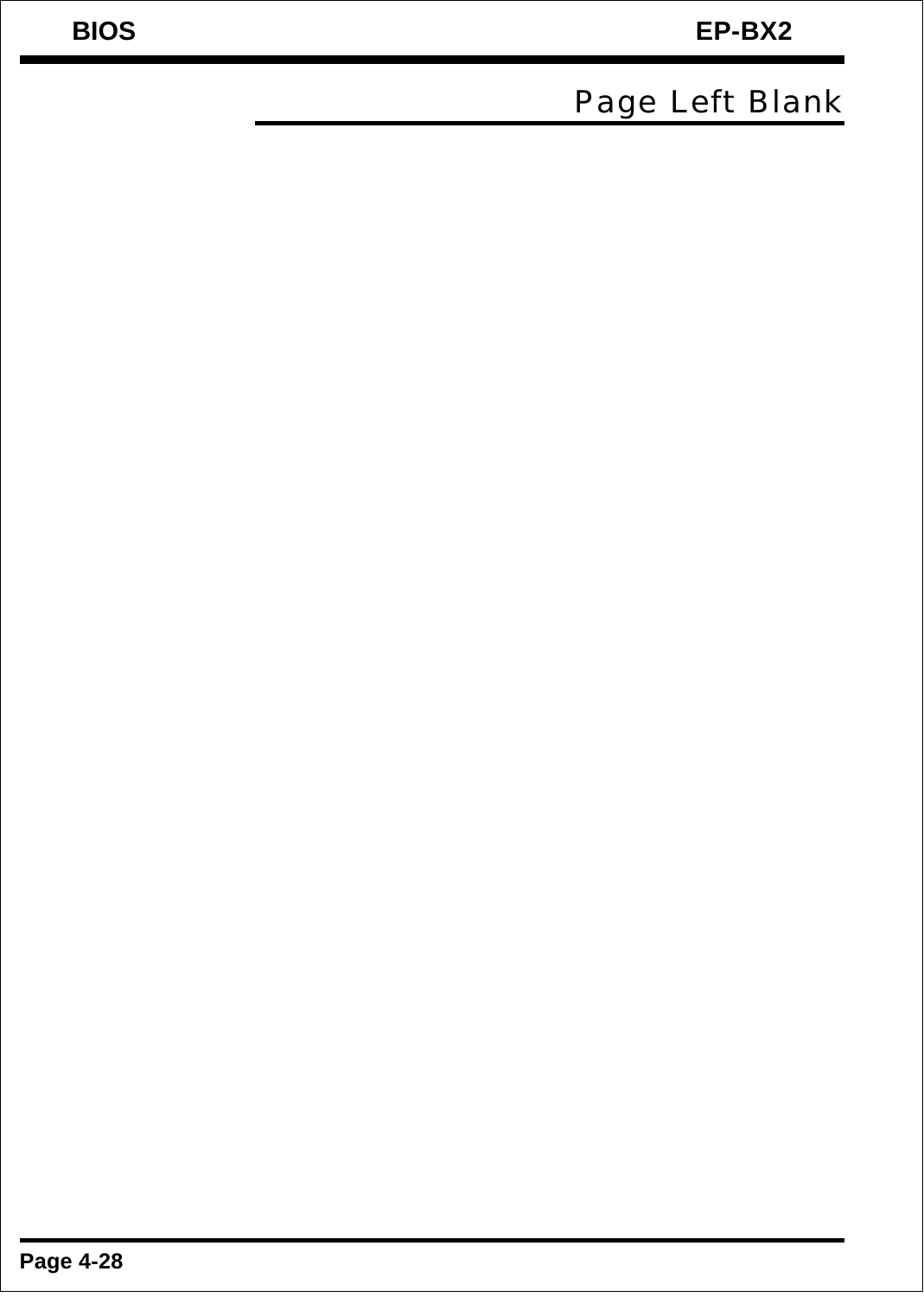# Appendix A:

# A-1 MEMORWAP

| <b>Address Range</b> | <b>Size</b> | Description                                           |
|----------------------|-------------|-------------------------------------------------------|
| [00000-7FFFF]        | 512K        | Conventional memory                                   |
| [80000-9FBFF]        | 127K        | <b>Extended Conventional memory</b>                   |
| [9FC00-9FFFF]        | 1Κ          | Extended BIOS data area if PS/2 mouse is installed    |
| [A0000-C7FFF]        | 160K        | Available for Hi DOS memory                           |
| [C8000-DFFFF]        | 96K         | Available for Hi DOS memory and adapter ROMs          |
| [E0000-EEFFF]        | 60K         | Available for UMB                                     |
| <b>[EF000-EFFFF]</b> | 4K          | Video service routine for Monochrome & CGA<br>adaptor |
| [F0000-F7FFF]        | 32K         | <b>BIOS CMOS</b> setup utility                        |
| [F8000-FCFFF]        | 20K         | BIOS runtime service routine (2)                      |
| [FD000-FDFFF]        | 4K          | Plug and Play ESCD data area                          |
| <b>IFE000-FFFFFI</b> | 8K          | BIOS runtime service routine (1)                      |

# A-2 I/O MAP

| DMA controller. (Master)              |
|---------------------------------------|
| <b>INTERRUPT CONTROLLER.</b> (Master) |
| CHIPSET control registers. I/O ports. |
| TIMER control registers.              |
| KEYBOARD interface controller. (8042) |
| RTC ports & CMOS I/O ports.           |
| DMA register.                         |
| INTERRUPT controller. (Slave)         |
| DMA controller. (Slave)               |
| <b>MATHCOPROCESSOR.</b>               |
| HARD DISK controller.                 |
| PARALLEL port 2.                      |
| GRAPHICS adapter controller.          |
| SERIAL port 2.                        |
| NETWORK ports.                        |
| PARALLEL port 1.                      |
| MONOCHROME & PARALLEL port adapter.   |
| EGA adapter.                          |
|                                       |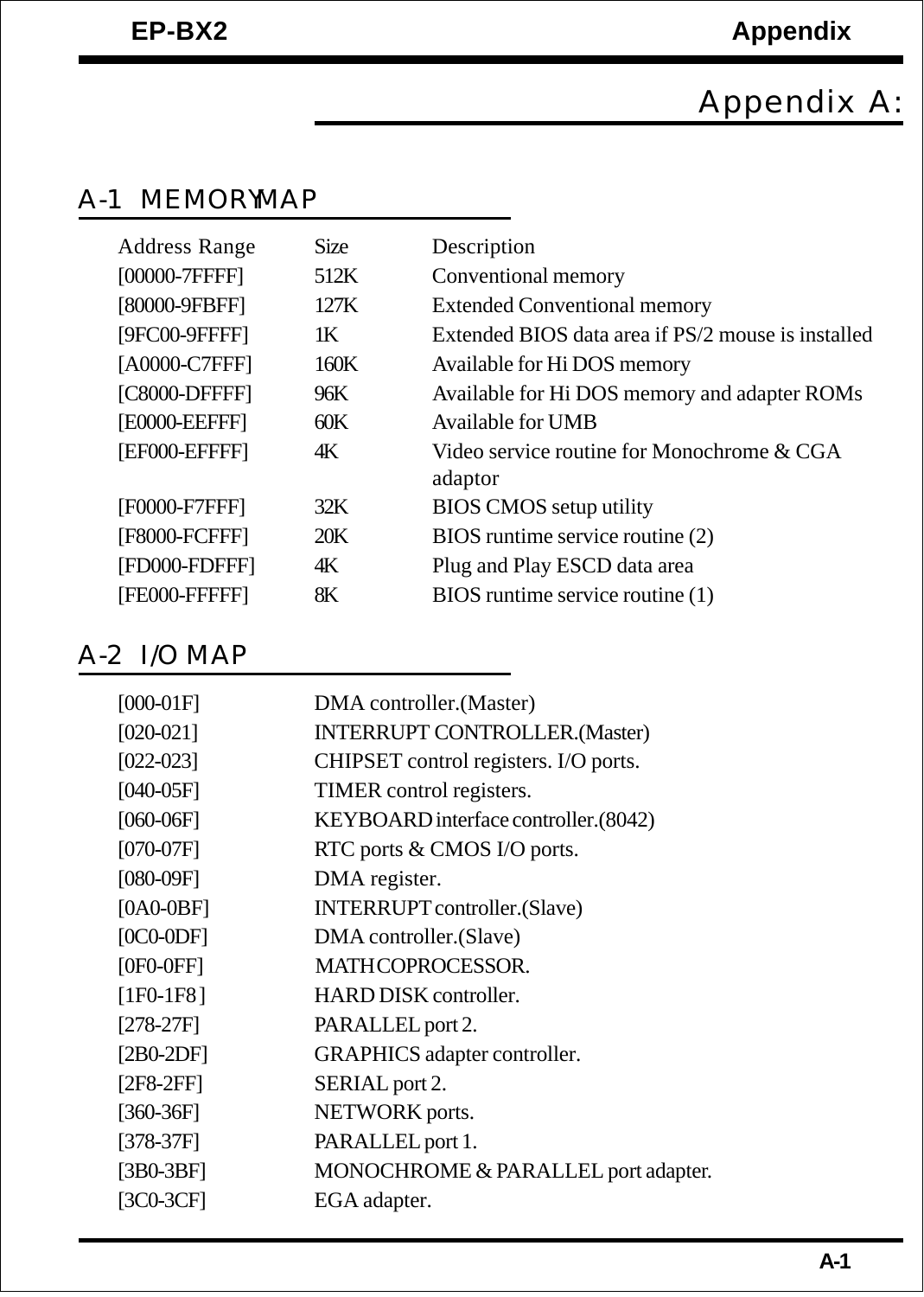# **Appendix**

| [3D0-3DF] | CGA adapter.            |
|-----------|-------------------------|
| [3F0-3F7] | FLOPPY DISK controller. |
| [3F8-3FF] | SERIAL port 1.          |

### A-3 TIMER & DMA CHANNELS MAP

#### TIMER MAP:

| TIMER Channel 0        | System timer interrupt.       |
|------------------------|-------------------------------|
| <b>TIMER</b> Channel 1 | DRAM REFRESH request.         |
| TIMER Channel 2        | SPEAKER tone generator.       |
| DMACHANNELS:           |                               |
| DMA Channel 0          | Available.                    |
| DMA Channel 1          | Onboard ECP (Option).         |
| DMA Channel 2          | FLOPPY DISK (SMCCHIP).        |
| DMA Channel 3          | Onboard ECP (default).        |
| DMA Channel 4          | Cascade for DMA controller 1. |
| DMA Channel 5          | Available.                    |
| DMA Channel 6          | Available.                    |
| DMA Channel 7          | Available                     |
|                        |                               |

### A-4 INTERRUPT MAP

NMI :

Parity check error.

IRQ (H/W):

- 0 System TIMER interrupt from TIMER 0.
- 1 KEYBOARD output buffer full.
- 2 Cascade for IRQ 8-15.
- 3 SERIAL port 2.
- 4 SERIAL port 1.
- 5 PARALLEL port 2.
- 6 FLOPPY DISK (SMC CHIP).
- 7 PARALLEL port 1.
- 8 RTC clock.
- 9 Available.
- 10 Available.
- 11 Available.
- 12 PS/2 Mouse.
- 13 MATH coprocessor.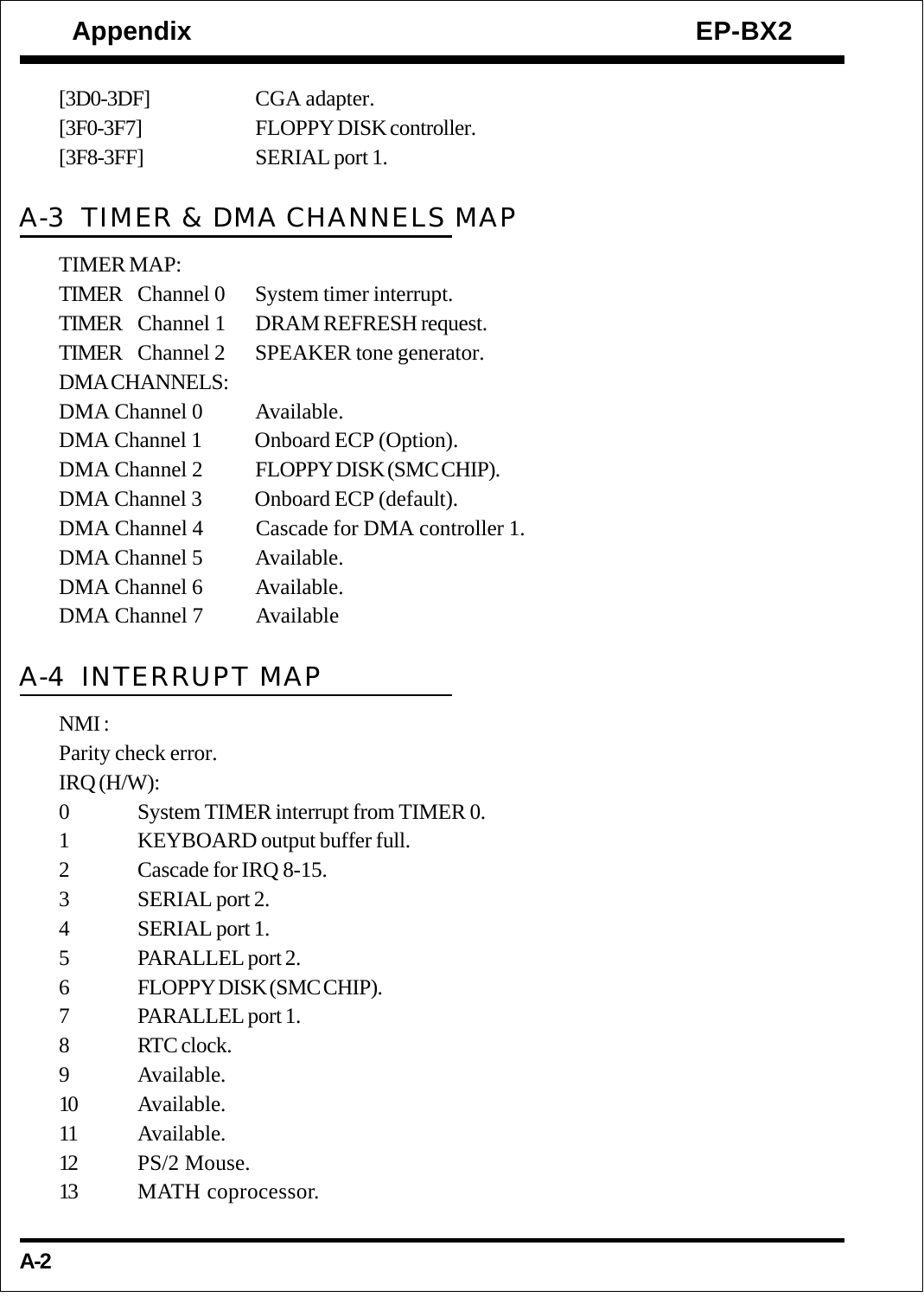- 14 Onboard HARD DISK (IDE1) channel.
- 15 Onboard HARD DISK (IDE1) channel.

#### A-5 RTC & CMOS RAM MAP

#### RTC & CMOS:

- 00 Seconds. 01 Second alarm. 02 Minutes. 03 Minutes alarm. 04 Hours. 05 Hours alarm. 06 Day of week. 07 Day of month. 08 Month. 09 Year. 0A Status register A. 0B Status register B. 0C Status register C. 0D Status register D. 0E Diagnostic status byte. 0F Shutdown byte. 10 FLOPPY DISK drive type byte. 11 Reserve. 12 HARD DISK type byte. 13 Reserve. 14 Equipment type. 15 Base memory low byte. 16 Base memory high byte. 17 Extension memory low byte. 18 Extension memory high byte. 19-2d 2E-2F 30 Reserved for extension memory low byte. 31 Reserved for extension memory high byte. 32 DATE CENTURY byte. 33 INFORMATION FLAG. 34-3F Reserve.
	- 40-7F Reserved for CHIPSET SETTING DATA.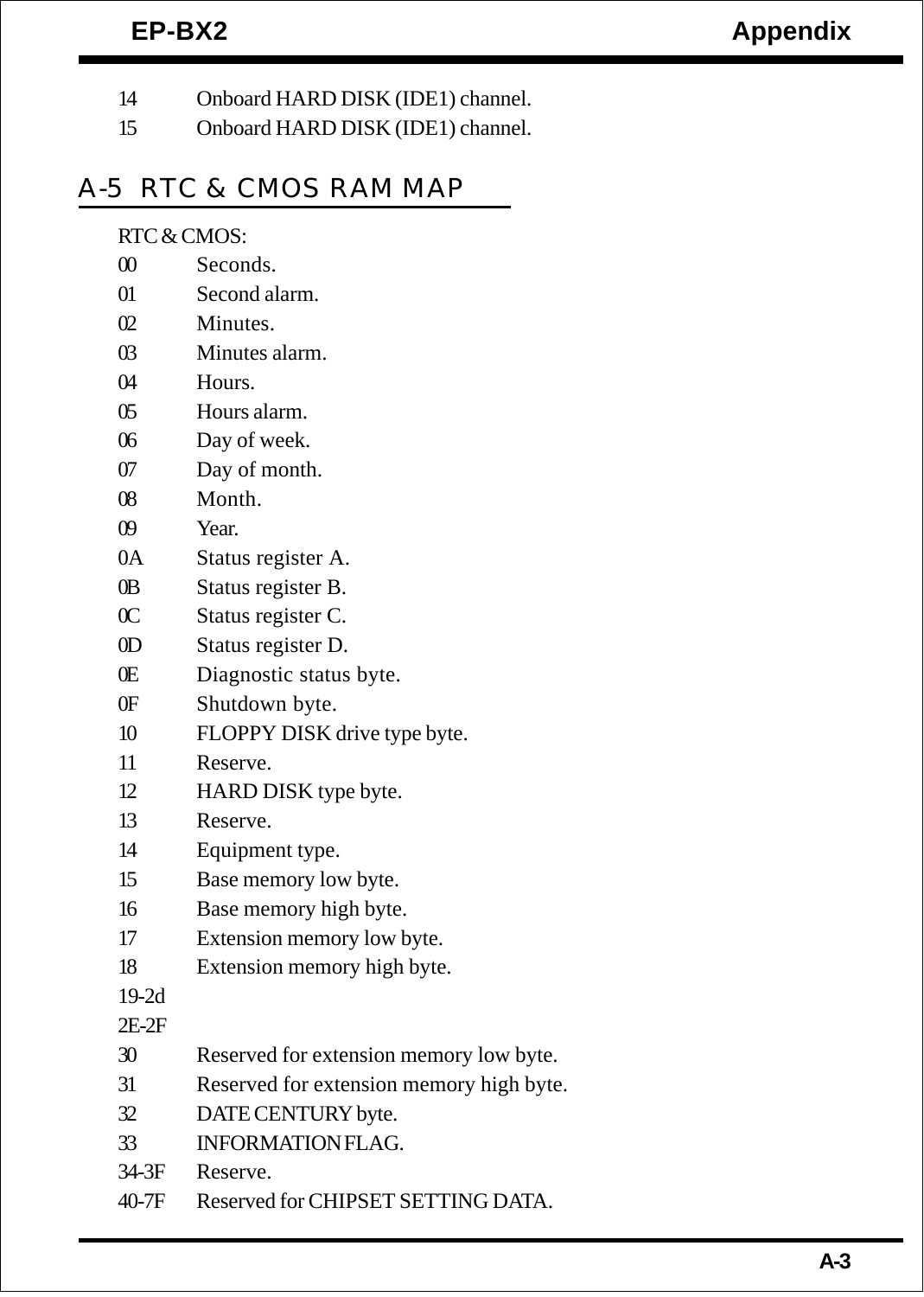# Page Left Blank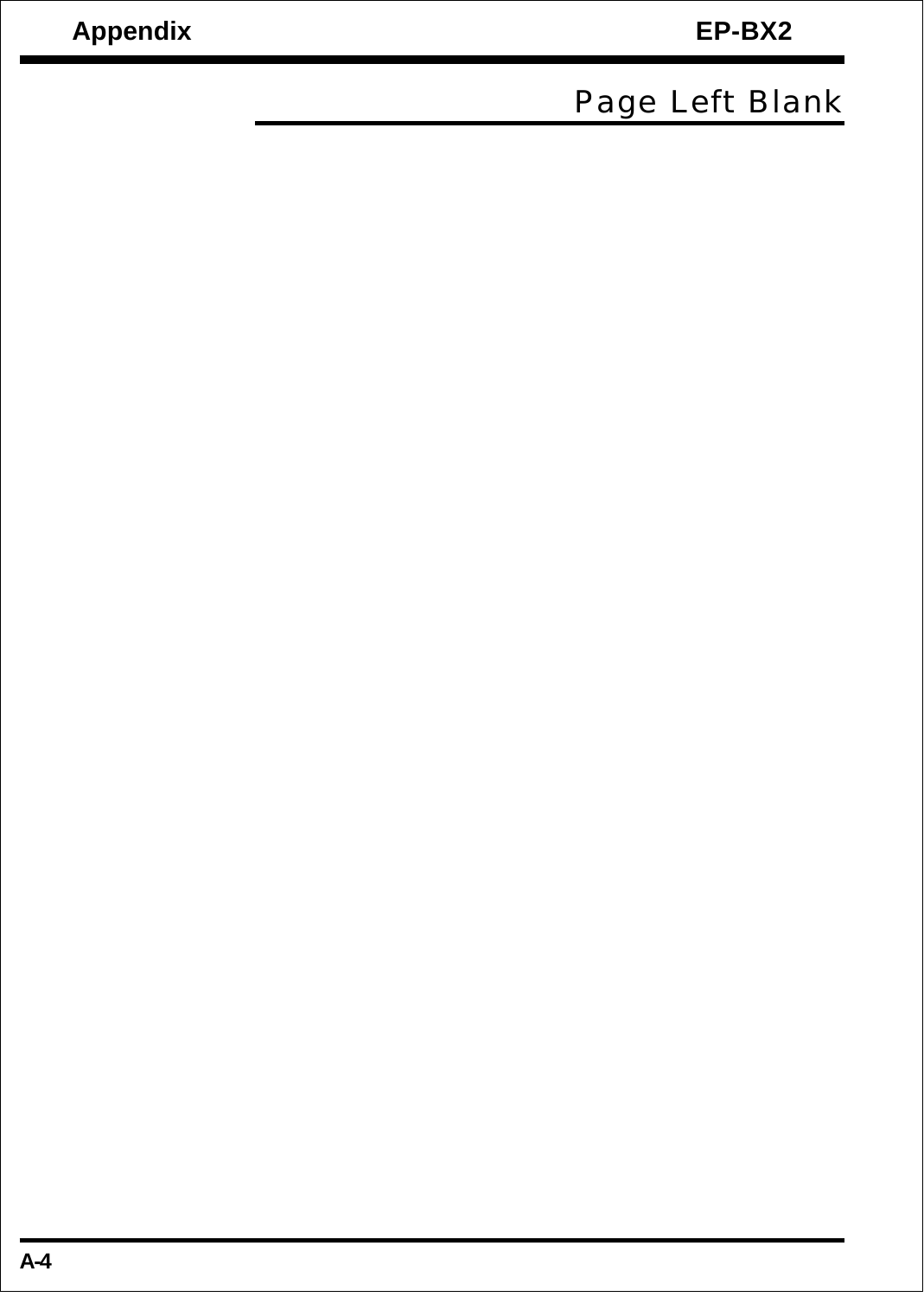# Appendix B:

# B-1 POST CODES

|                  | ISA POST codes are typically output to I/O port address 80h.                                                                                                          |
|------------------|-----------------------------------------------------------------------------------------------------------------------------------------------------------------------|
| POST (hex)       | <b>DESCRIPTION</b>                                                                                                                                                    |
| 01-02            | Reserved.                                                                                                                                                             |
| $\Omega$         | Turn off OEM specific cache, shadow.                                                                                                                                  |
| $\boldsymbol{0}$ | 1. Initialize EISA registers (EISA BIOS only).                                                                                                                        |
|                  | 2. Initialize all the standard devices with default values                                                                                                            |
|                  | Standard devices includes.                                                                                                                                            |
|                  | DMA controller (8237).                                                                                                                                                |
|                  | Programmable Interrupt Controller (8259).<br>$\overline{\phantom{a}}$                                                                                                 |
|                  | Programmable Interval Timer (8254).<br>$\overline{\phantom{m}}$                                                                                                       |
|                  | RTC chip.<br>$\overline{\phantom{0}}$                                                                                                                                 |
| $\Omega$         | Reserved                                                                                                                                                              |
| 05               | 1. Keyboard Controller Self-Test.                                                                                                                                     |
| 06               | 2. Enable Keyboard Interface.                                                                                                                                         |
| 07               | Reserved.                                                                                                                                                             |
| 08               | Verifies CMOS's basic R/W functionality.                                                                                                                              |
| C1               | Auto-detection of onboard DRAM & Cache.                                                                                                                               |
| C <sub>5</sub>   | Copy the BIOS from ROM into E0000-FFFFF shadow RAM so that                                                                                                            |
|                  | POST will go faster.                                                                                                                                                  |
| 08               | Test the first 256K DRAM.                                                                                                                                             |
| 09               | OEM specific cache initialization. (if needed)                                                                                                                        |
| 0A               | 1. Initialize the first 32 interrupt vectors with corresponding Interrupt<br>handlers. Initialize INT numbers from 33-120 with Dummy<br>(Spurious) Interrupt Handler. |
|                  | 2. Issue CPUID instruction to identify CPU type.                                                                                                                      |
|                  | 3. Early Power Management initialization. (OEM specific)                                                                                                              |
| <b>OB</b>        | 1. Verify the RTC time is valid or not.                                                                                                                               |
|                  | 2. Detect bad battery.                                                                                                                                                |
|                  | 3. Read CMOS data into BIOS stack area.                                                                                                                               |
|                  | 4. PnP initializations including. (PnP BIOS only)                                                                                                                     |
|                  | Assign CSN to PnP ISA card.<br>$\frac{1}{2}$                                                                                                                          |
|                  | Create resource map from ESCD.                                                                                                                                        |
|                  | 5. Assign IO & Memory for PCI devices. (PCI BIOS only)                                                                                                                |
|                  |                                                                                                                                                                       |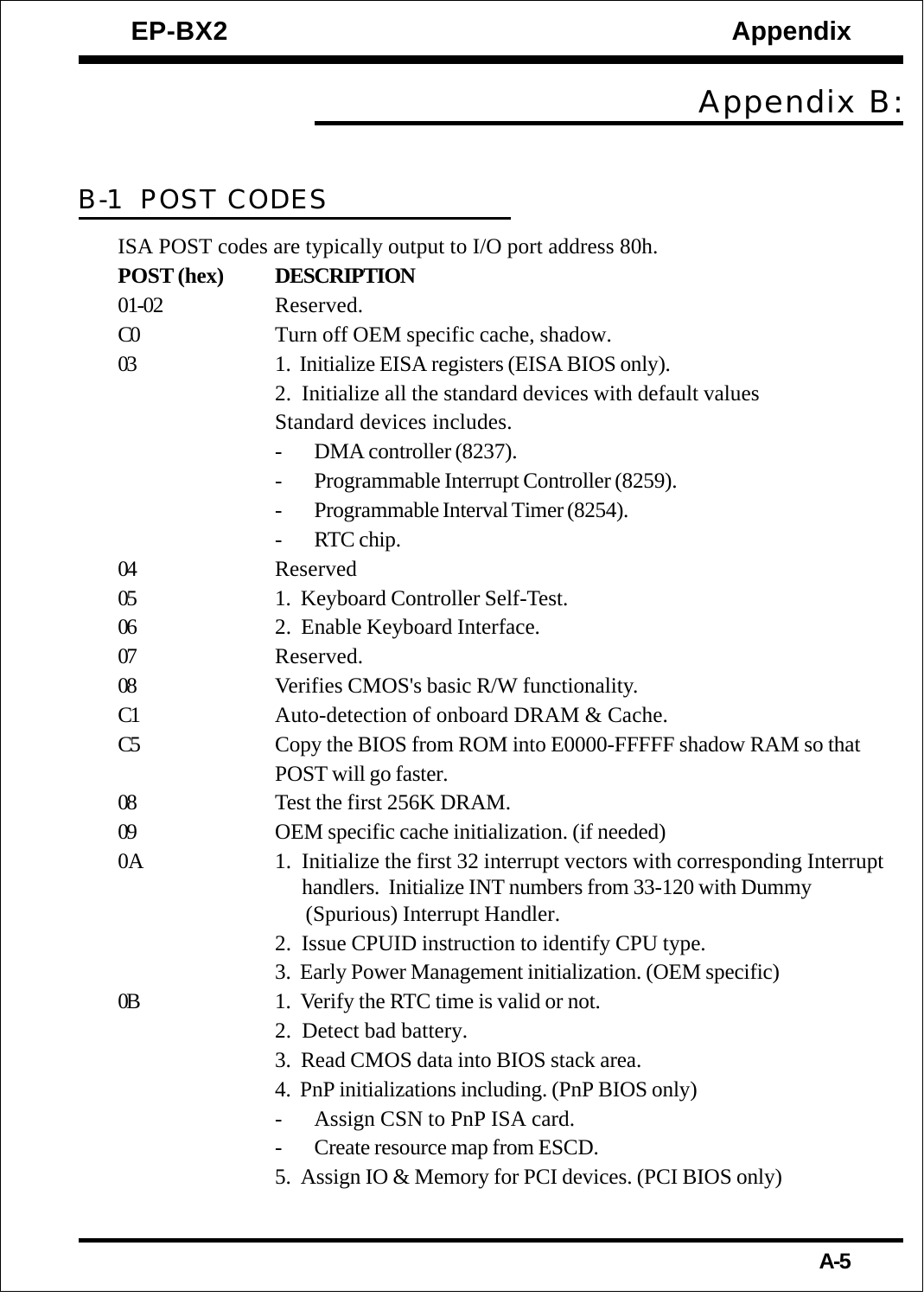| <b>Appendix</b> | EP-BX2                                                                                                                 |
|-----------------|------------------------------------------------------------------------------------------------------------------------|
| œ               | Initialization of the BIOS Data Area. (40:ON - 40:FF)                                                                  |
| 0D              | 1. Program some of the Chipset's value according to Setup.                                                             |
|                 | (Early Setup Value Program)                                                                                            |
|                 | 2. Measure CPU speed for display & decide the system clock speed.                                                      |
|                 | 3. Video initialization including Monochrome, CGA, EGA/VGA. If                                                         |
|                 | no display device found, the speaker will beep.                                                                        |
| Œ               | 1. Test video RAM. (If Monochrome display device found)                                                                |
|                 | 2. Show messages including.                                                                                            |
|                 | Award Logo, Copyright string, BIOS Data code & Part No.                                                                |
|                 | OEM specific sign on messages.                                                                                         |
|                 | Energy Star Logo. (Green BIOS ONLY)                                                                                    |
|                 | CPU brand, type & speed.                                                                                               |
|                 | Test system BIOS checksum. (Non-Compress Version only)                                                                 |
| 0F              | DMA channel 0 test.                                                                                                    |
| 10              | DMA channel 1 test.                                                                                                    |
| 11              | DMA page registers test.                                                                                               |
| $12 - 13$       | Reserved.                                                                                                              |
| 14              | Test 8254 Timer 0 Counter 2.                                                                                           |
| 15              | Test 8259 interrupt mask bits for channel 1.                                                                           |
| 16              | Test 8259 interrupt mask bits for channel 2.                                                                           |
| 17              | Reserved.                                                                                                              |
| 19              | Test 8259 functionality.                                                                                               |
| 1A-1D           | Reserved.                                                                                                              |
| 1E              | If EISA NVM checksum is good, execute EISA initialization.                                                             |
|                 | (EISA BIOS only)                                                                                                       |
| 1F-29           | Reserved.                                                                                                              |
| 30              | Detect Base Memory & Extended Memory Size.                                                                             |
| 31              | 1. Test Base Memory from 256K to 640K.                                                                                 |
|                 | 2. Test Extended Memory from 1M to the top of memory.                                                                  |
| 32              | 1. Display the Award Plug & Play BIOS Extension message.<br>(PnP BIOS only)                                            |
|                 | 2. Program all onboard super I/O chips (if any) including COM ports,<br>LPT ports, FDD port  according to setup value. |
| 33-3B           | Reserved.                                                                                                              |
| 3C              | Set flag to allow users to enter CMOS Setup Utility.                                                                   |
| 3D              | 1. Initialize Keyboard.                                                                                                |
|                 | 2. Install PS2 mouse.                                                                                                  |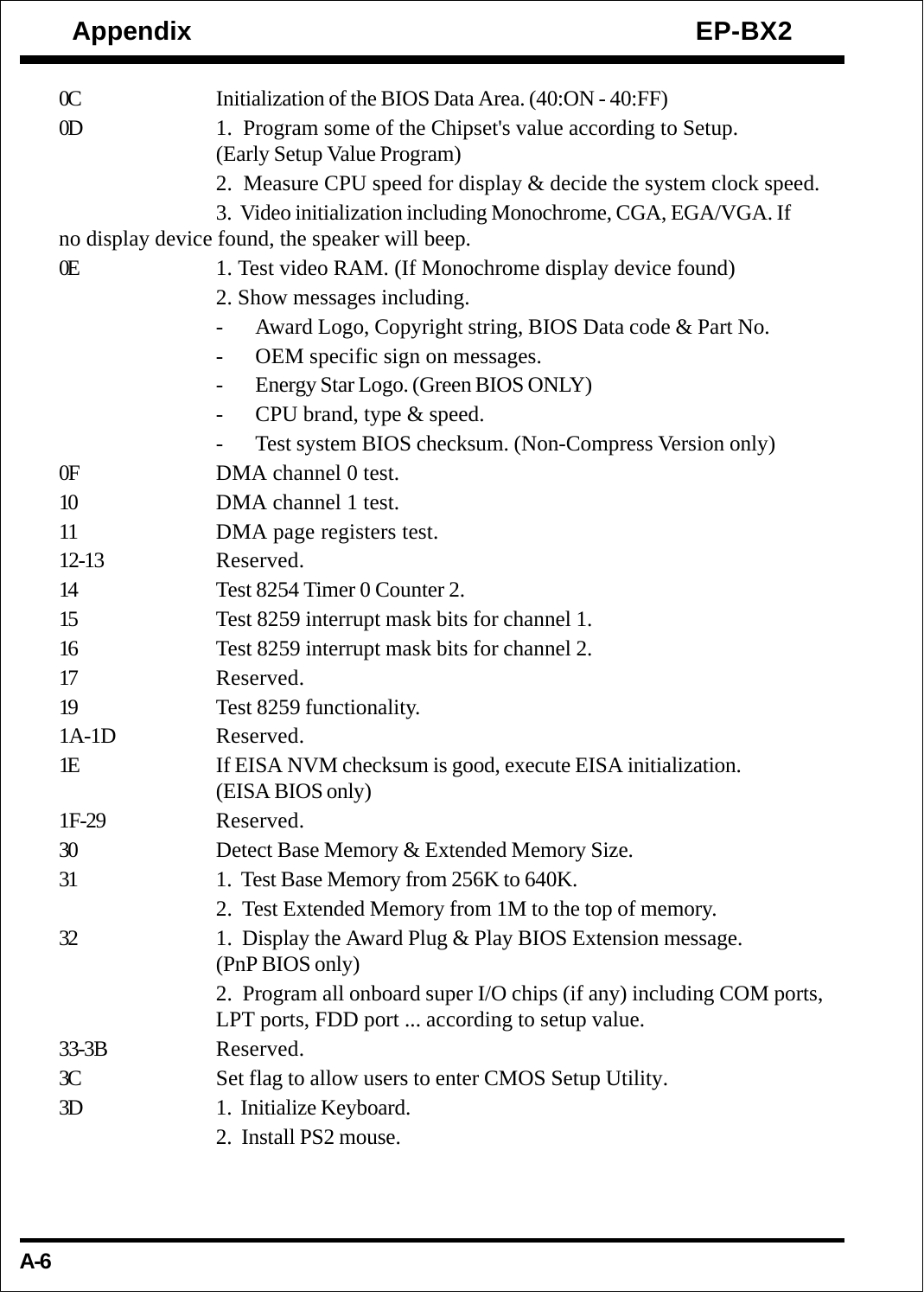| EP-BX2  | <b>Appendix</b>                                                                                                                         |  |
|---------|-----------------------------------------------------------------------------------------------------------------------------------------|--|
| 3E      | Try to turn on Level 2 cache.                                                                                                           |  |
|         | Note: Some chipset may need to turn on the L2 cache in this stage.<br>But usually, the cache is turn on later in POST 61h.              |  |
| $3F-40$ | Reserved.                                                                                                                               |  |
| BF      | 1. Program the rest of the Chipset's value according to Setup.<br>(Later Setup Value Program)                                           |  |
| 41      | 2. If auto-configuration is enabled, program the chipset with<br>pre-defined Values.                                                    |  |
| 42      | Initialize floppy disk drive controller.                                                                                                |  |
| 43      | Initialize Hard drive controller.                                                                                                       |  |
| 45      | If it is a PnP BIOS, initialize serial & parallel ports.                                                                                |  |
| 44      | Reserved.                                                                                                                               |  |
| 45      | Initialize math coprocessor.                                                                                                            |  |
| $46-4D$ | Reserved.                                                                                                                               |  |
| 4E      | If there is any error detected (such as video, kb), show all error<br>messages on the screen $\&$ wait for user to press <f1> key.</f1> |  |
| 4F      | 1. If password is needed, ask for password.                                                                                             |  |
|         | 2. Clear the Energy Star Logo. (Green BIOS only)                                                                                        |  |
| 50      | Write all CMOS values currently in the BIOS stack area back into the<br>CMOS.                                                           |  |
| 51      | Reserved.                                                                                                                               |  |
| 52      | 1. Initialize all ISA ROMs.                                                                                                             |  |
|         | 2. Later PCI initializations. (PCI BIOS only)                                                                                           |  |
|         | assign IRQ to PCI devices.                                                                                                              |  |
|         | initialize all PCI ROMs.                                                                                                                |  |
|         | 3. PnP Initialzations. (PnP BIOS only)                                                                                                  |  |
|         | assign IO, Memory, IRQ & DMA to PnP ISA devices.                                                                                        |  |
|         | initialize all PnP ISA ROMs.                                                                                                            |  |
|         | 4. Program shadows RAM according to Setup settings.                                                                                     |  |
|         | 5. Program parity according to Setup setting.                                                                                           |  |
|         | 6. Power Management Initialization.                                                                                                     |  |
|         | - Enable/Disable global PM.                                                                                                             |  |
|         | APM interface initialization.                                                                                                           |  |
| 53      | 1. If it is NOT a PnP BIOS, initialize serial & parallel ports.                                                                         |  |
|         | 2. Initialize time value in BIOS data area by translate the RTC time<br>value into a timer tick value.                                  |  |
| 60      | Setup Virus Protection. (Boot Sector Protection) functionality<br>according to Setup setting.                                           |  |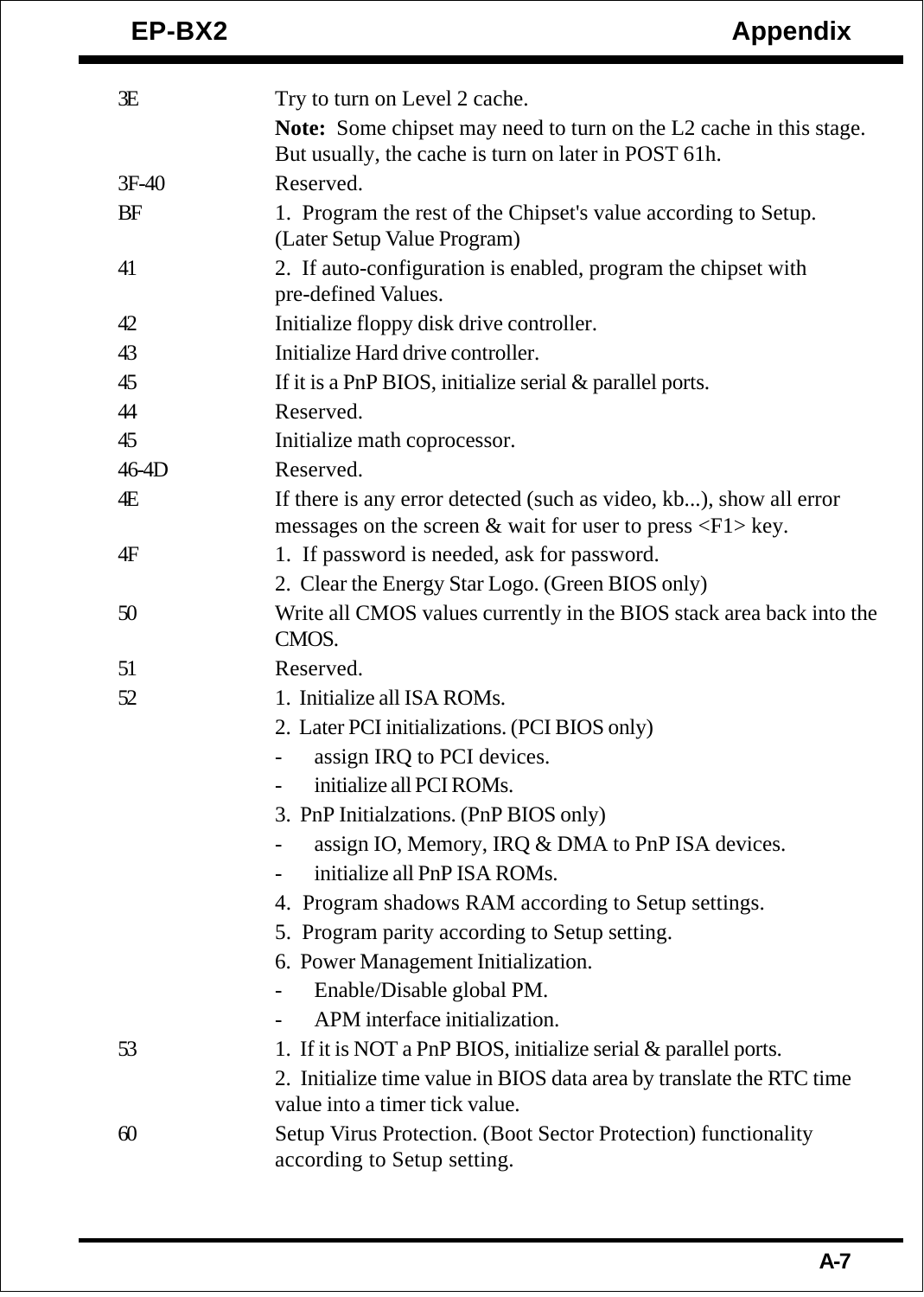| <b>Appendix</b> | EP-BX2                                                                                                    |
|-----------------|-----------------------------------------------------------------------------------------------------------|
| 61              | 1. Try to turn on Level 2 cache.                                                                          |
|                 | Note: If L2 cache is already turned on in POST 3D, this part will be<br>skipped.                          |
|                 | 2. Set the boot up speed according to Setup setting.                                                      |
|                 | 3. Last chance for Chipset initialization.                                                                |
|                 | 4. Last chance for Power Management initialization. (Green BIOS<br>only)                                  |
|                 | 5. Show the system configuration table.                                                                   |
| 62              | 1. Setup daylight saving according to Setup value.                                                        |
|                 | 2. Program the NUM Lock, typematic rate & typematic speed<br>according to Setup setting.                  |
| 63              | 1. If there is any changes in the hardware configuration, update the<br>ESCD information. (PnP BIOS only) |
|                 | 2. Clear memory that have been used.                                                                      |
|                 | 3. Boot system via INT 19H.                                                                               |
| FF              | System Booting. This means that the BIOS already pass the control<br>right to the operating system.       |

# B-2 Unexpected Errors:

| POST (hex)     | <b>DESCRIPTION</b>                     |  |
|----------------|----------------------------------------|--|
| B <sub>0</sub> | If interrupt occurs in protected mode. |  |
| - R1           | Unclaimed NMI occurs.0                 |  |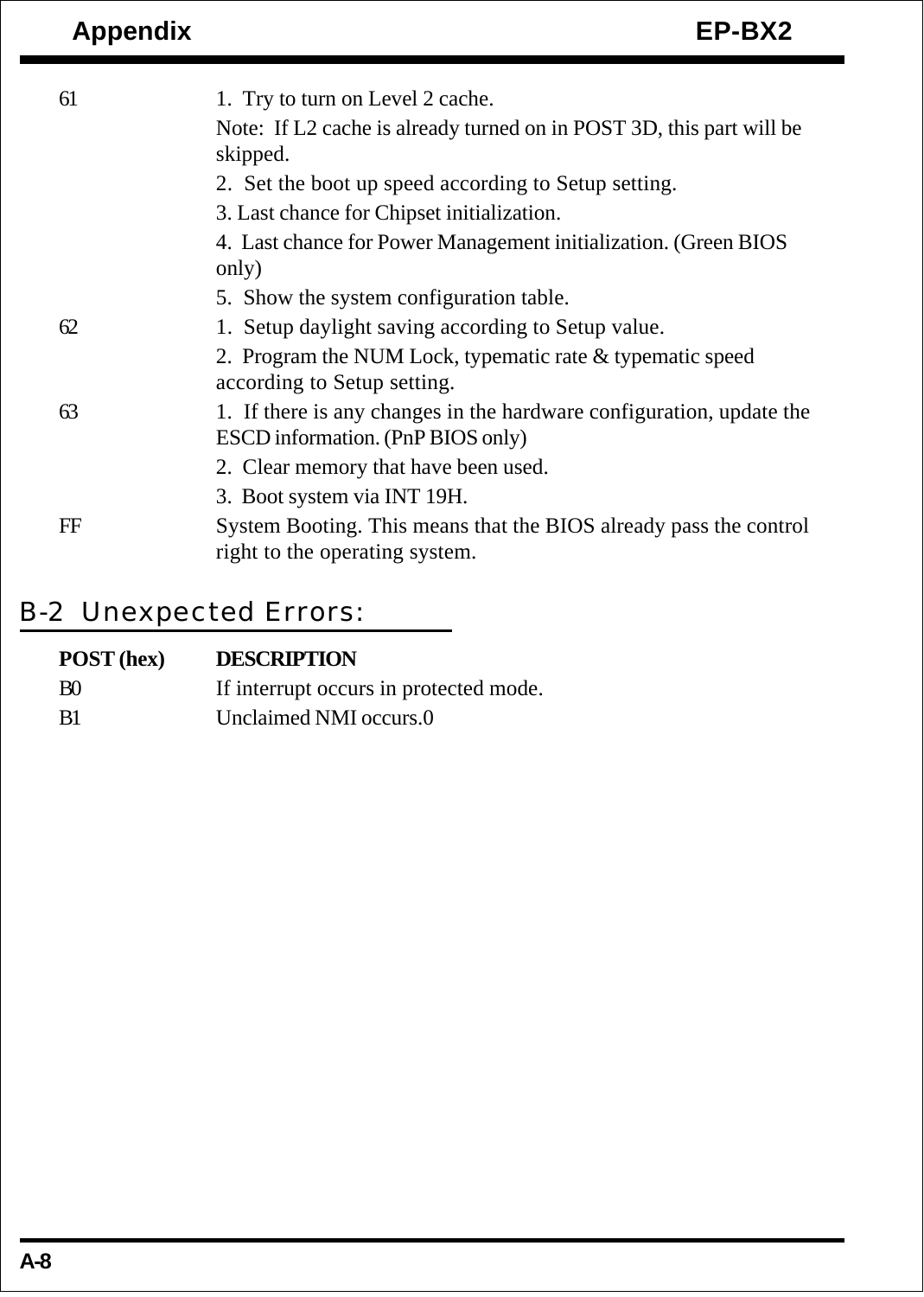# Appendix C

#### **NOTE:**

The "**LOAD SETUP DEFAULTS**" function loads the system default data directly from ROM and initializes the associated hardware properly. This function will be necessary when you accept this mainboard, or the system CMOS data is corrupted.

#### ROM PCI/ISA BIOS(2A69KPA9) CMOS SETUP UTILITY AWARD SOFTWARE, INC.

| STANDARD CMOS SETUP                            | SUPERVISOR PASSWORD                        |  |
|------------------------------------------------|--------------------------------------------|--|
| <b>BIOS FEATURES SETUP</b>                     | <b>USER PASSWORD</b>                       |  |
| <b>CHIPSET FEATURES SETUP</b>                  | <b>IDE HDD AUTO DETECTION</b>              |  |
| POWER MANAGEMENT SETUP                         | <b>HDD LOW LEVEL FORMAT</b>                |  |
| PNP/PCI CONFIGURA                              | <b>ETUP</b><br>Load SETUP Default (Y/N)? Y |  |
| <b>INTEGRATED PERIPH</b>                       | <b>SAVING</b>                              |  |
| <b>LOAD SETUP DEFAULTS</b>                     |                                            |  |
| <b>ESC: QUIT</b>                               | $\downarrow$ $\rightarrow$ :SELECT ITEM    |  |
| F10:Save & Exit Setup                          | (Shift)F2 :Change Color                    |  |
| Load Setup Defaults Except Standard COMS SETUP |                                            |  |

### **LOAD SETUP DEFAULTS**